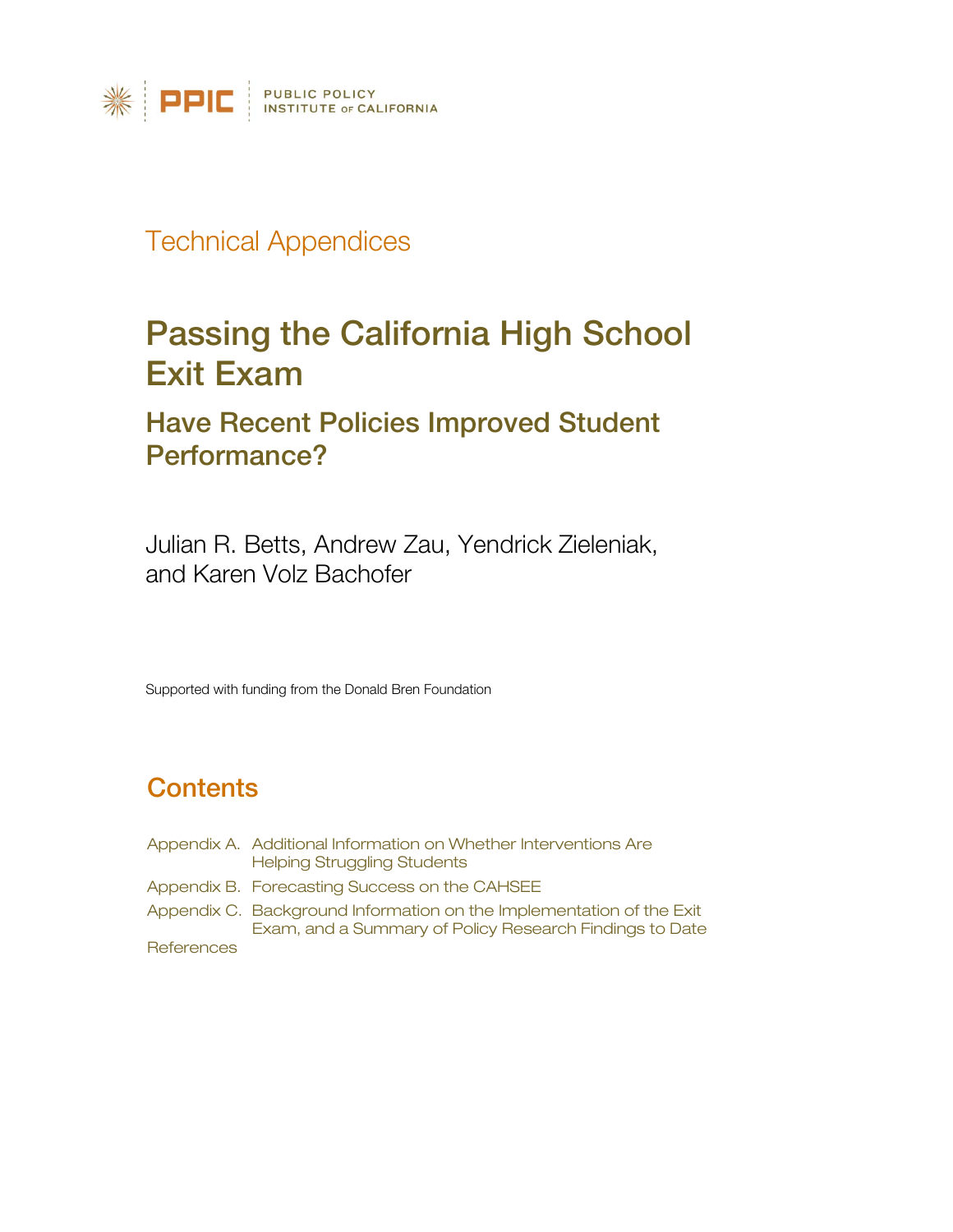# <span id="page-1-0"></span>Appendix A: More Information on Whether Interventions Are Helping Struggling Students

### Models of the Impact of AB 128 Funding on the Probability of High School Exit Exam Passage in Grade 11

We estimated a series of linear probability (Ordinary Least Squares) models to estimate whether grade-11 students who had yet to pass the CAHSEE had a higher probability of passing the CAHSEE overall in years when they were eligible for AB 128 funding than in the year when they were not eligible (2005–06). The results discussed in the main text were produced by a model that focused on outcomes for grade-11 students who had failed the corresponding portion of the CAHSEE the year before. In models of results in a given subject area, in addition to a dummy variable indicating whether the cohort was eligible for AB 128 funding in grade 11, other regressors were (1) an indicator for whether the student had failed in the *other* portion of the CAHSEE in grade 10; (2) the grade-10 score on the CAHSEE for the subject under question; (3) dummy variables for female, African American, Asian, Hispanic or "other race" students, with the comparison group being white males; (4) a dummy variable for parental education being less than a high school degree; (5) the CST score in the given subject in grade 10 (and in the case of the mathematics CST, dummy variables for which mathematics test was taken in grade 10); (6) average GPA; (7) indicators for students who were in special education or who were English Learners; (8) the percentage of time absent from the school; and (9) measures of the percentage of the school that was Asian, Hispanic, Pacific Islander, Native American, English Learner, or eligible for free or reduced-price lunch. In the model for overall CAHSEE passage, we included controls for the lagged CST and CAHSEE scores in both subjects and controls for whether the student had failed the mathematics and ELA components of the exit exam in grade 10.

Table A1 shows the estimates, where the dependent variable varies between passage of the CAHSEE overall, passage of the mathematics portion, passage of the ELA portion, and the gains in mathematics and ELA scaled scores on the exit exam between grades 10 and 11.

As a robustness test we re-ran these models after controlling for whether the student participated in the other intervention—CAHSEE prep classes. The AB 128 coefficient changed very little in these models. The only notable exception is that the positive and significant effect of AB 128 on gains in the ELA CAHSEE score in grade 11 becomes significant at only the 5 percent level, and falls in value by about one fifth.

Although the coefficients in these models are generally positive, we avoid listing this as a positive effect in the main text for two reasons – the lack of statistical significance and the fact that we have four years of data, with tutoring being provided in the last three years. We have very few degrees of freedom and indeed, adding a linear time trend, which by construction is highly collinear with the AB 128 dummy suggests if anything a negative effect of AB 128 tutoring.[1](#page-1-1) 

<span id="page-1-1"></span> $1$  To save space, in the ensuing results for CAHSEE Prep classes, we do not show results that condition on whether AB 128 tutoring was available to students in a given grade and year, but the results are little changed if we add this control.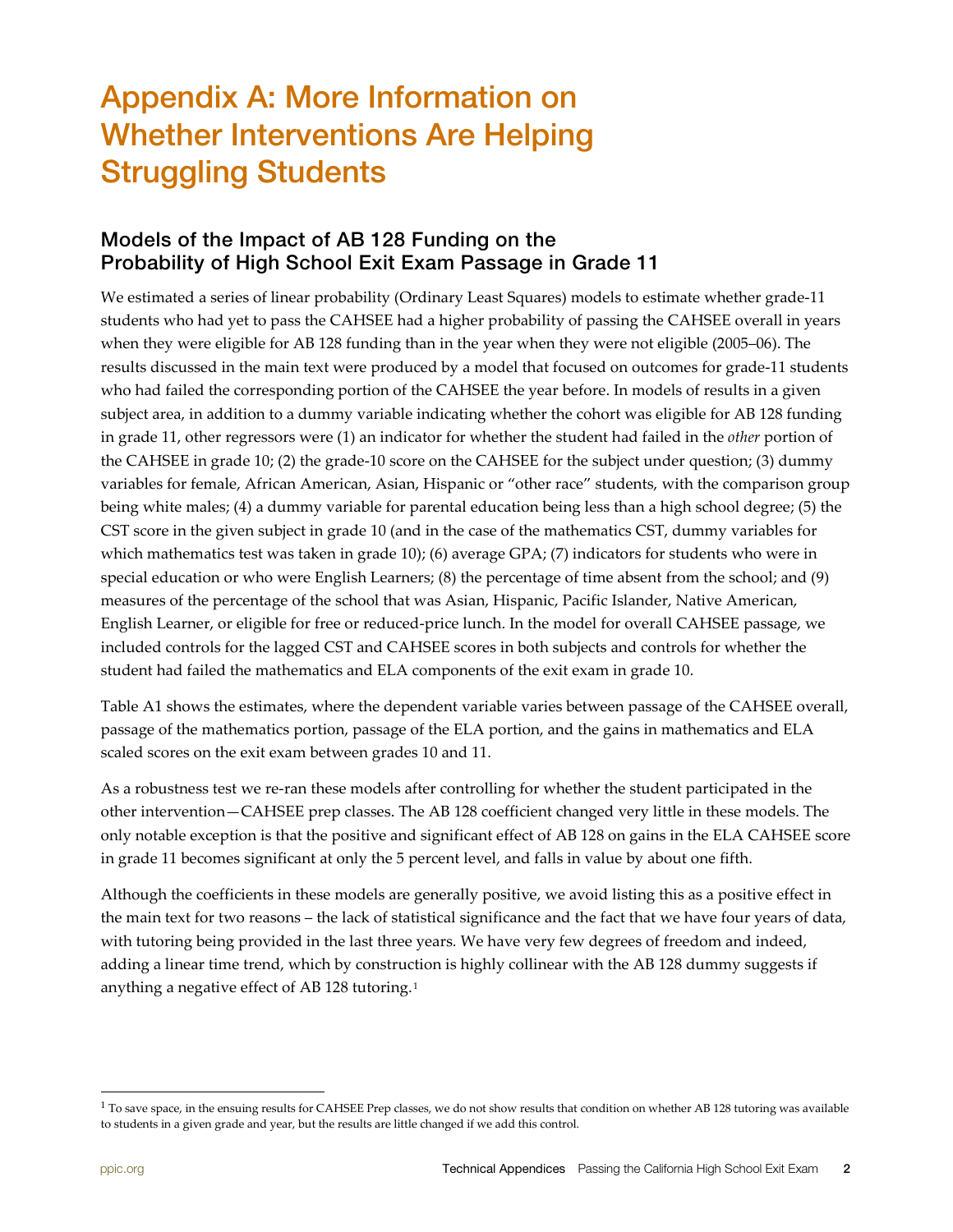#### TABLE A1 Regression results for impact of offering AB 128 tutoring in grade 11

|                  | <b>Passed</b><br>both | <b>Passed</b><br><b>Math</b> | Passed<br><b>ELA</b> | <b>Math gains</b> | <b>ELA</b> gains |
|------------------|-----------------------|------------------------------|----------------------|-------------------|------------------|
| AB128            | 0.0147                | $-0.0138$                    | 0.0334               | $-0.0069$         | $0.0634**$       |
|                  | (0.0163)              | (0.0183)                     | (0.0180)             | (0.0241)          | (0.0246)         |
| Observations     | 5821                  | 5217                         | 4670                 | 5217              | 4670             |
| Pseudo R-Squared | 0.331                 | 0.253                        | 0.31                 | 0.361             | 0.42             |

SOURCE: Author calculation.

NOTE: The dependent variable is a dummy variable for whether the student fulfilled the CAHSEE requirement in Gr11. AB128 is a dummy variable equal to zero is the student was in Gr11 in 2005 or in 2006, and equal to 1 if the student was in Gr11 after 2006. Robust standard errors in parentheses. \* significant at 5%; \*\* significant at 1%.

## CAHSEE Prep Classes

Figures A1 and A2 show the results when we re-estimated our CAHSEE prep models on a year-by-year basis while at the same time distinguishing between CAHSEE prep classes offered during the regular school day, after school, or in summer session.

We found that in all four years, ELA prep courses made a positive difference while taken during the school year. The size of the effect increased dramatically in 2008–09 with a predicted probability of improvement of 32 percent. This could be due to many factors such as teachers using instructional materials designed specifically for CAHSEE prep coursework. It should be noted that not many students took after school CAHSEE prep courses, which resulted in the models not identifying these values. None of the years showed a statistically significant effect of taking ELA CAHSEE prep courses after school. For ELA prep courses taken during the summer, the effects for each of the four years are positive, but not statistically significant.

For mathematics prep courses, there is a different pattern, as shown in Figure A2. The effect of mathematics CAHSEE prep courses during the regular school day are positive and statistically significant with a increase in predicted probability of passing the mathematics section of CAHSEE by 21 percent in 2008–09. It should be noted that there is a negative effect of after-school mathematics prep classes in two of the years, but because there were very few students who took the after school mathematics prep course, the results are not statistically meaningful. Taking mathematics prep classes during the summer results in a slightly negative change in predicted probability of passing the mathematics section of CAHSEE in 2005–06, but it is not statistically significant. There are effects the following two years that are positive and statistically significant. In the final year, the effect is positive as well, but not statistically significant. Overall, the pattern is that mathematics prep courses during the summer do have some effect, but the effect tends to decrease over time.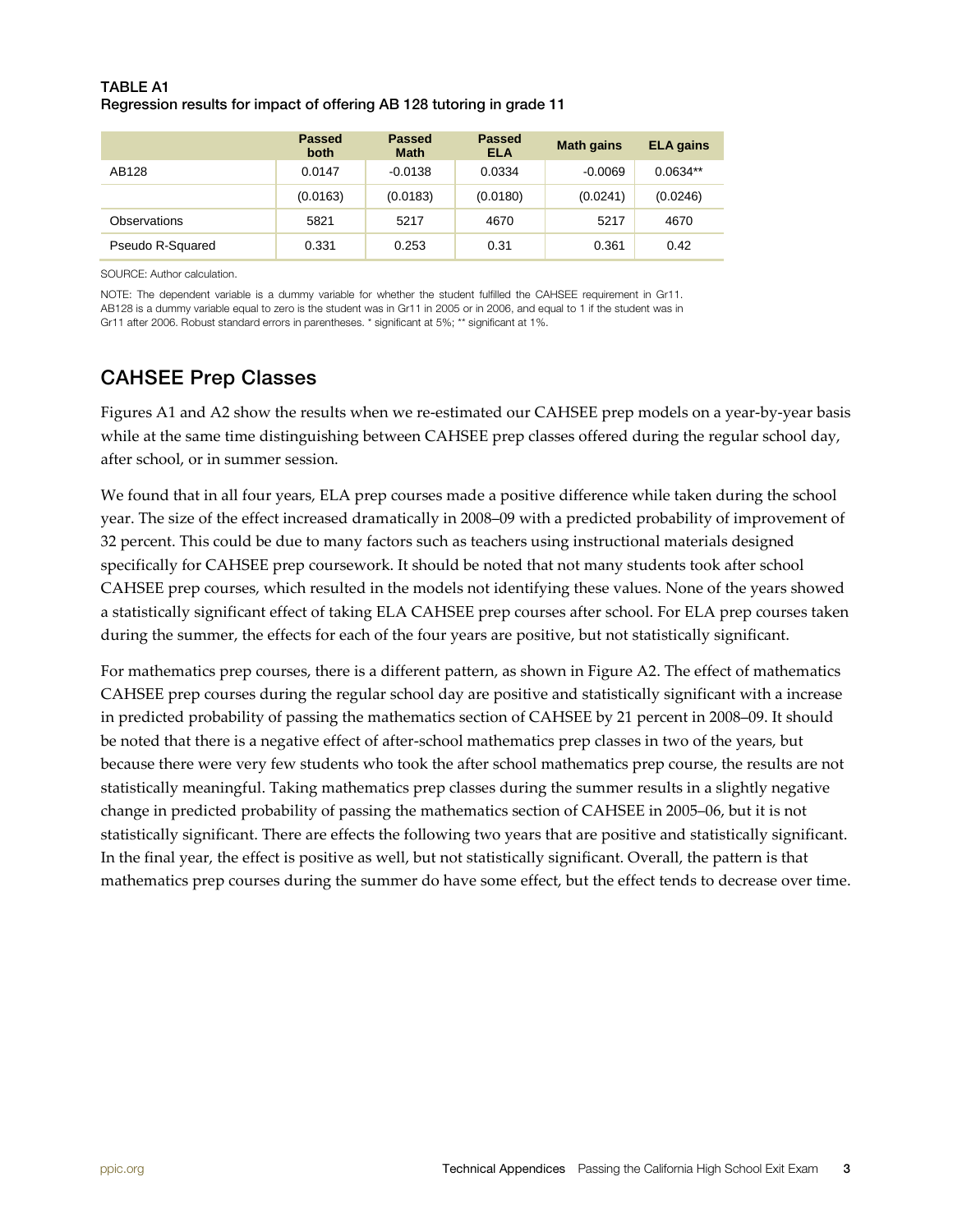#### FIGURE A1

#### The estimated effect of an ELA prep course during school, after school, or during the summer on the probability of passing the ELA CAHSEE section, by year



Source: Author calculation.

\*= Significant at the 5 percent level

\*\*= Significant at the 1 percent level

#### FIGURE A2

The estimated effect of taking a mathematics prep course during school, after school, or during the summer on the probability of passing the mathematics CAHSEE section, by year



\*= Significant at 5 percent

\*\*= Significant at 1 percent

The following pages show regression results by year for the models that tested for an effect of taking a CAHSEE prep class on outcomes, followed by a model that pools students across school years. The last table in the set below shows means and standard deviations of variables used in the models. In looking at the latter recall that the sample used to model the impact of CAHSEE prep classes is students in grades 11 and 12 who have yet to pass the CAHSEE. Thus they are by definition students who are struggling, and this explains the low test scores reported in that table.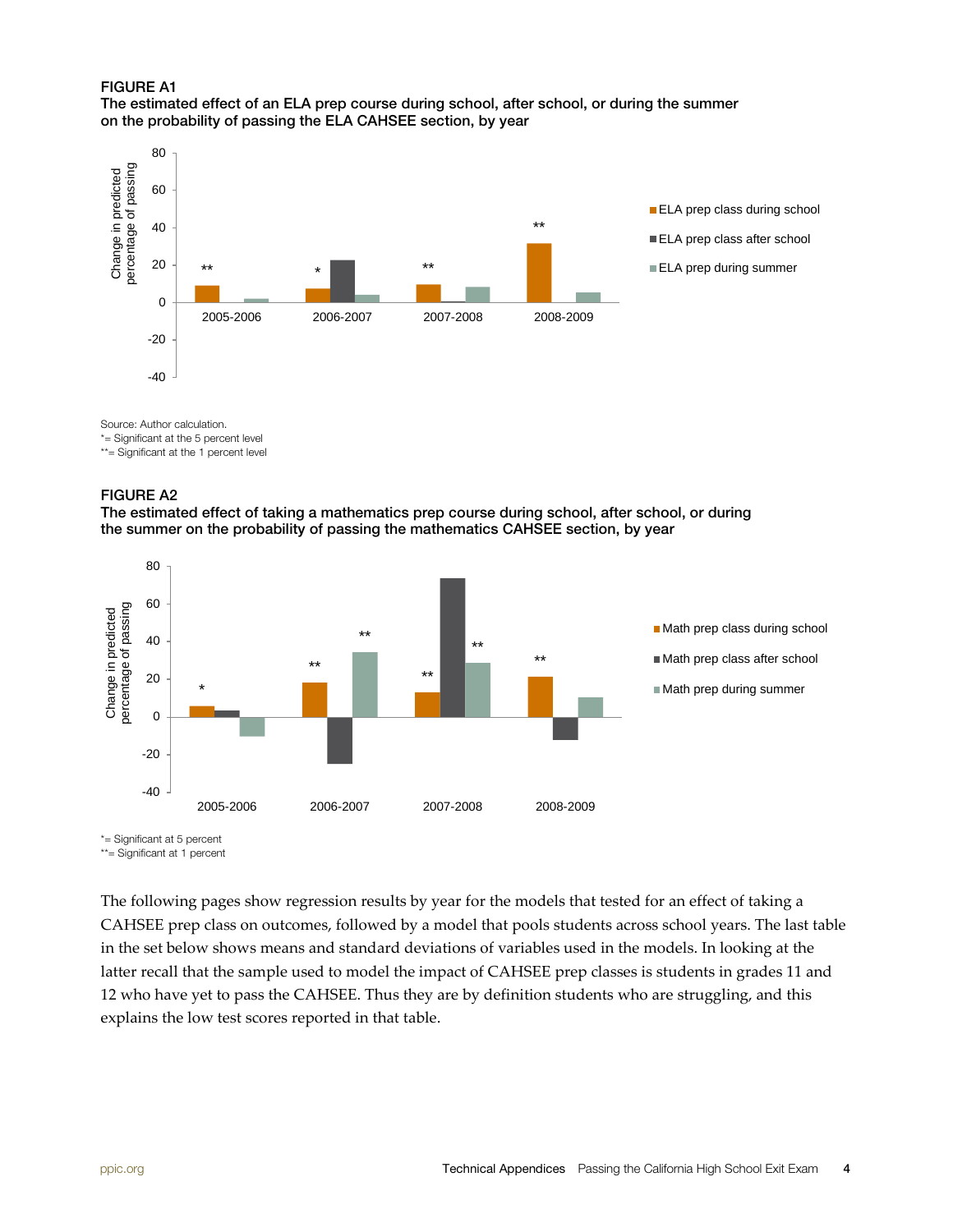#### TABLE A2

CAHSEE results in 2006 for students taking prep classes using standardized test scores and grade 10 data for descriptions of students and schools

|                                               | <b>Passed</b><br><b>CAHSEE</b> | <b>Passed ELA</b><br><b>CAHSEE</b> | <b>Passed math</b><br><b>CAHSEE</b> | <b>Passed ELA</b><br><b>CAHSEE</b> | <b>Passed math</b><br><b>CAHSEE</b> |
|-----------------------------------------------|--------------------------------|------------------------------------|-------------------------------------|------------------------------------|-------------------------------------|
| Any prep class taken                          | $-0.0037$                      |                                    |                                     |                                    |                                     |
|                                               | (0.0212)                       |                                    |                                     |                                    |                                     |
| ELA prep class taken                          |                                | 0.0922                             |                                     |                                    |                                     |
|                                               |                                | $(0.0265)$ **                      |                                     |                                    |                                     |
| Math prep class taken                         |                                |                                    | 0.0688                              |                                    |                                     |
|                                               |                                |                                    | $(0.0285)^*$                        |                                    |                                     |
| ELA prep class taken<br>during the school day |                                |                                    |                                     | 0.0921                             |                                     |
|                                               |                                |                                    |                                     | $(0.0265)$ <sup>**</sup>           |                                     |
| ELA prep class taken                          |                                |                                    |                                     | 0.0220                             |                                     |
| during the summer                             |                                |                                    |                                     |                                    |                                     |
| Math prep class taken                         |                                |                                    |                                     | (0.1091)                           |                                     |
| during the school day                         |                                |                                    |                                     |                                    | 0.0593                              |
|                                               |                                |                                    |                                     |                                    | $(0.0295)^*$                        |
| Math prep class taken<br>after school         |                                |                                    |                                     |                                    | 0.0352                              |
|                                               |                                |                                    |                                     |                                    | (0.1001)                            |
| Math prep class taken                         |                                |                                    |                                     |                                    | $-0.1026$                           |
| during the summer                             |                                |                                    |                                     |                                    | (0.2257)                            |
| Lagged ELA scaled score                       | 0.0038                         | $-0.0017$                          |                                     | $-0.0017$                          |                                     |
| in CAHSEE                                     |                                |                                    |                                     |                                    |                                     |
|                                               | $(0.0004)$ **                  | $(0.0004)$ **                      |                                     | $(0.0004)$ **                      |                                     |
| Lagged math scaled score<br>in CAHSEE         | 0.0055                         |                                    | $-0.0010$                           |                                    | $-0.0010$                           |
|                                               | $(0.0004)$ **                  |                                    | $(0.0005)^*$                        |                                    | $(0.0005)^*$                        |
| Student is female                             | $-0.0476$                      | $-0.0926$                          | 0.0540                              | $-0.0927$                          | 0.0543                              |
|                                               | $(0.0156)$ **                  | $(0.0159)$ **                      | $(0.0165)$ **                       | $(0.0159)$ **                      | $(0.0165)$ **                       |
| Student is African American                   | $-0.0692$                      | -0.0359                            | $-0.0924$                           | $-0.0361$                          | $-0.0916$                           |
|                                               | $(0.0295)^{*}$                 | (0.0303)                           | $(0.0314)$ **                       | (0.0303)                           | $(0.0314)$ **                       |
| Student is Asian                              | 0.0051                         | 0.0713                             | $-0.0278$                           | 0.0713                             | $-0.0272$                           |
|                                               | (0.0342)                       | $(0.0349)^{*}$                     | (0.0368)                            | $(0.0349)^*$                       | (0.0368)                            |
| Student is Hispanic                           | $-0.0450$                      | $-0.0161$                          | $-0.0164$                           | $-0.0163$                          | $-0.0156$                           |
|                                               | (0.0280)                       | (0.0288)                           | (0.0299)                            | (0.0288)                           | (0.0299)                            |
| Student is other race                         | $-0.0967$                      | $-0.2151$                          | $-0.0243$                           | $-0.2151$                          | $-0.0230$                           |
|                                               | (0.1044)                       | (0.1113)                           | (0.1064)                            | (0.1113)                           | (0.1064)                            |
| Was student an English<br>Learner?            | $-0.0539$                      | $-0.0587$                          | $-0.1350$                           | $-0.0586$                          | $-0.1353$                           |
|                                               | $(0.0188)$ **                  | $(0.0194)$ **                      | $(0.0187)$ **                       | $(0.0194)$ **                      | $(0.0187)$ **                       |
| Parental education less<br>than high school   | 0.0264                         | $-0.0033$                          | $-0.0007$                           | $-0.0034$                          | $-0.0012$                           |
|                                               | (0.0213)                       | (0.0219)                           | (0.0232)                            | (0.0219)                           | (0.0232)                            |
| Average academic GPA                          | 0.0617                         | 0.0911                             | 0.0756                              | 0.0910                             | 0.0757                              |
|                                               | $(0.0115)$ **                  | $(0.0115)$ **                      | $(0.0124)$ **                       | $(0.0115)$ **                      | $(0.0125)$ **                       |
| Standardized CST score<br>in ELA              | 0.1011                         | 0.0434                             |                                     | 0.0435                             |                                     |
|                                               | $(0.0173)$ **                  | $(0.0177)^*$                       |                                     | $(0.0177)^*$                       |                                     |
| Standardized CST score<br>in math             | 0.0054                         |                                    | 0.0147                              |                                    | 0.0145                              |
|                                               | (0.0161)                       |                                    | (0.0173)                            |                                    | (0.0173)                            |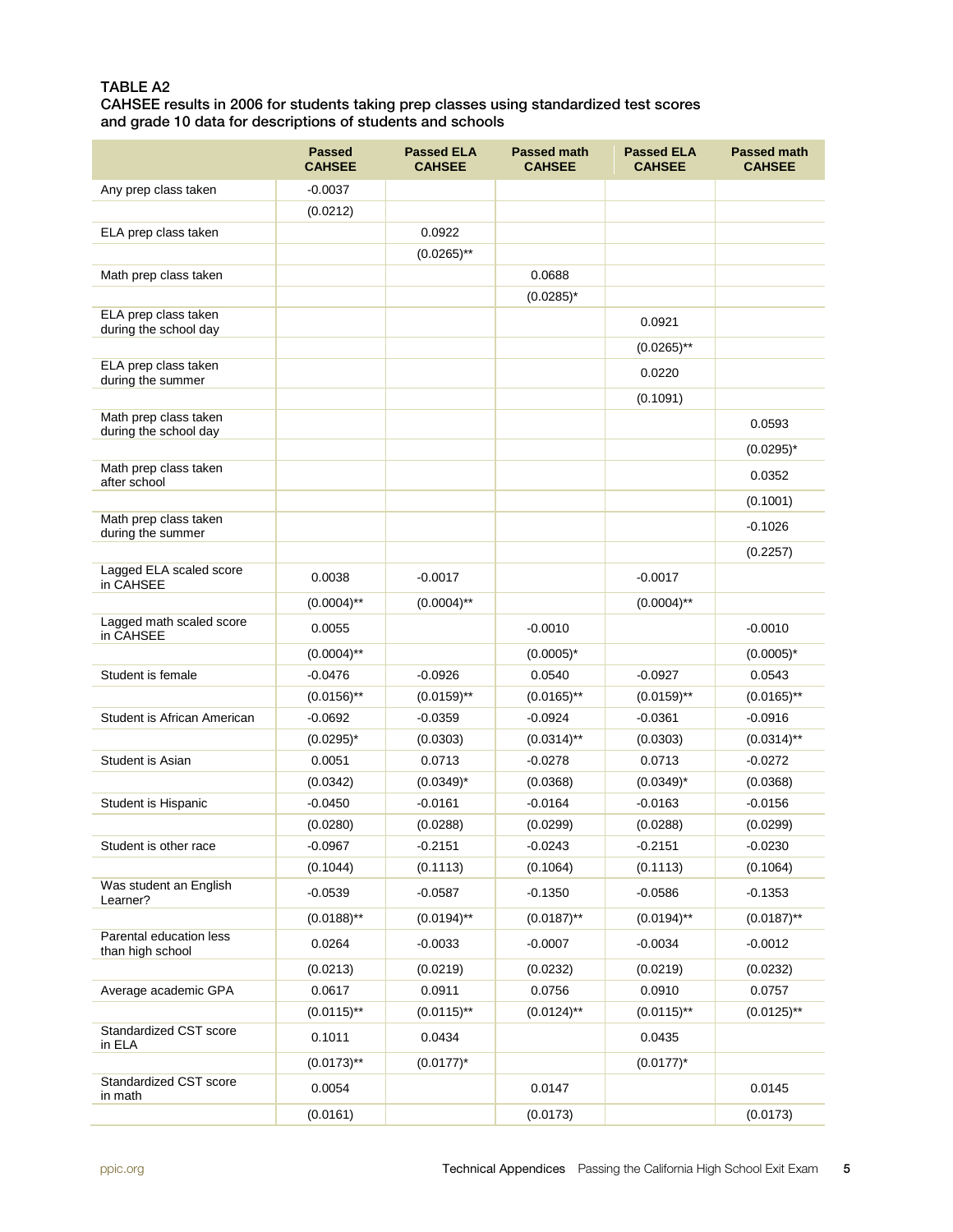|                                         | <b>Passed</b><br><b>CAHSEE</b> | <b>Passed ELA</b><br><b>CAHSEE</b> | <b>Passed math</b><br><b>CAHSEE</b> | <b>Passed ELA</b><br><b>CAHSEE</b> | <b>Passed math</b><br><b>CAHSEE</b> |
|-----------------------------------------|--------------------------------|------------------------------------|-------------------------------------|------------------------------------|-------------------------------------|
| Algebra I CST                           | 0.1189                         |                                    | 0.2364                              |                                    | 0.2367                              |
|                                         | (0.1974)                       |                                    | (0.2256)                            |                                    | (0.2257)                            |
| Algebra II CST                          | 0.2237                         |                                    | 0.2571                              |                                    | 0.2568                              |
|                                         | (0.1984)                       |                                    | (0.2267)                            |                                    | (0.2268)                            |
| 8th/9th-grade math CST                  | 0.0000                         |                                    | 0.0000                              |                                    | 0.0000                              |
|                                         | (0.0000)                       |                                    | (0.0000)                            |                                    | (0.0000)                            |
| Geometry CST                            | 0.2010                         |                                    | 0.3329                              |                                    | 0.3331                              |
|                                         | (0.1965)                       |                                    | (0.2247)                            |                                    | (0.2248)                            |
| <b>HS math CST</b>                      | $-0.3741$                      |                                    | 0.0037                              |                                    | 0.0043                              |
|                                         | (0.3407)                       |                                    | (0.3430)                            |                                    | (0.3432)                            |
| Integrated math1 CST                    | 0.0997                         |                                    | 0.3067                              |                                    | 0.3073                              |
|                                         | (0.2018)                       |                                    | (0.2295)                            |                                    | (0.2296)                            |
| Integrated math2 CST                    | 0.0000                         |                                    | 0.0000                              |                                    | 0.0000                              |
|                                         | (0.0000)                       |                                    | (0.0000)                            |                                    | (0.0000)                            |
| Integrated math3 CST                    | 0.0000                         |                                    | 0.0000                              |                                    | 0.0000                              |
|                                         | (0.0000)                       |                                    | (0.0000)                            |                                    | (0.0000)                            |
| Lagged CST score in ELA                 | 0.0776                         | $-0.0091$                          |                                     | $-0.0091$                          |                                     |
|                                         | $(0.0178)$ <sup>**</sup>       | (0.0181)                           |                                     | (0.0181)                           |                                     |
| Lagged CST score in math                | 0.0157                         |                                    | $-0.0128$                           |                                    | $-0.0129$                           |
|                                         | (0.0159)                       |                                    | (0.0172)                            |                                    | (0.0172)                            |
| Percent of time absent<br>from school   | $-0.0021$                      | $-0.0004$                          | $-0.0058$                           | $-0.0004$                          | $-0.0058$                           |
|                                         | (0.0012)                       | (0.0012)                           | $(0.0013)$ **                       | (0.0012)                           | $(0.0013)$ <sup>**</sup>            |
| School percent<br>Native American       | 0.0684                         | 0.0583                             | 0.0495                              | 0.0583                             | 0.0509                              |
|                                         | $(0.0285)^*$                   | $(0.0281)^*$                       | (0.0300)                            | $(0.0281)^*$                       | (0.0301)                            |
| School percent<br>African American      | 0.0052                         | 0.0040                             | 0.0041                              | 0.0040                             | 0.0041                              |
|                                         | $(0.0013)$ **                  | $(0.0014)$ **                      | $(0.0014)$ **                       | $(0.0014)$ **                      | $(0.0014)$ **                       |
| School percent Hispanic                 | $-0.0007$                      | 0.0001                             | $-0.0009$                           | 0.0001                             | $-0.0009$                           |
|                                         | (0.0005)                       | (0.0005)                           | (0.0006)                            | (0.0005)                           | (0.0006)                            |
| School percent Asian                    | $-0.0005$                      | 0.0007                             | $-0.0005$                           | 0.0007                             | $-0.0005$                           |
|                                         | (0.0006)                       | (0.0006)                           | (0.0006)                            | (0.0006)                           | (0.0006)                            |
| School percent<br>Pacific Islander      | $-0.0369$                      | $-0.0340$                          | $-0.0273$                           | $-0.0340$                          | $-0.0268$                           |
|                                         | $(0.0171)^*$                   | (0.0176)                           | (0.0180)                            | (0.0176)                           | (0.0180)                            |
| Percent of school on<br>meal assistance | $-0.0007$                      | $-0.0006$                          | $-0.0012$                           | $-0.0006$                          | $-0.0012$                           |
|                                         | (0.0005)                       | (0.0005)                           | $(0.0005)^*$                        | (0.0005)                           | $(0.0005)^*$                        |
| Student in special education            | $-0.0588$                      | $-0.1424$                          | $-0.1835$                           | $-0.1425$                          | $-0.1833$                           |
|                                         | $(0.0201)$ **                  | $(0.0206)$ **                      | $(0.0209)$ **                       | $(0.0206)$ **                      | $(0.0209)$ **                       |
| Constant                                | $-2.8125$                      | 0.7605                             | 0.3853                              | 0.7597                             | 0.3872                              |
|                                         | $(0.2804)$ **                  | $(0.1591)$ **                      | (0.2851)                            | $(0.1592)$ **                      | (0.2853)                            |
| Observations                            | 2817                           | 3013                               | 3125                                | 3013                               | 3125                                |
| R-squared                               | 0.34                           | 0.08                               | 0.12                                | 0.08                               | 0.12                                |

SOURCE: Author calculation.

NOTE: Standard errors in parentheses.

\* = significant at 5 percent

\*\* = significant at 1 percent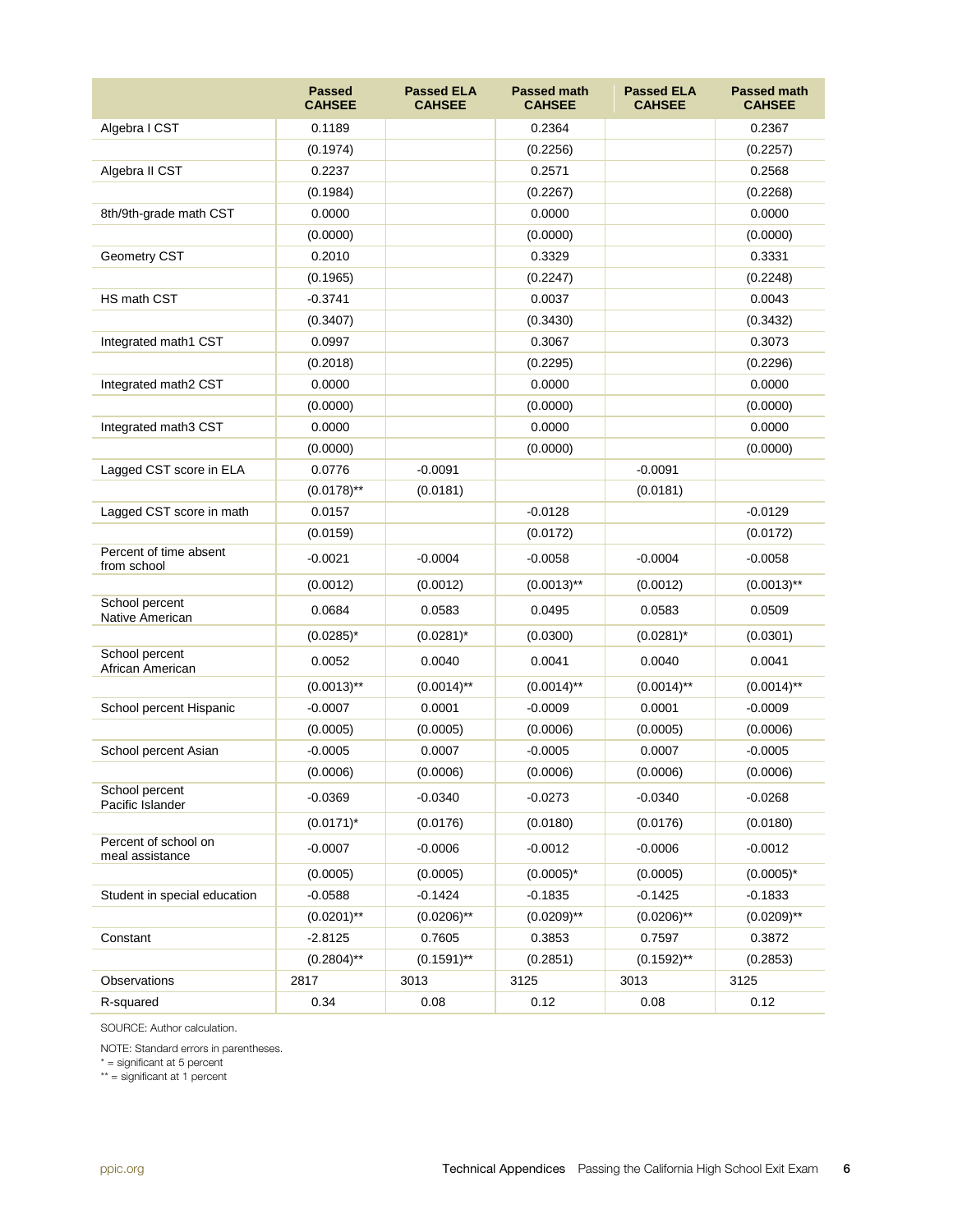#### TABLE A3

CAHSEE results in 2007 for students taking prep classes using standardized test scores and grade 10 data for descriptions of students and schools

|                                                | <b>Passed</b><br><b>CAHSEE</b> | <b>Passed ELA</b><br><b>CAHSEE</b> | <b>Passed math</b><br><b>CAHSEE</b> | <b>Passed ELA</b><br><b>CAHSEE</b> | <b>Passed math</b><br><b>CAHSEE</b> |
|------------------------------------------------|--------------------------------|------------------------------------|-------------------------------------|------------------------------------|-------------------------------------|
| Any prep class taken                           | 0.0232                         |                                    |                                     |                                    |                                     |
|                                                | (0.0240)                       |                                    |                                     |                                    |                                     |
| ELA prep class taken                           |                                | 0.0797                             |                                     |                                    |                                     |
|                                                |                                | $(0.0303)$ **                      |                                     |                                    |                                     |
| Math prep class taken                          |                                |                                    | 0.1767                              |                                    |                                     |
|                                                |                                |                                    | $(0.0301)$ **                       |                                    |                                     |
| ELA prep class taken<br>during the school day  |                                |                                    |                                     | 0.0754                             |                                     |
|                                                |                                |                                    |                                     | $(0.0310)^*$                       |                                     |
| ELA prep class taken<br>after school           |                                |                                    |                                     | 0.2277                             |                                     |
|                                                |                                |                                    |                                     | (0.1562)                           |                                     |
| ELA prep class taken<br>during the summer      |                                |                                    |                                     | 0.0423                             |                                     |
|                                                |                                |                                    |                                     | (0.0703)                           |                                     |
| Math prep class taken<br>during the school day |                                |                                    |                                     |                                    | 0.1828                              |
|                                                |                                |                                    |                                     |                                    | $(0.0303)$ **                       |
| Math prep class taken<br>after school          |                                |                                    |                                     |                                    | $-0.2479$                           |
|                                                |                                |                                    |                                     |                                    | (0.1459)                            |
| Math prep class taken<br>during the summer     |                                |                                    |                                     |                                    | 0.3442                              |
|                                                |                                |                                    |                                     |                                    | $(0.0811)$ **                       |
| Lagged ELA scaled score<br>in CAHSEE           | 0.0033                         | $-0.0017$                          |                                     | $-0.0017$                          |                                     |
|                                                | $(0.0004)$ **                  | $(0.0004)$ **                      |                                     | $(0.0004)$ **                      |                                     |
| Lagged math scaled score<br>in CAHSEE          | 0.0056                         |                                    | $-0.0023$                           |                                    | $-0.0023$                           |
|                                                | $(0.0005)$ **                  |                                    | $(0.0005)$ **                       |                                    | $(0.0005)$ **                       |
| Student is female                              | $-0.0463$                      | $-0.0375$                          | 0.0094                              | $-0.0370$                          | 0.0095                              |
|                                                | $(0.0164)$ **                  | $(0.0164)^*$                       | (0.0162)                            | $(0.0164)^*$                       | (0.0162)                            |
| Student is African American                    | $-0.0212$                      | $-0.0176$                          | $-0.0670$                           | $-0.0173$                          | $-0.0678$                           |
|                                                | (0.0314)                       | (0.0322)                           | $(0.0311)^*$                        | (0.0322)                           | $(0.0310)^*$                        |
| Student is Asian                               | $-0.0092$                      | 0.0820                             | 0.0181                              | 0.0787                             | 0.0174                              |
|                                                | (0.0382)                       | $(0.0381)^*$                       | (0.0384)                            | $(0.0382)^{*}$                     | (0.0382)                            |
| Student is Hispanic                            | $-0.0240$                      | 0.0022                             | $-0.0097$                           | 0.0020                             | $-0.0085$                           |
|                                                | (0.0301)                       | (0.0305)                           | (0.0298)                            | (0.0305)                           | (0.0297)                            |
| Student is other race                          | $-0.1363$                      | $-0.1583$                          | 0.0382                              | $-0.1523$                          | 0.0400                              |
|                                                | (0.1155)                       | (0.1181)                           | (0.1186)                            | (0.1181)                           | (0.1182)                            |
| Was student an English<br>Learner?             | $-0.0525$                      | $-0.0757$                          | $-0.1214$                           | $-0.0769$                          | $-0.1224$                           |
|                                                | $(0.0201)$ **                  | $(0.0204)$ **                      | $(0.0184)$ **                       | $(0.0204)$ **                      | $(0.0184)$ **                       |
| Parental education less<br>than high school    | $-0.0200$                      | 0.0430                             | $-0.0467$                           | 0.0444                             | $-0.0430$                           |
|                                                | (0.0223)                       | (0.0225)                           | $(0.0225)^{*}$                      | $(0.0225)^{*}$                     | (0.0224)                            |
| Average academic GPA                           |                                |                                    |                                     |                                    |                                     |
|                                                | $(0.0129)$ **                  | $(0.0127)$ **                      | $(0.0127)$ **                       | $(0.0127)$ **                      | $(0.0126)$ **                       |
| Standardized CST score<br>in ELA               | 0.0858                         | 0.0444                             |                                     | 0.0449                             |                                     |
|                                                | $(0.0190)$ **                  | $(0.0190)^*$                       |                                     | $(0.0190)^*$                       |                                     |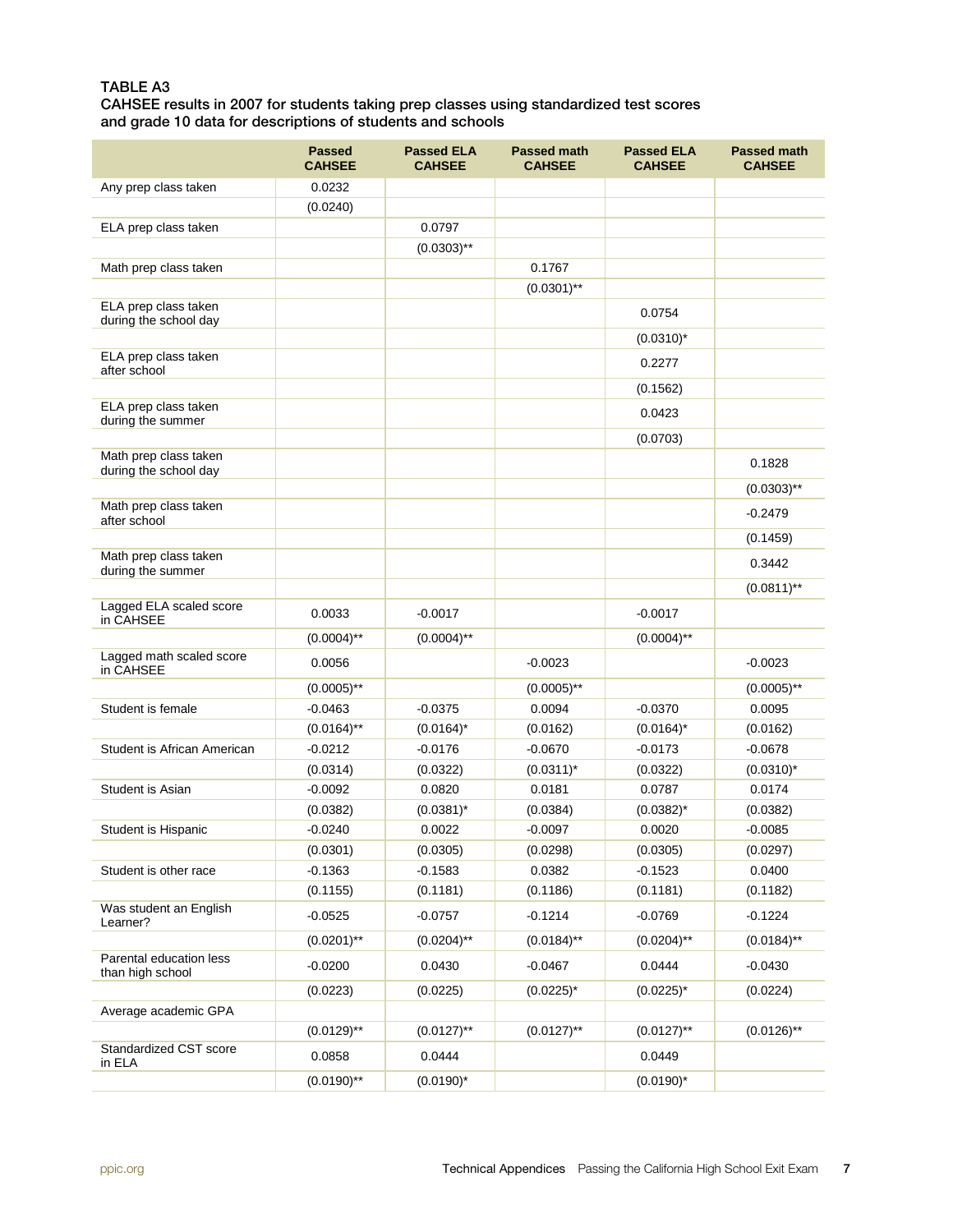|                                         | <b>Passed</b><br><b>CAHSEE</b> | <b>Passed ELA</b><br><b>CAHSEE</b> | <b>Passed math</b><br><b>CAHSEE</b> | <b>Passed ELA</b><br><b>CAHSEE</b> | <b>Passed math</b><br><b>CAHSEE</b> |
|-----------------------------------------|--------------------------------|------------------------------------|-------------------------------------|------------------------------------|-------------------------------------|
| Standardized CST score<br>in math       | 0.0137                         |                                    | 0.0188                              |                                    | 0.0158                              |
|                                         | (0.0182)                       |                                    | (0.0182)                            |                                    | (0.0182)                            |
| Algebra I CST                           | $-0.2426$                      |                                    | $-0.1559$                           |                                    | $-0.1549$                           |
|                                         | (0.1340)                       |                                    | (0.1352)                            |                                    | (0.1348)                            |
| Algebra II CST                          | $-0.1570$                      |                                    | $-0.1254$                           |                                    | $-0.1254$                           |
|                                         | (0.1365)                       |                                    | (0.1378)                            |                                    | (0.1373)                            |
| 8th/9th-grade math CST                  | $-0.5253$                      |                                    | $-0.2069$                           |                                    | $-0.2057$                           |
|                                         | (0.4276)                       |                                    | (0.4539)                            |                                    | (0.4523)                            |
| Geometry CST                            | $-0.1786$                      |                                    | $-0.0590$                           |                                    | $-0.0607$                           |
|                                         | (0.1335)                       |                                    | (0.1345)                            |                                    | (0.1341)                            |
| HS math CST                             | $-0.3098$                      |                                    | $-0.2414$                           |                                    | $-0.2375$                           |
|                                         | (0.3177)                       |                                    | (0.2847)                            |                                    | (0.2838)                            |
| Integrated math1 CST                    | $-0.1693$                      |                                    | $-0.1495$                           |                                    | $-0.1419$                           |
|                                         | (0.1416)                       |                                    | (0.1420)                            |                                    | (0.1415)                            |
| Integrated math2 CST                    | $-0.1602$                      |                                    | $-0.1078$                           |                                    | $-0.1049$                           |
|                                         | (0.1465)                       |                                    | (0.1503)                            |                                    | (0.1497)                            |
| Integrated math3 CST                    | 0.0000                         |                                    | 0.0000                              |                                    | 0.0000                              |
|                                         | (0.0000)                       |                                    | (0.0000)                            |                                    | (0.0000)                            |
| Lagged CST score in ELA                 | 0.0529                         | 0.0077                             |                                     | 0.0074                             |                                     |
|                                         | $(0.0196)$ **                  | (0.0195)                           |                                     | (0.0195)                           |                                     |
| Lagged CST score in math                | 0.0496                         |                                    | 0.0051                              |                                    | 0.0062                              |
|                                         | $(0.0179)$ **                  |                                    | (0.0176)                            |                                    | (0.0175)                            |
| Percent of time absent<br>from school   | $-0.0024$                      | $-0.0022$                          | $-0.0014$                           | $-0.0021$                          | $-0.0013$                           |
|                                         | (0.0013)                       | (0.0013)                           | (0.0013)                            | (0.0013)                           | (0.0013)                            |
| School percent<br>Native American       | 0.0415                         | 0.0527                             | 0.0345                              | 0.0515                             | 0.0375                              |
|                                         | $(0.0183)^*$                   | $(0.0188)$ **                      | (0.0191)                            | (0.0189)**                         | $(0.0190)^*$                        |
| School percent<br>African American      | $-0.0029$                      | $-0.0035$                          | $-0.0007$                           | $-0.0035$                          | $-0.0008$                           |
|                                         | $(0.0013)^*$                   | $(0.0013)$ **                      | (0.0013)                            | $(0.0013)$ **                      | (0.0013)                            |
| School percent Hispanic                 | $-0.0003$                      | $-0.0011$                          | $-0.0010$                           | $-0.0011$                          | $-0.0011$                           |
|                                         | (0.0005)                       | $(0.0005)^*$                       | $(0.0005)^*$                        | $(0.0005)^*$                       | $(0.0005)^*$                        |
| School percent Asian                    | $-0.0003$                      | $-0.0004$                          | $-0.0008$                           | $-0.0005$                          | $-0.0009$                           |
|                                         | (0.0007)                       | (0.0007)                           | (0.0007)                            | (0.0007)                           | (0.0007)                            |
| School percent<br>Pacific Islander      | 0.0272                         | 0.0410                             | 0.0030                              | 0.0389                             | 0.0010                              |
|                                         | (0.0154)                       | $(0.0158)$ **                      | (0.0157)                            | $(0.0159)^*$                       | (0.0157)                            |
| Percent of school on<br>meal assistance | $-0.0006$                      | 0.0000                             | $-0.0003$                           | $-0.0000$                          | $-0.0002$                           |
|                                         | (0.0005)                       | (0.0005)                           | (0.0005)                            | (0.0005)                           | (0.0005)                            |
| Student in special education            | $-0.0551$                      | $-0.1289$                          | $-0.1537$                           | $-0.1288$                          | $-0.1518$                           |
|                                         | $(0.0208)$ **                  | $(0.0208)$ **                      | $(0.0203)$ **                       | $(0.0208)$ **                      | $(0.0202)$ **                       |
| Constant                                | $-2.2498$                      | 0.9146                             | 1.2392                              | 0.9226                             | 1.2208                              |
|                                         | $(0.2625)$ **                  | $(0.1671)$ **                      | $(0.2228)$ **                       | $(0.1671)$ **                      | $(0.2221)$ **                       |
| Observations                            | 2702                           | 2937                               | 3029                                | 2937                               | 3029                                |
| R-squared                               | 0.26                           | 0.05                               | 0.08                                | 0.05                               | 0.09                                |

SOURCE: Author calculation.

NOTE: Standard errors in parentheses.

\* = significant at 5 percent

\*\* = significant at 1 percent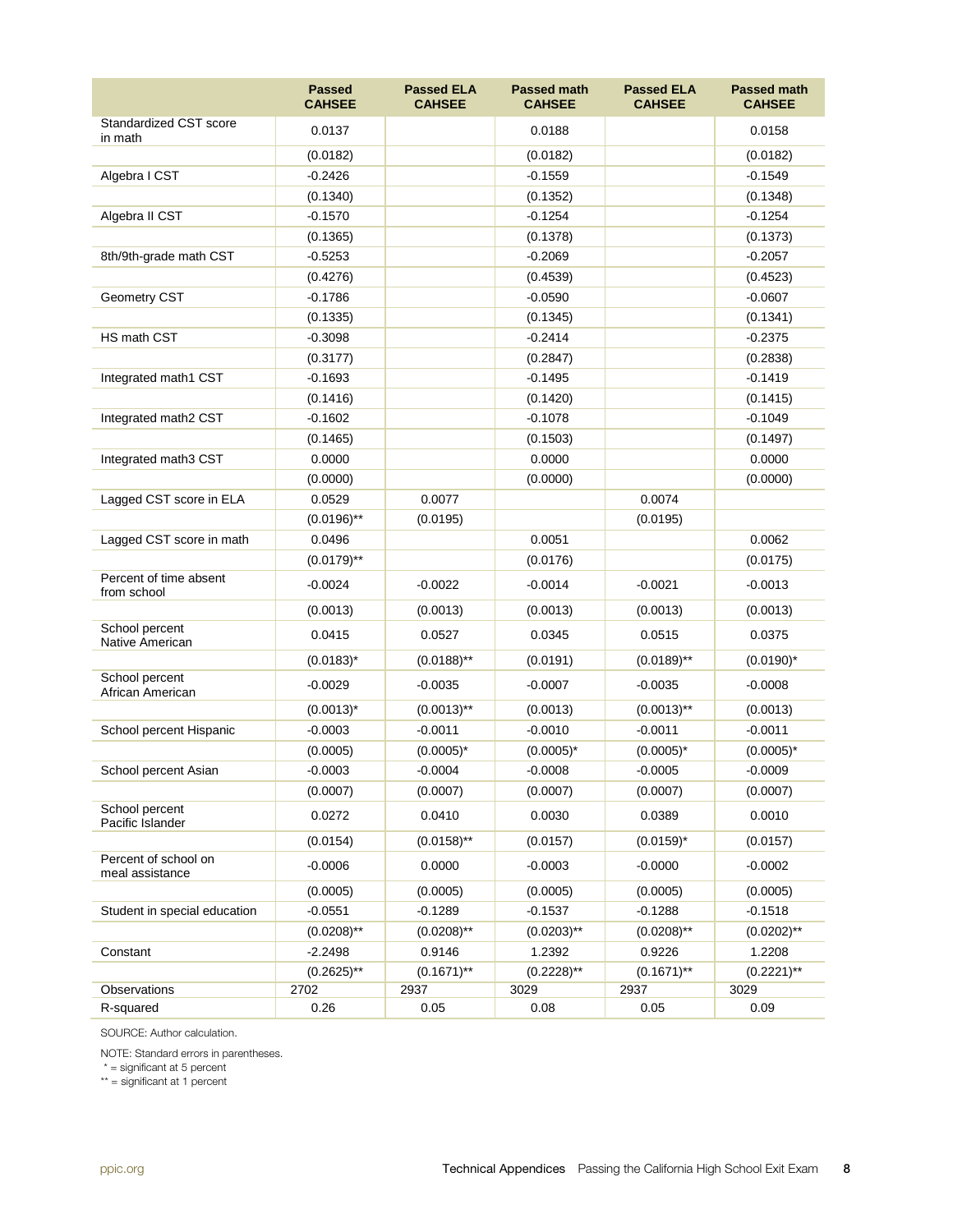#### TABLE A4

CAHSEE results in 2008 for students taking prep classes using standardized test scores and grade 10 data for descriptions of students and schools

|                                                | <b>Passed</b><br><b>CAHSEE</b> | <b>Passed ELA</b><br><b>CAHSEE</b> | <b>Passed math</b><br><b>CAHSEE</b> | <b>Passed ELA</b><br><b>CAHSEE</b> | <b>Passed math</b><br><b>CAHSEE</b> |
|------------------------------------------------|--------------------------------|------------------------------------|-------------------------------------|------------------------------------|-------------------------------------|
| Any prep class taken                           | $-0.0177$                      |                                    |                                     |                                    |                                     |
|                                                | (0.0287)                       |                                    |                                     |                                    |                                     |
| ELA prep class taken                           |                                | 0.0963                             |                                     |                                    |                                     |
|                                                |                                | $(0.0361)$ **                      |                                     |                                    |                                     |
| Math prep class taken                          |                                |                                    | 0.1312                              |                                    |                                     |
|                                                |                                |                                    | $(0.0383)$ **                       |                                    |                                     |
| ELA prep class taken<br>during the school day  |                                |                                    |                                     | 0.0971                             |                                     |
|                                                |                                |                                    |                                     | $(0.0362)$ **                      |                                     |
| ELA prep class taken<br>after school           |                                |                                    |                                     | 0.0076                             |                                     |
|                                                |                                |                                    |                                     | (0.3347)                           |                                     |
| ELA prep class taken<br>during the summer      |                                |                                    |                                     | 0.0846                             |                                     |
|                                                |                                |                                    |                                     | (0.0897)                           |                                     |
| Math prep class taken<br>during the school day |                                |                                    |                                     |                                    | 0.1307                              |
|                                                |                                |                                    |                                     |                                    | $(0.0384)$ **                       |
| Math prep class taken<br>after school          |                                |                                    |                                     |                                    | 0.7356                              |
|                                                |                                |                                    |                                     |                                    | (0.4651)                            |
| Math prep class taken<br>during the summer     |                                |                                    |                                     |                                    | 0.2872                              |
|                                                |                                |                                    |                                     |                                    | $(0.0857)$ **                       |
| Lagged ELA scaled score<br>in CAHSEE           | 0.0054                         | $-0.0024$                          |                                     | $-0.0024$                          |                                     |
|                                                | $(0.0005)$ **                  | $(0.0005)$ **                      |                                     | $(0.0005)$ **                      |                                     |
| Lagged math scaled score<br>in CAHSEE          | 0.0062                         |                                    | $-0.0027$                           |                                    | $-0.0026$                           |
|                                                | $(0.0005)$ **                  |                                    | $(0.0005)$ **                       |                                    | $(0.0005)$ **                       |
| Student is female                              | $-0.0252$                      | $-0.0706$                          | 0.0373                              | $-0.0708$                          | 0.0342                              |
|                                                | (0.0171)                       | $(0.0181)$ **                      | $(0.0178)^*$                        | $(0.0181)$ **                      | (0.0178)                            |
| Student is African American                    | $-0.0781$                      | $-0.1013$                          | $-0.0790$                           | $-0.1023$                          | $-0.0777$                           |
|                                                | $(0.0345)^*$                   | $(0.0370)$ **                      | $(0.0356)^*$                        | $(0.0371)$ **                      | $(0.0356)^*$                        |
| Student is Asian                               | 0.0006<br>(0.0403)             | 0.0643<br>(0.0430)                 | $-0.0285$<br>(0.0421)               | 0.0637<br>(0.0430)                 | $-0.0309$<br>(0.0421)               |
| Student is Hispanic                            | $-0.0231$                      | $-0.0196$                          | 0.0133                              | $-0.0204$                          | 0.0165                              |
|                                                | (0.0331)                       | (0.0355)                           | (0.0343)                            | (0.0355)                           | (0.0343)                            |
| Student is other race                          | $-0.0952$                      | $-0.4124$                          | 0.0691                              | $-0.4121$                          | 0.0733                              |
|                                                | (0.1520)                       | $(0.1599)$ **                      | (0.1497)                            | $(0.1600)^*$                       | (0.1494)                            |
| Was student an English<br>Learner?             | $-0.0711$                      | $-0.0935$                          | $-0.1584$                           | $-0.0934$                          | $-0.1591$                           |
|                                                | $(0.0214)$ **                  | $(0.0227)$ **                      | $(0.0205)$ **                       | $(0.0227)$ **                      | $(0.0205)$ **                       |
| Parental education less<br>than high school    | 0.0009                         | $-0.0036$                          | $-0.0349$                           | $-0.0035$                          | $-0.0331$                           |
|                                                | (0.0230)                       | (0.0245)                           | (0.0243)                            | (0.0245)                           | (0.0243)                            |
| Average academic GPA                           | 0.0398                         | 0.0365                             | 0.0636                              | 0.0354                             | 0.0609                              |
|                                                | $(0.0143)$ **                  | $(0.0148)^*$                       | $(0.0149)$ **                       | $(0.0148)^*$                       | $(0.0149)$ **                       |
| Standardized CST score<br>in ELA               | $-0.0193$                      | 0.0447                             |                                     | 0.0451                             |                                     |
|                                                | (0.0418)                       | (0.0415)                           |                                     | (0.0415)                           |                                     |
| Standardized CST score<br>in math              | 0.0185                         |                                    | 0.0388                              |                                    | 0.0392                              |
|                                                | (0.0431)                       |                                    | (0.0403)                            |                                    | (0.0402)                            |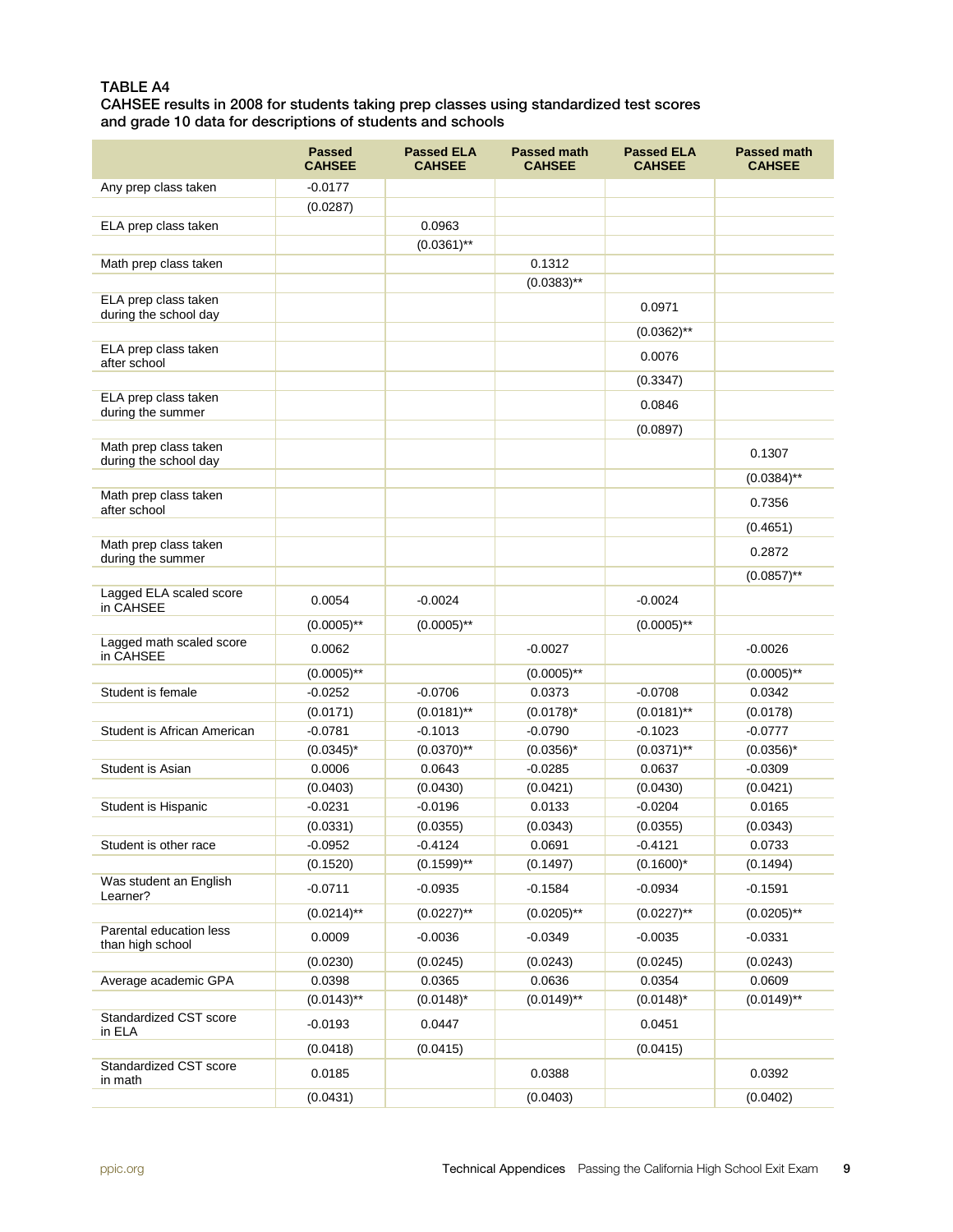|                                         | <b>Passed</b><br><b>CAHSEE</b> | <b>Passed ELA</b><br><b>CAHSEE</b> | <b>Passed math</b><br><b>CAHSEE</b> | <b>Passed ELA</b><br><b>CAHSEE</b> | <b>Passed math</b><br><b>CAHSEE</b> |
|-----------------------------------------|--------------------------------|------------------------------------|-------------------------------------|------------------------------------|-------------------------------------|
| Algebra I CST                           | $-0.1047$                      |                                    | 0.0874                              |                                    | 0.0938                              |
|                                         | $(0.0431)^*$                   |                                    | $(0.0419)^*$                        |                                    | $(0.0419)^*$                        |
| Algebra II CST                          | $-0.0067$                      |                                    | 0.1611                              |                                    | 0.1705                              |
|                                         | (0.0527)                       |                                    | $(0.0524)$ **                       |                                    | $(0.0524)$ **                       |
| 8th/9th-grade math CST                  | $-0.3718$                      |                                    | $-0.2093$                           |                                    | $-0.2031$                           |
|                                         | (0.3018)                       |                                    | (0.2705)                            |                                    | (0.2700)                            |
| Geometry CST                            | $-0.0760$                      |                                    | 0.1265                              |                                    | 0.1328                              |
|                                         | (0.0398)                       |                                    | $(0.0378)$ **                       |                                    | $(0.0378)$ **                       |
| HS math CST                             | $-0.1147$                      |                                    | $-0.1521$                           |                                    | $-0.1417$                           |
|                                         | (0.2162)                       |                                    | (0.1821)                            |                                    | (0.1818)                            |
| Integrated math1 CST                    | $-0.0437$                      |                                    | 0.1368                              |                                    | 0.1425                              |
|                                         | (0.0685)                       |                                    | $(0.0696)^*$                        |                                    | $(0.0695)^*$                        |
| Integrated math2 CST                    | $-0.0589$                      |                                    | 0.1642                              |                                    | 0.1735                              |
|                                         | (0.0721)                       |                                    | $(0.0746)^*$                        |                                    | $(0.0745)^*$                        |
| Integrated math3 CST                    | $-0.0942$                      |                                    | $-0.1197$                           |                                    | $-0.1118$                           |
|                                         | (0.4245)                       |                                    | (0.4665)                            |                                    | (0.4657)                            |
| Lagged CST score in ELA                 | 0.0733                         | 0.0167                             |                                     | 0.0161                             |                                     |
|                                         | $(0.0195)$ **                  | (0.0205)                           |                                     | (0.0205)                           |                                     |
| Lagged CST score in math                | 0.0504                         |                                    | 0.0023                              |                                    | 0.0017                              |
|                                         | $(0.0193)$ **                  |                                    | (0.0201)                            |                                    | (0.0201)                            |
| Percent of time absent<br>from school   | $-0.0040$                      | $-0.0038$                          | $-0.0048$                           | $-0.0038$                          | $-0.0047$                           |
|                                         | $(0.0014)$ **                  | $(0.0015)$ **                      | $(0.0015)$ **                       | $(0.0015)$ **                      | $(0.0015)$ **                       |
| School percent Native<br>American       | 0.0714                         | 0.0388                             | 0.0808                              | 0.0385                             | 0.0783                              |
|                                         | $(0.0332)^{*}$                 | (0.0352)                           | $(0.0348)^*$                        | (0.0352)                           | $(0.0347)^*$                        |
| School percent<br>African American      | $-0.0017$                      | 0.0019                             | $-0.0017$                           | 0.0019                             | $-0.0017$                           |
|                                         | (0.0016)                       | (0.0016)                           | (0.0016)                            | (0.0016)                           | (0.0016)                            |
| School percent Hispanic                 | $-0.0018$                      | 0.0013                             | $-0.0020$                           | 0.0014                             | $-0.0020$                           |
|                                         | (0.0010)                       | (0.0010)                           | $(0.0010)^*$                        | (0.0010)                           | $(0.0010)^*$                        |
| School percent Asian                    | $-0.0002$                      | 0.0021                             | 0.0001                              | 0.0021                             | 0.0001                              |
|                                         | (0.0010)                       | $(0.0011)^*$                       | (0.0010)                            | $(0.0011)^*$                       | (0.0010)                            |
| School percent<br>Pacific Islander      | 0.0148                         | $-0.0180$                          | $-0.0020$                           | $-0.0189$                          | $-0.0052$                           |
|                                         | (0.0147)                       | (0.0155)                           | (0.0155)                            | (0.0156)                           | (0.0155)                            |
| Percent of school on<br>meal assistance | 0.0010                         | $-0.0014$                          | 0.0009                              | $-0.0014$                          | 0.0009                              |
|                                         | (0.0007)                       | (0.0007)                           | (0.0007)                            | (0.0007)                           | (0.0007)                            |
| Student in special education            | $-0.0496$                      | $-0.1327$                          | $-0.1498$                           | $-0.1331$                          | $-0.1493$                           |
|                                         | $(0.0221)^*$                   | $(0.0230)$ **                      | $(0.0225)$ **                       | $(0.0230)$ **                      | $(0.0224)$ **                       |
| Constant                                | $-3.1881$                      | 1.3840                             | 1.3153                              | 1.3772                             | 1.2955                              |
|                                         | $(0.2421)$ **                  | $(0.2037)$ **                      | $(0.1914)$ **                       | $(0.2039)$ **                      | $(0.1912)$ **                       |
| Observations                            | 2643                           | 2872                               | 2893                                | 2872                               | 2893                                |
| R-squared                               | 0.29                           | 0.06                               | 0.09                                | 0.06                               | 0.09                                |

SOURCE: Author calculation.

NOTE: Standard errors in parentheses.

\* = significant at 5 percent

\*\* = significant at 1 percent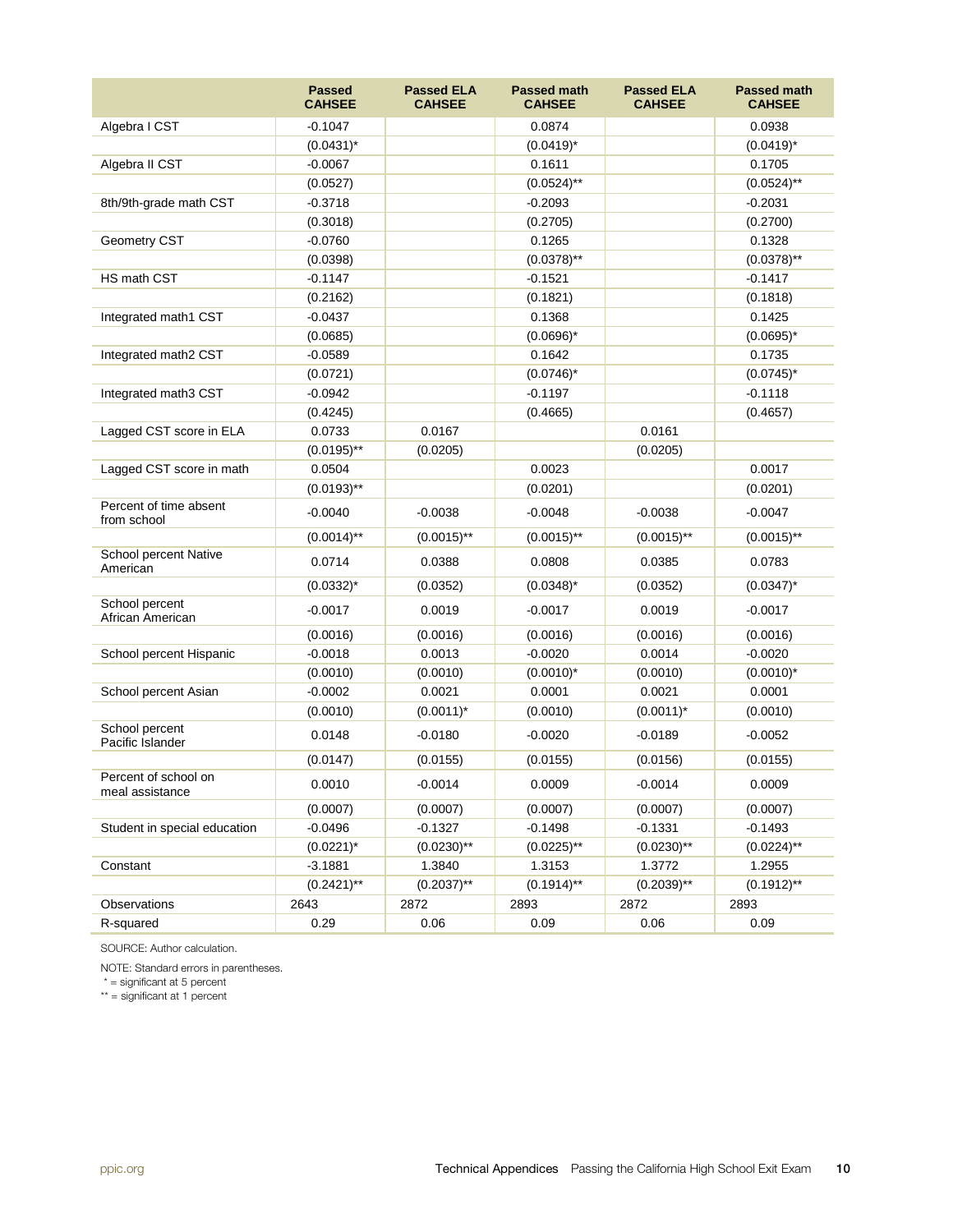#### TABLE A5

CAHSEE results in 2009 for students taking prep classes using standardized test scores and grade 10 data for descriptions of students and schools

|                                                | <b>Passed</b><br><b>CAHSEE</b> | <b>Passed ELA</b><br><b>CAHSEE</b> | <b>Passed math</b><br><b>CAHSEE</b> | <b>Passed ELA</b><br><b>CAHSEE</b> | <b>Passed math</b><br><b>CAHSEE</b> |
|------------------------------------------------|--------------------------------|------------------------------------|-------------------------------------|------------------------------------|-------------------------------------|
| Any prep class taken                           | 0.0940                         |                                    |                                     |                                    |                                     |
|                                                | $(0.0412)^*$                   |                                    |                                     |                                    |                                     |
| ELA prep class taken                           |                                | 0.3086                             |                                     |                                    |                                     |
|                                                |                                | $(0.0491)$ **                      |                                     |                                    |                                     |
| Math prep class taken                          |                                |                                    | 0.2045                              |                                    |                                     |
|                                                |                                |                                    | $(0.0443)$ **                       |                                    |                                     |
| ELA prep class taken<br>during the school day  |                                |                                    |                                     | 0.3169                             |                                     |
|                                                |                                |                                    |                                     | $(0.0493)$ **                      |                                     |
| ELA prep class taken                           |                                |                                    |                                     | 0.0541                             |                                     |
| during the summer                              |                                |                                    |                                     |                                    |                                     |
|                                                |                                |                                    |                                     | (0.1225)                           |                                     |
| Math prep class taken<br>during the school day |                                |                                    |                                     |                                    | 0.2141                              |
|                                                |                                |                                    |                                     |                                    | $(0.0452)$ **                       |
| Math prep class taken                          |                                |                                    |                                     |                                    | $-0.1216$                           |
| after school                                   |                                |                                    |                                     |                                    | (0.2068)                            |
| Math prep class taken                          |                                |                                    |                                     |                                    |                                     |
| during the summer                              |                                |                                    |                                     |                                    | 0.1049                              |
|                                                |                                |                                    |                                     |                                    | (0.1007)                            |
| Lagged ELA scaled score<br>in CAHSEE           | 0.0053                         | $-0.0006$                          |                                     | $-0.0006$                          |                                     |
|                                                | $(0.0008)$ **                  | (0.0007)                           |                                     | (0.0007)                           |                                     |
| Lagged math scaled score                       |                                |                                    | 0.0005                              |                                    |                                     |
| in CAHSEE                                      | 0.0078                         |                                    |                                     |                                    | 0.0005                              |
|                                                | $(0.0009)$ **                  |                                    | (0.0008)                            |                                    | (0.0008)                            |
| Student is female                              | 0.0435                         | $-0.0085$                          | 0.0583                              | $-0.0081$                          | 0.0594                              |
|                                                | (0.0282)                       | (0.0274)                           | $(0.0270)^*$                        | (0.0274)                           | $(0.0270)^*$                        |
| Student is African American                    | $-0.0443$                      | 0.1228                             | $-0.1011$                           | 0.1220                             | $-0.1004$                           |
| Student is Asian                               | (0.0636)<br>$-0.0509$          | (0.0630)<br>-0.0186                | (0.0592)<br>0.0214                  | (0.0630)<br>$-0.0186$              | (0.0592)<br>0.0226                  |
|                                                | (0.0756)                       | (0.0734)                           | (0.0728)                            | (0.0733)                           | (0.0728)                            |
| Student is Hispanic                            | $-0.0291$                      | 0.0921                             | $-0.0527$                           | 0.0913                             | $-0.0512$                           |
|                                                | (0.0624)                       | (0.0612)                           | (0.0580)                            | (0.0612)                           | (0.0580)                            |
| Student is other race                          | $-0.2375$                      | $-0.6559$                          | $-0.1412$                           | $-0.6621$                          | $-0.1448$                           |
|                                                | (0.3086)                       | $(0.3287)^*$                       | (0.3307)                            | $(0.3286)^*$                       | (0.3307)                            |
| Was student an English<br>Learner?             | $-0.0626$                      | $-0.0113$                          | $-0.2062$                           | $-0.0112$                          | $-0.2058$                           |
|                                                | (0.0359)                       | (0.0343)                           | $(0.0317)$ **                       | (0.0343)                           | $(0.0318)$ **                       |
| Parental education less<br>than high school    | 0.0451                         | 0.0687                             | 0.0162                              | 0.0695                             | 0.0171                              |
|                                                | (0.0386)                       | (0.0375)                           | (0.0374)                            | (0.0375)                           | (0.0374)                            |
| Average academic GPA                           | 0.0049                         | 0.0649                             | 0.0287                              | 0.0635                             | 0.0287                              |
|                                                | (0.0216)                       | $(0.0203)$ **                      | (0.0209)                            | $(0.0203)$ **                      | (0.0209)                            |
| Standardized CST score<br>in ELA               | $-0.0652$                      | $-0.0312$                          |                                     | $-0.0308$                          |                                     |
|                                                | (0.0871)                       | (0.0786)                           |                                     | (0.0786)                           |                                     |
| Standardized CST score<br>in math              | 0.0634                         |                                    | 0.0996                              |                                    | 0.1033                              |
|                                                | (0.0781)                       |                                    | (0.0755)                            |                                    | (0.0756)                            |
| Algebra I CST                                  | $-0.0063$                      |                                    | 0.0842                              |                                    | 0.0857                              |
|                                                | (0.0535)                       |                                    | (0.0511)                            |                                    | (0.0511)                            |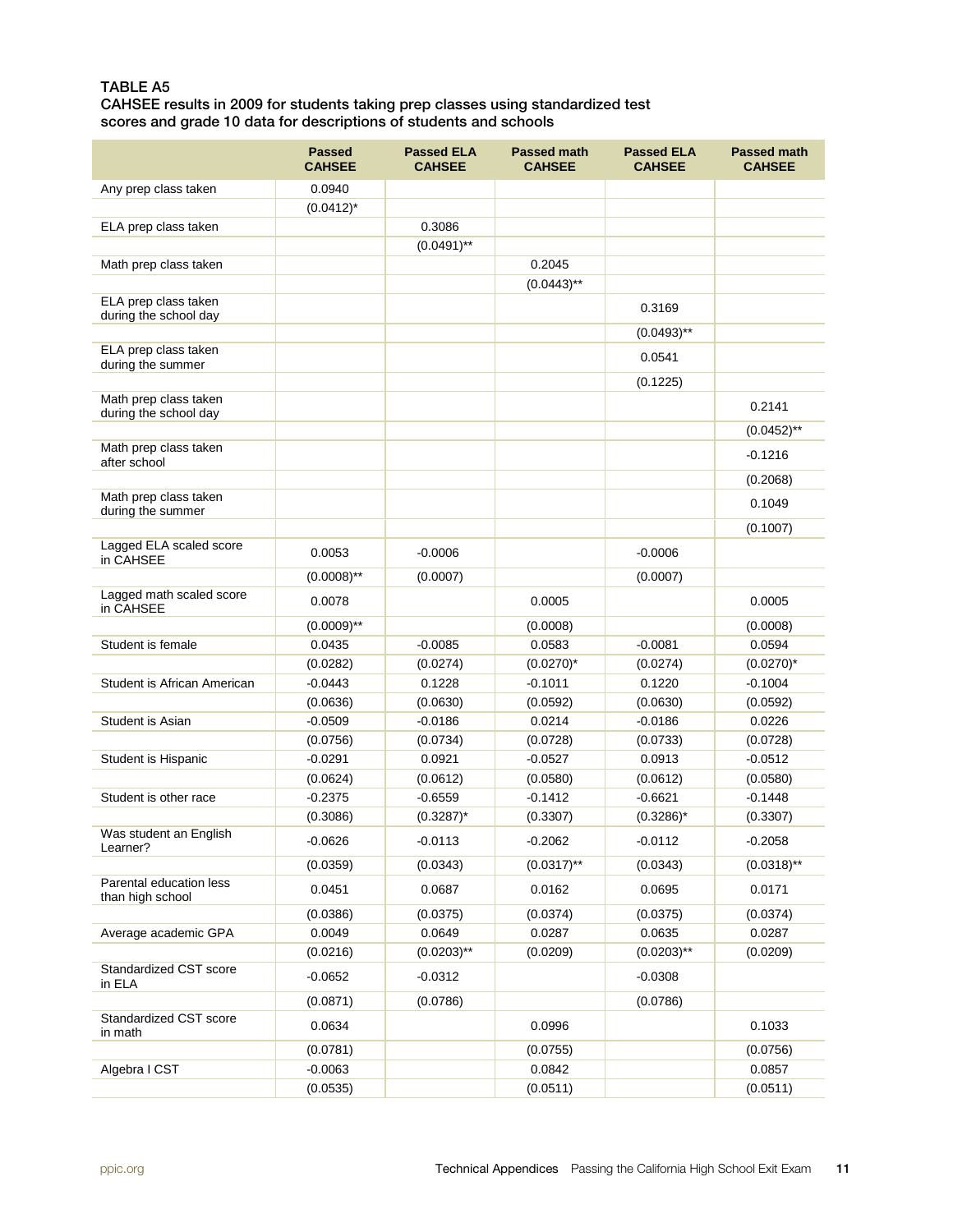|                                         | <b>Passed</b><br><b>CAHSEE</b> | <b>Passed ELA</b><br><b>CAHSEE</b> | <b>Passed math</b><br><b>CAHSEE</b> | <b>Passed ELA</b><br><b>CAHSEE</b> | <b>Passed math</b><br><b>CAHSEE</b> |
|-----------------------------------------|--------------------------------|------------------------------------|-------------------------------------|------------------------------------|-------------------------------------|
| Algebra II CST                          | 0.0245                         |                                    | 0.0320                              |                                    | 0.0351                              |
|                                         | (0.0995)                       |                                    | (0.0945)                            |                                    | (0.0945)                            |
| 8th/9th-grade math CST                  | $-0.0271$                      |                                    | 0.2205                              |                                    | 0.2054                              |
|                                         | (0.1310)                       |                                    | (0.1308)                            |                                    | (0.1315)                            |
| Geometry CST                            | 0.0607                         |                                    | 0.1693                              |                                    | 0.1713                              |
|                                         | (0.0509)                       |                                    | $(0.0482)$ **                       |                                    | $(0.0482)$ **                       |
| HS math CST                             | 0.2641                         |                                    | 0.0769                              |                                    | 0.0779                              |
|                                         | (0.3050)                       |                                    | (0.3294)                            |                                    | (0.3294)                            |
| Integrated math1 CST                    | $-0.0436$                      |                                    | 0.0732                              |                                    | 0.0748                              |
|                                         | (0.1434)                       |                                    | (0.1304)                            |                                    | (0.1304)                            |
| Integrated math2 CST                    | $-0.0636$                      |                                    | $-0.0700$                           |                                    | $-0.0704$                           |
|                                         | (0.1367)                       |                                    | (0.1318)                            |                                    | (0.1319)                            |
| Integrated math3 CST                    | 0.0000                         |                                    | 0.0000                              |                                    | 0.0000                              |
|                                         | (0.0000)                       |                                    | (0.0000)                            |                                    | (0.0000)                            |
| Lagged CST score in ELA                 | 0.0710                         | 0.1146                             |                                     | 0.1148                             |                                     |
|                                         | $(0.0356)^*$                   | $(0.0343)$ **                      |                                     | $(0.0343)$ **                      |                                     |
| Lagged CST score in math                | 0.0444                         |                                    | 0.0292                              |                                    | 0.0244                              |
|                                         | (0.0359)                       |                                    | (0.0343)                            |                                    | (0.0344)                            |
| Percent of time absent<br>from school   | $-0.0020$                      | $-0.0025$                          | $-0.0041$                           | $-0.0026$                          | $-0.0040$                           |
|                                         | (0.0018)                       | (0.0017)                           | $(0.0018)^*$                        | (0.0017)                           | $(0.0018)^*$                        |
| School percent<br>Native American       | $-0.0380$                      | $-0.0729$                          | $-0.0515$                           | $-0.0741$                          | $-0.0545$                           |
|                                         | (0.0498)                       | (0.0492)                           | (0.0484)                            | (0.0492)                           | (0.0484)                            |
| School percent<br>African American      | 0.0004                         | 0.0015                             | $-0.0029$                           | 0.0014                             | $-0.0028$                           |
|                                         | (0.0026)                       | (0.0025)                           | (0.0025)                            | (0.0025)                           | (0.0025)                            |
| School percent Hispanic                 | $-0.0008$                      | $-0.0014$                          | $-0.0027$                           | $-0.0015$                          | $-0.0028$                           |
|                                         | (0.0016)                       | (0.0016)                           | (0.0016)                            | (0.0016)                           | (0.0016)                            |
| School percent Asian                    | 0.0009                         | 0.0003                             | $-0.0023$                           | 0.0002                             | $-0.0026$                           |
|                                         | (0.0017)                       | (0.0017)                           | (0.0016)                            | (0.0017)                           | (0.0016)                            |
| School percent<br>Pacific Islander      | 0.0048                         | $-0.0164$                          | $-0.0075$                           | $-0.0165$                          | $-0.0095$                           |
|                                         | (0.0229)                       | (0.0228)                           | (0.0228)                            | (0.0228)                           | (0.0229)                            |
| Percent of school on<br>meal assistance | 0.0008                         | $-0.0004$                          | 0.0010                              | $-0.0004$                          | 0.0011                              |
|                                         | (0.0011)                       | (0.0011)                           | (0.0011)                            | (0.0011)                           | (0.0011)                            |
| Student in special education            | 0.0299                         | $-0.0763$                          | $-0.1548$                           | $-0.0762$                          | $-0.1562$                           |
|                                         | (0.0333)                       | $(0.0322)^*$                       | $(0.0310)$ **                       | $(0.0322)^{*}$                     | $(0.0311)$ **                       |
| Constant                                | $-4.0952$                      | 0.4259                             | 0.4222                              | 0.4273                             | 0.4361                              |
|                                         | $(0.3953)$ **                  | (0.3112)                           | (0.3107)                            | (0.3111)                           | (0.3108)                            |
| Observations                            | 982                            | 1169                               | 1235                                | 1169                               | 1235                                |
| R-squared                               | 0.29                           | 0.11                               | 0.15                                | 0.11                               | 0.15                                |

SOURCE: Author calculation.

NOTE: Standard errors in parentheses.

\* = significant at 5 percent

\*\* = significant at 1 percent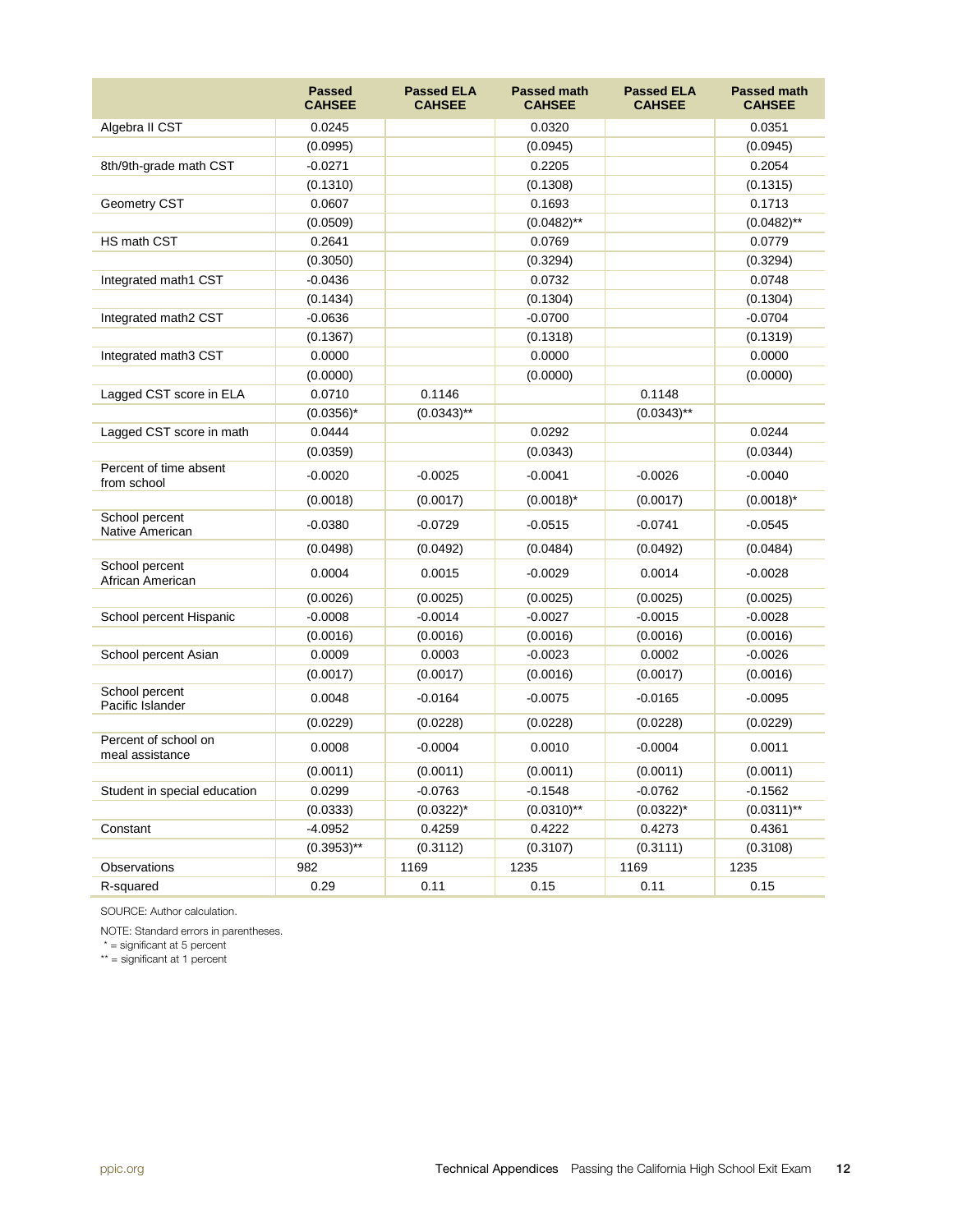#### TABLE A6

Pooled models of CAHSEE results for students taking prep classes using standardized test scores and grade 10 data for descriptions of students and schools

|                                             | <b>Passed ELA</b><br>section of<br><b>CAHSEE</b> | <b>Passed math</b><br>section of<br><b>CAHSEE</b> | <b>Passed</b><br><b>CAHSEE</b> |
|---------------------------------------------|--------------------------------------------------|---------------------------------------------------|--------------------------------|
| Any prep class taken                        |                                                  |                                                   | $-0.0055$                      |
|                                             |                                                  |                                                   | (0.0131)                       |
| ELA prep class taken during the school day  | 0.1206                                           |                                                   |                                |
|                                             | $(0.0168)$ **                                    |                                                   |                                |
| ELA prep class taken after school           | 0.1601                                           |                                                   |                                |
|                                             | (0.1425)                                         |                                                   |                                |
| ELA prep class taken during the summer      | 0.0459                                           |                                                   |                                |
|                                             | (0.0460)                                         |                                                   |                                |
| Math prep class taken during the school day |                                                  | 0.1403                                            |                                |
|                                             |                                                  | $(0.0170)$ <sup>**</sup>                          |                                |
| Math prep class taken after school          |                                                  | $-0.0622$                                         |                                |
|                                             |                                                  | (0.0754)                                          |                                |
| Math prep class taken during the summer     |                                                  | 0.2453                                            |                                |
|                                             |                                                  | $(0.0495)$ **                                     |                                |
| Lagged ELA scaled score in CAHSEE           | $-0.0016$                                        |                                                   | 0.0044                         |
|                                             | $(0.0002)$ **                                    |                                                   | $(0.0002)$ **                  |
| Student is female                           | $-0.0587$                                        | 0.0409                                            | $-0.0329$                      |
|                                             | $(0.0092)$ **                                    | $(0.0092)$ **                                     | $(0.0090)$ **                  |
| Student is African American                 | $-0.0309$                                        | $-0.0811$                                         | $-0.0562$                      |
|                                             | (0.0184)                                         | $(0.0180)$ **                                     | $(0.0176)$ **                  |
| Student is Asian                            | 0.0647                                           | $-0.0139$                                         | $-0.0081$                      |
|                                             | $(0.0215)$ **                                    | (0.0215)                                          | (0.0207)                       |
| Student is Hispanic                         | 0.0012                                           | $-0.0118$                                         | $-0.0257$                      |
|                                             | (0.0176)                                         | (0.0172)                                          | (0.0167)                       |
| Student is other race                       | $-0.2455$                                        | 0.0080                                            | $-0.1138$                      |
|                                             | $(0.0723)$ **                                    | (0.0690)                                          | (0.0680)                       |
| Was student an English Learner?             | -0.0578                                          | $-0.1395$                                         | $-0.0564$                      |
|                                             | $(0.0114)$ **                                    | $(0.0104)$ <sup>**</sup>                          | $(0.0110)$ **                  |
| Parental education less than high school    | 0.0212                                           | $-0.0203$                                         | $-0.0198$                      |
|                                             | (0.0126)                                         | (0.0127)                                          | (0.0115)                       |
| Average academic GPA                        | 0.0591                                           | 0.0615                                            | 0.0421                         |
|                                             | $(0.0070)$ **                                    | $(0.0072)$ **                                     | $(0.0071)$ **                  |
| Standardized CST score in ELA               | 0.0246                                           |                                                   | 0.0697                         |
|                                             | $(0.0117)^*$                                     |                                                   | $(0.0107)$ **                  |
| Parental education less than high school    | 0.0108                                           |                                                   | 0.0219                         |
|                                             |                                                  |                                                   |                                |
| Percent of time absent from school          | (0.0105)                                         |                                                   | $(0.0100)^*$                   |
|                                             | -0.0032<br>$(0.0007)$ **                         | $-0.0040$<br>$(0.0007)$ **                        | $-0.0030$                      |
|                                             |                                                  |                                                   | $(0.0007)$ **                  |
| School percent Native American              | 0.0340                                           | 0.0377                                            | 0.0499                         |
|                                             | $(0.0136)^*$                                     | $(0.0137)$ **                                     | $(0.0124)$ **                  |
| School percent African American             | 0.0012                                           | 0.0009                                            | 0.0004                         |
|                                             | (0.0008)                                         | (0.0008)                                          | (0.0007)                       |
| School percent Hispanic                     | 0.0004                                           | $-0.0006$                                         | $-0.0002$                      |
|                                             | (0.0003)                                         | $(0.0003)^*$                                      | (0.0003)                       |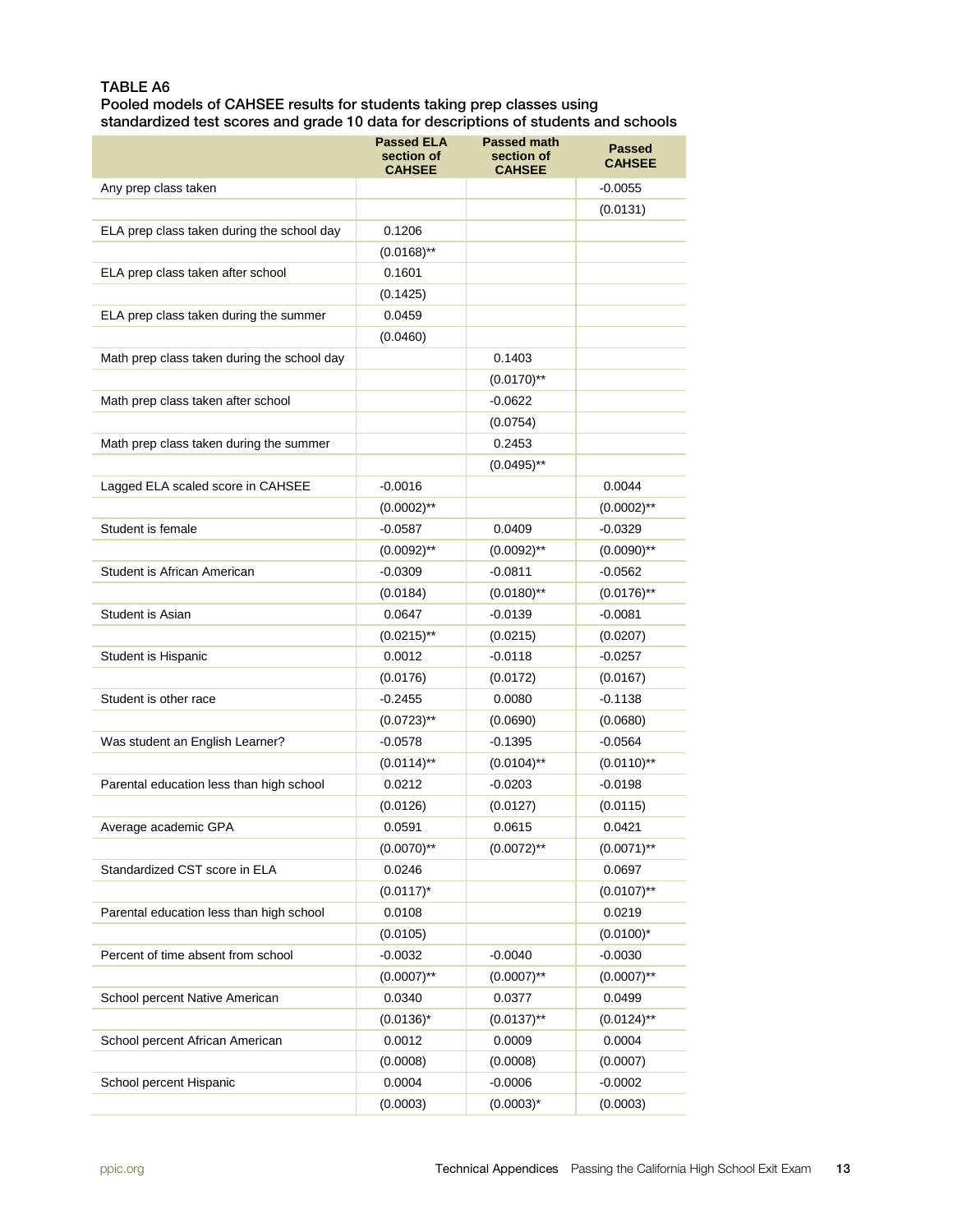|                                      | <b>Passed ELA</b><br>section of<br><b>CAHSEE</b> | <b>Passed math</b><br>section of<br><b>CAHSEE</b> | <b>Passed</b><br><b>CAHSEE</b> |
|--------------------------------------|--------------------------------------------------|---------------------------------------------------|--------------------------------|
| School percent Asian                 | 0.0010                                           | $-0.0002$                                         | $-0.0002$                      |
|                                      | $(0.0004)^*$                                     | (0.0004)                                          | (0.0004)                       |
| School percent Pacific Islander      | $-0.0092$                                        | $-0.0126$                                         | $-0.0043$                      |
|                                      | (0.0086)                                         | (0.0086)                                          | (0.0083)                       |
| Percent of school on meal assistance | $-0.0007$                                        | $-0.0006$                                         | $-0.0002$                      |
|                                      | $(0.0003)^*$                                     | $(0.0003)^*$                                      | (0.0003)                       |
| Student in special education         | $-0.1207$                                        | $-0.1561$                                         | $-0.0435$                      |
|                                      | $(0.0116)$ **                                    | $(0.0113)$ **                                     | $(0.0114)$ **                  |
| Lagged math scaled score in CAHSEE   |                                                  | $-0.0018$                                         | 0.0056                         |
|                                      |                                                  | $(0.0003)$ **                                     | $(0.0003)$ **                  |
| Standardized CST score in math       |                                                  | 0.0135                                            |                                |
|                                      |                                                  | (0.0116)                                          |                                |
| Lagged CST score in math             |                                                  | $-0.0086$                                         | 0.0219                         |
|                                      |                                                  | (0.0100)                                          | $(0.0100)^*$                   |
| Algebra I CST                        |                                                  | 0.1045                                            | $-0.1835$                      |
|                                      |                                                  | $(0.0204)$ **                                     | $(0.0871)^*$                   |
| Algebra II CST                       |                                                  | 0.1161                                            | $-0.0144$                      |
|                                      |                                                  | $(0.0265)$ **                                     | (0.0875)                       |
| 8th/9th-grade math CST               |                                                  | 0.1423                                            | $-0.1216$                      |
|                                      |                                                  | (0.1079)                                          | (0.2517)                       |
| Geometry CST                         |                                                  | 0.1729                                            | $-0.1138$                      |
|                                      |                                                  | $(0.0185)$ **                                     | (0.0866)                       |
| HS math CST                          |                                                  | $-0.1223$                                         | $-0.0959$                      |
|                                      |                                                  | (0.1186)                                          | (0.1162)                       |
| Integrated math1 CST                 |                                                  | 0.1240                                            | 0.0056                         |
|                                      |                                                  | $(0.0344)$ **                                     | (0.0878)                       |
| Integrated math2 CST                 |                                                  | 0.1216                                            | $-0.0970$                      |
|                                      |                                                  | $(0.0489)^*$                                      | (0.0944)                       |
| Integrated math3 CST                 |                                                  | $-0.1435$                                         | $-0.2403$                      |
|                                      |                                                  | (0.4525)                                          | (0.1427)                       |
| Constant                             | 0.8066                                           | 0.8206                                            | $-2.7289$                      |
|                                      | $(0.0941)$ **                                    | $(0.0966)$ **                                     | $(0.1494)$ **                  |
| Observations                         | 9991                                             | 10282                                             | 9144                           |
| R-squared                            | 0.05                                             | 0.09                                              | 0.29                           |

SOURCE: Author calculation.

NOTE: Standard errors in parentheses.

\* = significant at 5 percent

\*\* = significant at 1 percent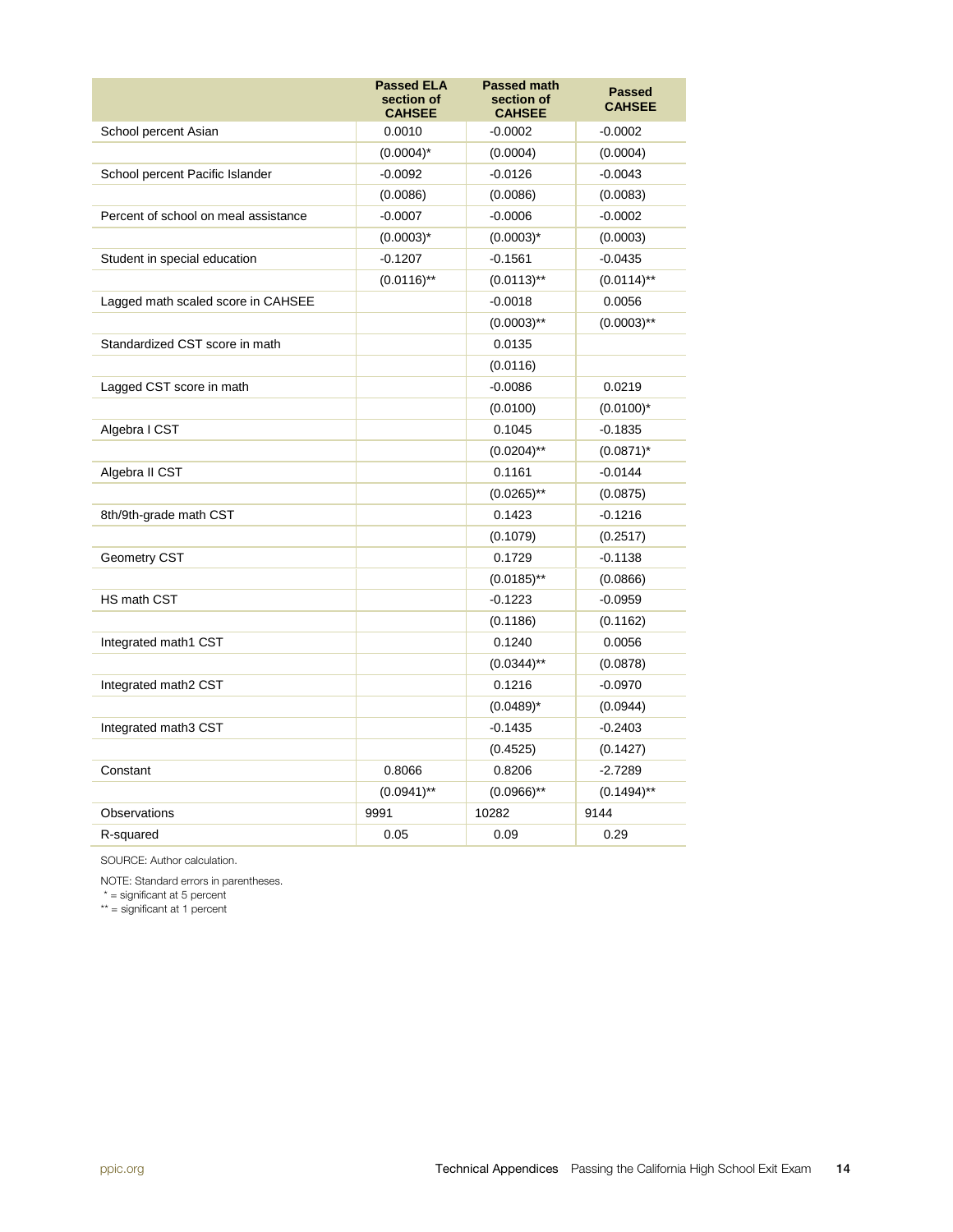#### TABLE A7

Summary statistics for prep class regression models

| <b>Dependent variables</b>                 | <b>Mean</b>    | <b>SD</b>      |
|--------------------------------------------|----------------|----------------|
| Did student pass CAHSEE in 2006            | 0.149          | 0.356          |
| Did student pass CAHSEE in 2007            | 0.298          | 0.457          |
| Did student pass CAHSEE in 2008            | 0.502          | 0.500          |
| Did student pass CAHSEE in 2009            | 0.540          | 0.500          |
| Did student pass ELA CAHSEE in 2006        | 0.169          | 0.375          |
| Did student pass ELA CAHSEE in 2007        | 0.189          | 0.391          |
| Did student pass ELA CAHSEE in 2008        | 0.167          | 0.373          |
| Did student pass ELA CAHSEE in 2009        | 0.048          | 0.213          |
| Did student pass math CAHSEE in 2006       | 0.193          | 0.394          |
| Did student pass math CAHSEE in 2007       | 0.179          | 0.383          |
| Did student pass math CAHSEE in 2008       | 0.165          | 0.372          |
| Did student pass math CAHSEE in 2009       | 0.058          | 0.234          |
| <b>Independent variables</b>               | <b>Mean</b>    | <b>SD</b>      |
| Any prep class taken                       | 0.078          | 0.268          |
| ELA prep class taken                       | 0.045          | 0.207          |
| Math prep class taken                      | 0.042          | 0.201          |
| ELA prep class taken during school         | 0.045          | 0.207          |
| ELA prep class taken after school          | 0.000          | 0.010          |
| ELA prep class taken during summer         | 0.004          | 0.060          |
| Math prep class taken during school        | 0.042          | 0.200          |
| Math prep class taken after school         | 0.002          | 0.050          |
| Math prep class taken during summer        | 0.002          | 0.047          |
| Student is female                          | 0.462          | 0.499          |
| Student is African American                | 0.200          | 0.400          |
| Student is Asian                           | 0.104          | 0.305          |
| Student is Hispanic                        | 0.587          | 0.492          |
| Student is other race                      | 0.005          | 0.068          |
| Student was an English Learner             | 0.412          | 0.492          |
| Parental education less than high school   | 0.211          | 0.408          |
| Average academic GPA                       | 2.14           | 0.808          |
| Lagged ELA CAHSEE score                    | 337.9          | 26.1           |
| Lagged math CAHSEE score                   | 337.3          | 19.8           |
| ELA standardized score on CST              | $-0.725$       | .646           |
| Math standardized score on CST             | $-0.531$       | 0.546          |
| Algebra 1 math subtest taken               | 0.163          | 0.369          |
| Algebra 2 math subtest taken               | 0.063          | 0.242          |
| Math 8th/9th-grade subtest taken           | 0.003          | 0.053          |
| Geometry math subtest taken                | 0.606          | 0.489          |
| High school math subtest taken             | 0.003          | 0.051          |
| Intermediate math subtest taken            | 0.023          | 0.149          |
| Lagged ELA CST score                       | $-0.725$       | 0.646          |
| Lagged math CST score                      | $-0.531$       | 0.546          |
| Percent of time absent from school         | 6.7            | 8.7            |
| Percent of school that is Native American  | 0.444          | 0.419          |
| Percent of school that is African American | 14.359         | 7.982          |
| Percent of school that is Hispanic         | 41.525         | 20.962         |
| Percent of school that is Asian            |                |                |
| Percent of school that is Pacific Islander | 15.986         | 14.371         |
| Percent of school on meal assistance       | 0.742<br>53.95 | 0.657<br>23.28 |
| Student is in special education            | 0.216          | 0.412          |
|                                            |                |                |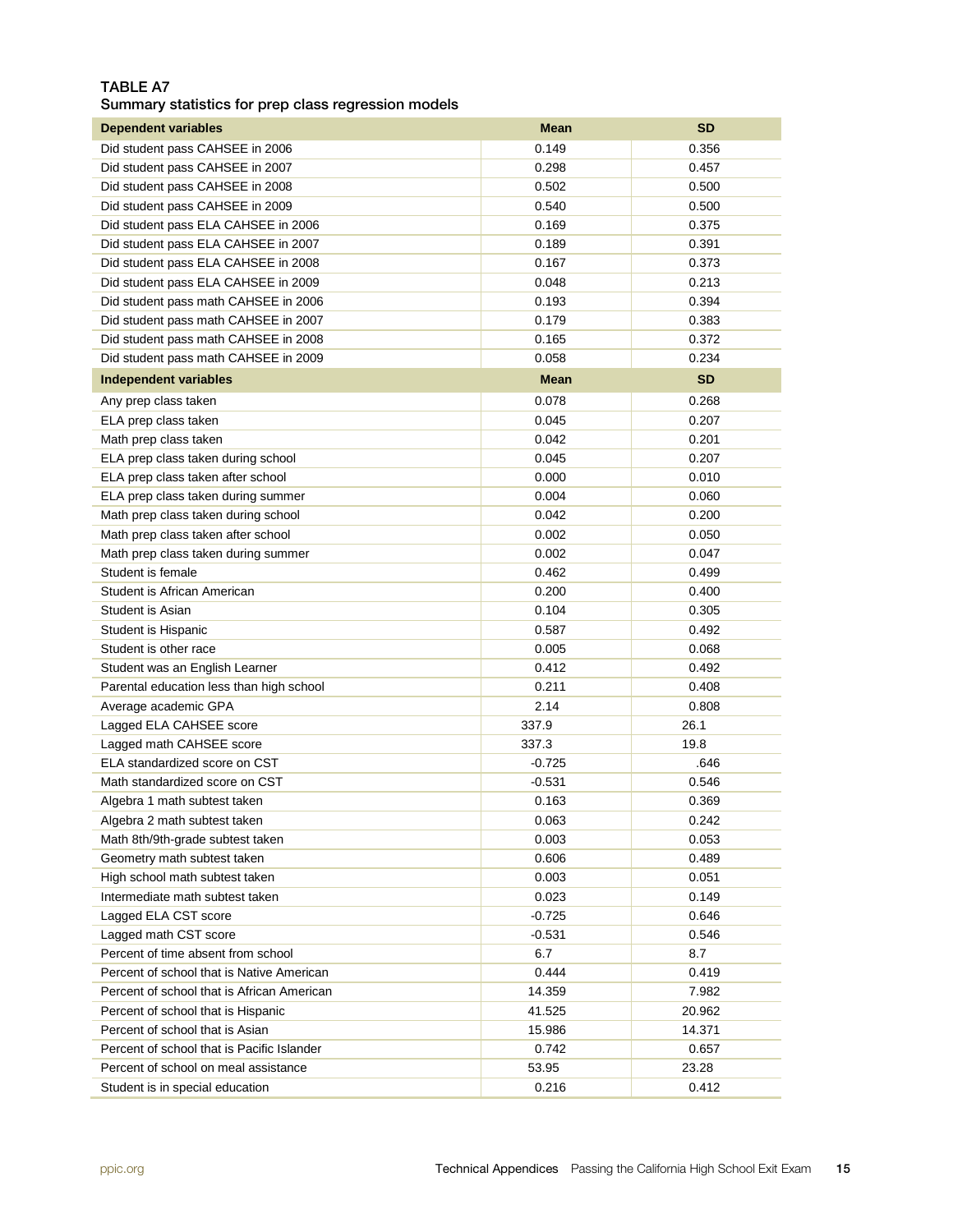Finally, Figure A3 below shows the average gain in test scores for all grade 11 students who take a CAHSEE prep course. The gain is calculated as the highest CAHSEE score during the year the prep course was taken minus the highest score from the previous year. The annual gains appear to corroborate the very large increase in the probability of passing the ELA portion of the CAHSEE in 2008-2009 observed in Figure 1. More generally, as discussed in the main text, students who failed the exit exam in grade 10 were on average 17 and 15 points below the passing point. The mean gains of those who took a CAHSEE prep class the next year were close to these levels.



Students yet to pass the CAHSEE who enrolled in ELA or math prep classes improved their CAHSEE scores substantially



SOURCE: Author calculation.

NOTES: Figure shows gain in scaled CAHSEE score by year for grade-11 students who failed the given portion of the CAHSEE in grade 10 and who took a prep class in grade 11.

## Additional Materials on the Impact of AB 347 Funding

After AB 347 came into effect (for the classes of 2007 and later), can we detect an increase in reenrollment and CAHSEE passage among those who did not pass the exit exam before the end of grade 12? Tables A8 to A11 extend the calculations from Zau and Betts (2008) for the classes of 2007 to 2009. The tables categorize the outcomes of students by class for the students who made it to 12th grade and had yet to pass CAHSEE. For full disclosure, non-diploma bound students were included in the tables. (The references to students in special education here refer to the subset of students in the TRACE program, who typically remain enrolled in school up to age 22 to gain life skills.) They were, however, not included later in this section using regression analysis to determine whether they re-enrolled and/or passed CAHSEE.

Following the 2006 cohort, there is a noticeable upward trend in re-enrollment especially in the classes of 2008 and 2009. As a percentage of those who still had not passed CAHSEE by the end of their senior year, the classes of 2008 and 2009 did show a higher percentage of students who took the CAHSEE.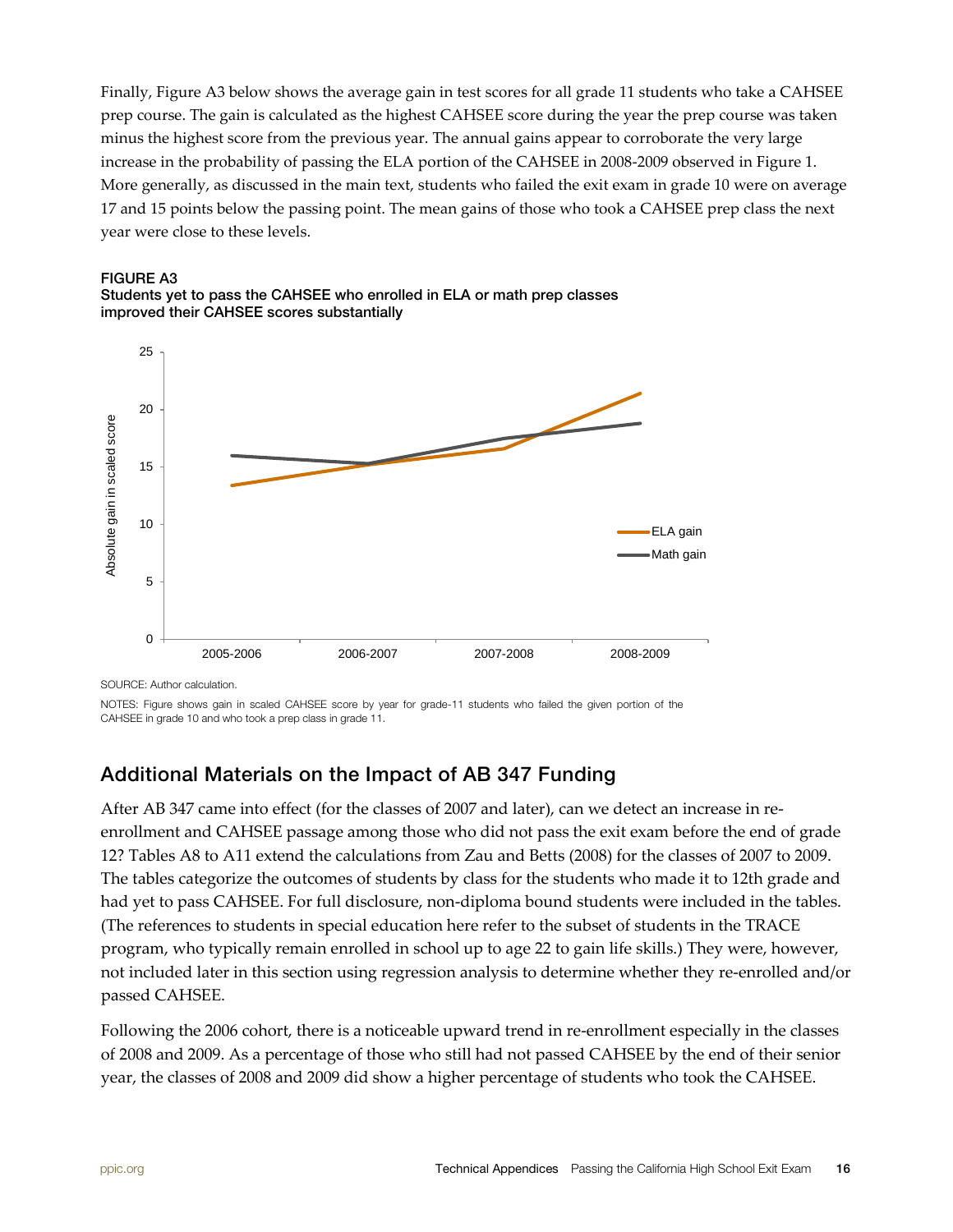Additionally, the pass rate for those who returned and took the test increased quite a lot from 2007 to 2009 compared to 2006.

#### TABLE A8

Outcomes for students who failed the CAHSEE, class of 2006 by number of students and percentages, two years after students failed to graduate

| Student status in grade 12:<br>Number (%) | EL.                | <b>Special Ed</b> | <b>EL</b> and<br><b>Special Ed</b> | <b>Neither EL</b><br>nor<br><b>Special Ed</b> | <b>All students</b> |
|-------------------------------------------|--------------------|-------------------|------------------------------------|-----------------------------------------------|---------------------|
| Did not come back                         | 175<br>(95.1)      | 145<br>(66.8)     | 67<br>(67)                         | 273<br>(94.8)                                 | 660<br>(83.7)       |
| Did not come back but still passed        | 6<br>(3.3)         | 0<br>(0)          | (1)                                | 7<br>(2.4)                                    | 14<br>(1.8)         |
| Came back and passed                      | $\Omega$<br>(0)    | 2<br>(0.9)        | (1)                                | $\Omega$<br>(0)                               | (0.13)              |
| Came back, took test and failed           | 3<br>(1.6)         | 0<br>(0)          | $\overline{2}$<br>(2)              | 3<br>(1.0)                                    | 10<br>(1.3)         |
| Came back, did not take test              | $\mathbf 0$<br>(0) | 70<br>(32.3)      | 29<br>(29)                         | 5<br>(1.7)                                    | 104<br>(13.2)       |
| Total                                     | 184                | 217               | 100                                | 288                                           | 789                 |

#### TABLE A9

Outcomes for students who failed the CAHSEE, class of 2007 by number of students and percentages, two years after students failed to graduate

| Student status in grade 12:<br>Number (%) | EL.           | <b>Special Ed</b> | <b>EL</b> and<br><b>Special Ed</b> | <b>Neither EL</b><br>nor<br><b>Special Ed</b> | <b>All students</b> |
|-------------------------------------------|---------------|-------------------|------------------------------------|-----------------------------------------------|---------------------|
| Did not come back                         | 164<br>(80.4) | 121<br>(56.3)     | 70<br>(72.9)                       | 147<br>(72.4)                                 | 502<br>(70.0)       |
| Did not come back but still passed        | 6<br>(2.9)    | 0<br>(0)          | 0<br>(0)                           | 8<br>(3.9)                                    | 14<br>(2.0)         |
| Came back and passed                      | 11<br>(5.4)   | 6<br>(2.8)        | (1.0)                              | 13<br>(6.4)                                   | 31<br>(4.3)         |
| Came back, took test and failed           | 10<br>(4.9)   | 5<br>(2.3)        | (1.0)                              | 10<br>(4.9)                                   | 26<br>(3.6)         |
| Came back, did not take test              | 13<br>(6.4)   | 83<br>(38.6)      | 24<br>(25)                         | 25<br>(12.3)                                  | 145<br>(20.2)       |
| Total                                     | 204           | 215               | 96                                 | 203                                           | 718                 |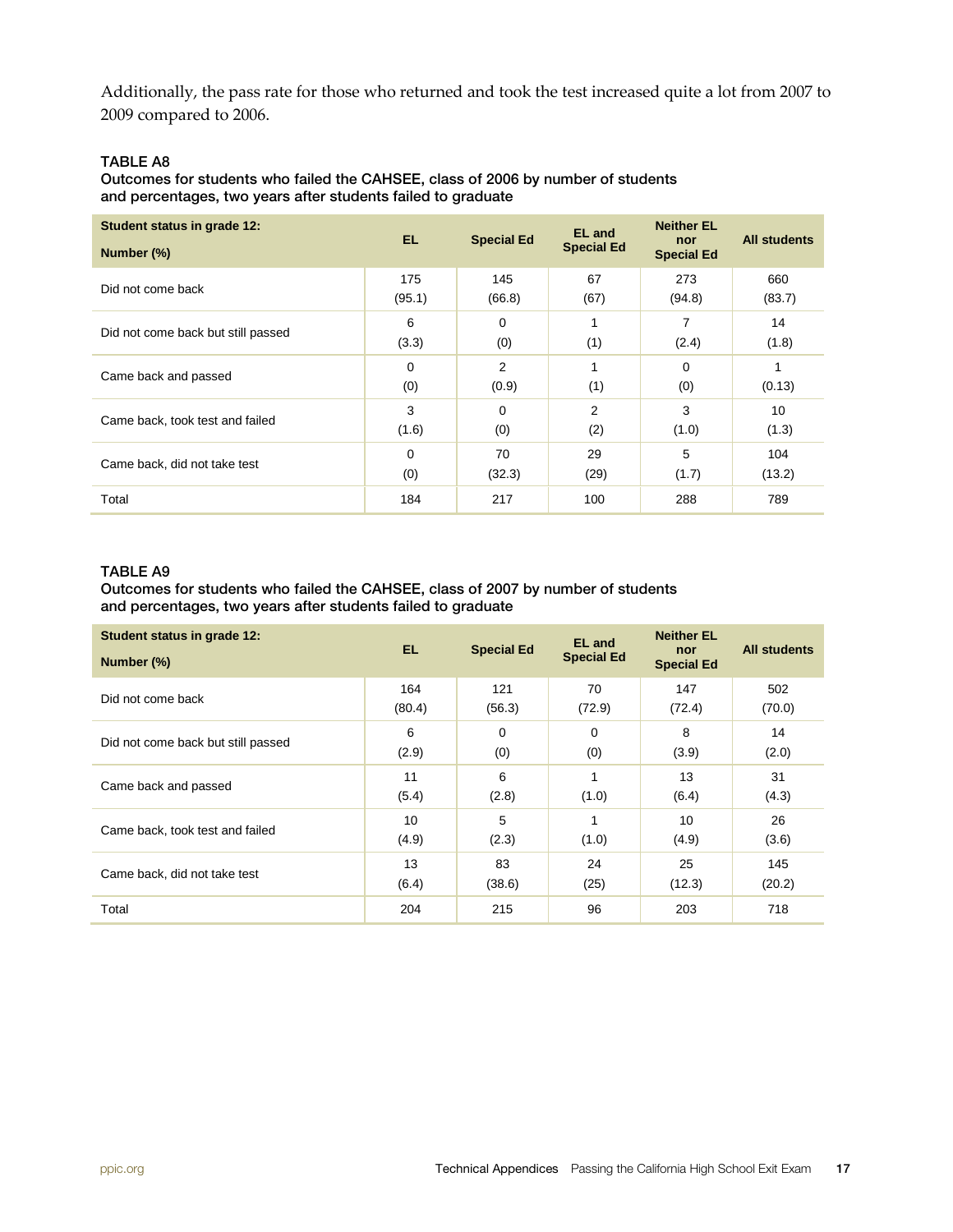#### TABLE A10 Outcomes for students who failed the CAHSEE, class of 2008 by number of students and percentages, two years after students failed to graduate

| Student status in grade 12:<br>Number (%) | EL.           | <b>Special Ed</b> | <b>EL</b> and<br><b>Special Ed</b> | <b>Neither EL</b><br>nor<br><b>Special Ed</b> | <b>All students</b> |
|-------------------------------------------|---------------|-------------------|------------------------------------|-----------------------------------------------|---------------------|
| Did not come back                         | 120<br>(57.7) | 66<br>(33.5)      | 32<br>(30.2)                       | 84<br>(67.2)                                  | 302<br>(47.5)       |
| Did not come back but still passed        | 13<br>(6.3)   | 0<br>(0)          | $\mathbf 0$<br>(0)                 | 3<br>(2.4)                                    | 16<br>(2.5)         |
| Came back and passed                      | 17<br>(8.2)   | 7<br>(3.6)        | (0.9)                              | 7<br>(5.6)                                    | 32<br>(5.0)         |
| Came back, took test and failed           | 26<br>(12.5)  | (0.5)             | 9<br>(8.5)                         | 8<br>(6.4)                                    | 44<br>(6.9)         |
| Came back, did not take test              | 32<br>(15.4)  | 123<br>(62.4)     | 64<br>(60.4)                       | 23<br>(18.4)                                  | 242<br>(38.0)       |
| Total                                     | 208           | 197               | 106                                | 125                                           | 636                 |

#### TABLE A11

#### Outcomes for students who failed the CAHSEE, class of 2009 by number of students and percentages, two years after students failed to graduate

| Student status in grade 12:<br>Number (%) | EL.          | <b>Special Ed</b> | <b>EL</b> and<br><b>Special Ed</b> | <b>Neither EL</b><br>nor<br><b>Special Ed</b> | <b>All students</b> |
|-------------------------------------------|--------------|-------------------|------------------------------------|-----------------------------------------------|---------------------|
| Did not come back                         | 98<br>(63.2) | 49<br>(33.6)      | 37<br>(33.9)                       | 66<br>(68.8)                                  | 250<br>(49.4)       |
| Did not come back but still passed        | 2<br>(1.3)   | (0.68)            | $\Omega$<br>(0)                    | 4<br>(4.2)                                    | 7<br>(1.4)          |
| Came back and passed                      | 16<br>(10.3) | (0.68)            | $\overline{2}$<br>(1.8)            | 6<br>(6.3)                                    | 25<br>(4.9)         |
| Came back, took test and failed           | 19<br>(12.3) | 8<br>(5.5)        | 4<br>(3.7)                         | 7<br>(7.3)                                    | 38<br>(7.5)         |
| Came back, did not take test              | 20<br>(12.9) | 87<br>(59.6)      | 66<br>(60.6)                       | 13<br>(13.5)                                  | 186<br>(36.8)       |
| Total                                     | 155          | 146               | 109                                | 96                                            | 506                 |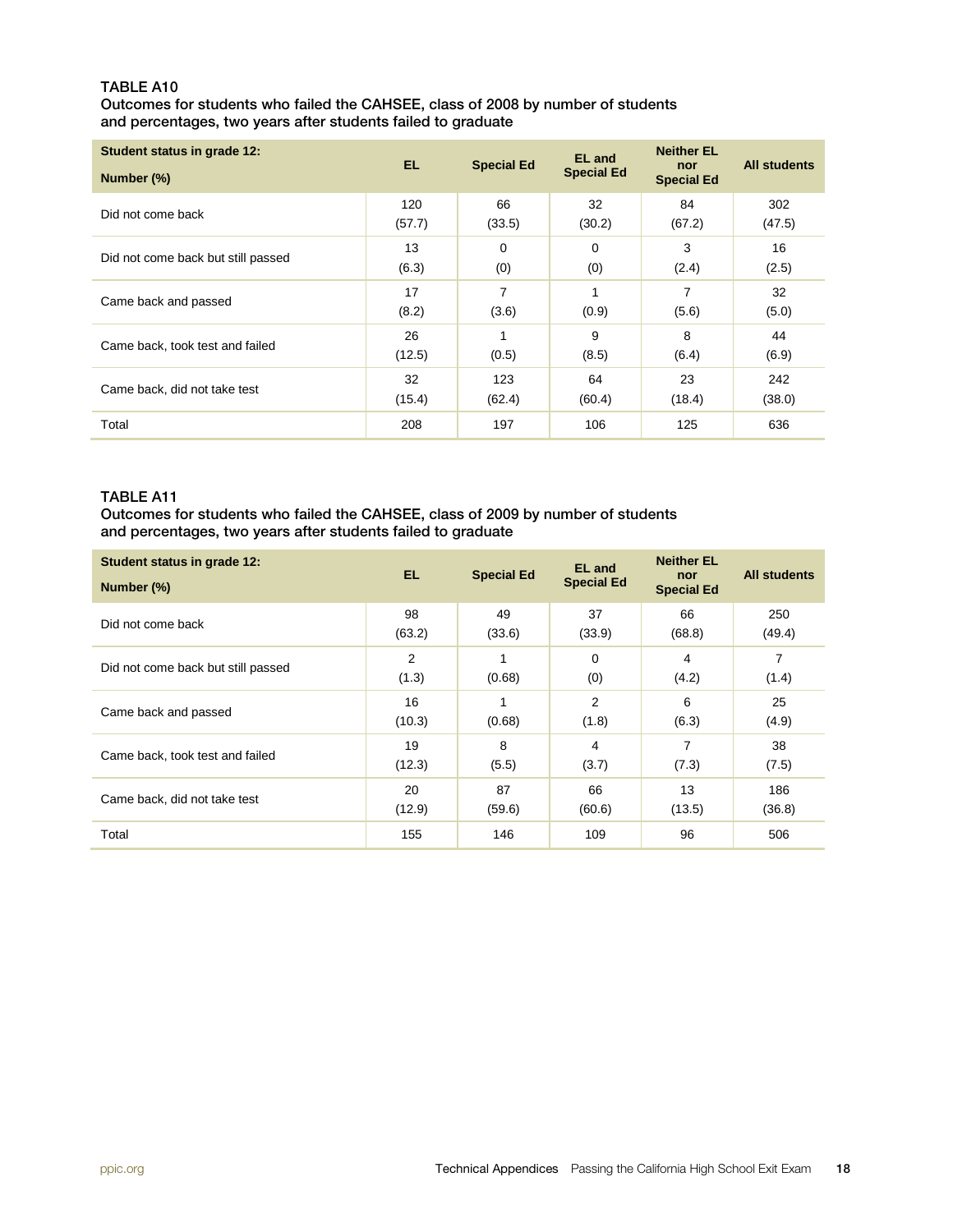The top panel of Table A12 shows the regression results referred to in the main text. They do not include the TRACE students who were non-diploma bound. The bottom panel provides a robustness test by dropping the classes of 2008 and 2009, which might have been particularly affected by the weakening California labor market for youth without high school diplomas in 2008 and 2009. We thus compare outcomes for the classes of 2006 and 2007, only the latter of which received AB 347 funding. The results are similar whether we drop the later classes, but the estimated effects are somewhat muted in the subsample, especially for passage of CAHSEE within one year of finishing grade 12. Overall, the full sample suggests that AB 347 increased the probability of passing the CAHSEE within two years by 8.3 percent, while the restricted sample suggests a 6.4 percent increase.

#### TABLE A12

AB 347 regression results using only seniors who failed to graduate, excluding TRACE students, including students in the classes of 2006–2009 and separately including only the classes of 2006–2007, and conditioning on grade-10 characteristics

|                               | <b>Passed CAHSEE</b><br>1 year after | <b>Passed CAHSEE</b><br>within 2 years | Re-enrolled<br>1 year after | Re-enrolled<br>within 2 years |
|-------------------------------|--------------------------------------|----------------------------------------|-----------------------------|-------------------------------|
| Classes of 2006 to 2008       |                                      |                                        |                             |                               |
| AB 347                        | 0.0578                               | 0.0828                                 | 0.2178                      | 0.2434                        |
|                               | $(0.0171)$ **                        | $(0.0194)$ **                          | $(0.0274)$ **               | $(0.0290)$ **                 |
| Observations                  | 1997                                 | 1648                                   | 1997                        | 1997                          |
| R-squared                     | 0.12                                 | 0.12                                   | 0.18                        | 0.17                          |
| Classes of 2006 and 2007 only |                                      |                                        |                             |                               |
| AB 347                        | 0.0372                               | 0.0642                                 | 0.1335                      | 0.1510                        |
|                               | $(0.0170)^*$                         | $(0.0201)$ **                          | $(0.0250)$ **               | $(0.0276)$ **                 |
| Observations                  | 1211                                 | 1211                                   | 1211                        | 1211                          |
| R-squared                     | 0.11                                 | 0.12                                   | 0.19                        | 0.18                          |

NOTE: The indicator variable for the classes of 2007 to 2009 is our dummy variable capturing whether students were in a cohort to whom AB 347 applied. Other regressors included: indicators for having not yet passed the mathematics portion of the exit exam or the ELA portion, indicators for female, African American, Asian, Hispanic, other race, English Learner, special education, parental education less than high school diploma; GPA, mathematics and ELA CST scores in grade 11 and lagged CST scores from prior grade, controls for type of mathematics CST test taken, percentage of days absent, school percentage of students who are in each of the above racial/ethnic groups, percentage eligible for free lunch, percentage EL, and indicators for missing test scores and other variables.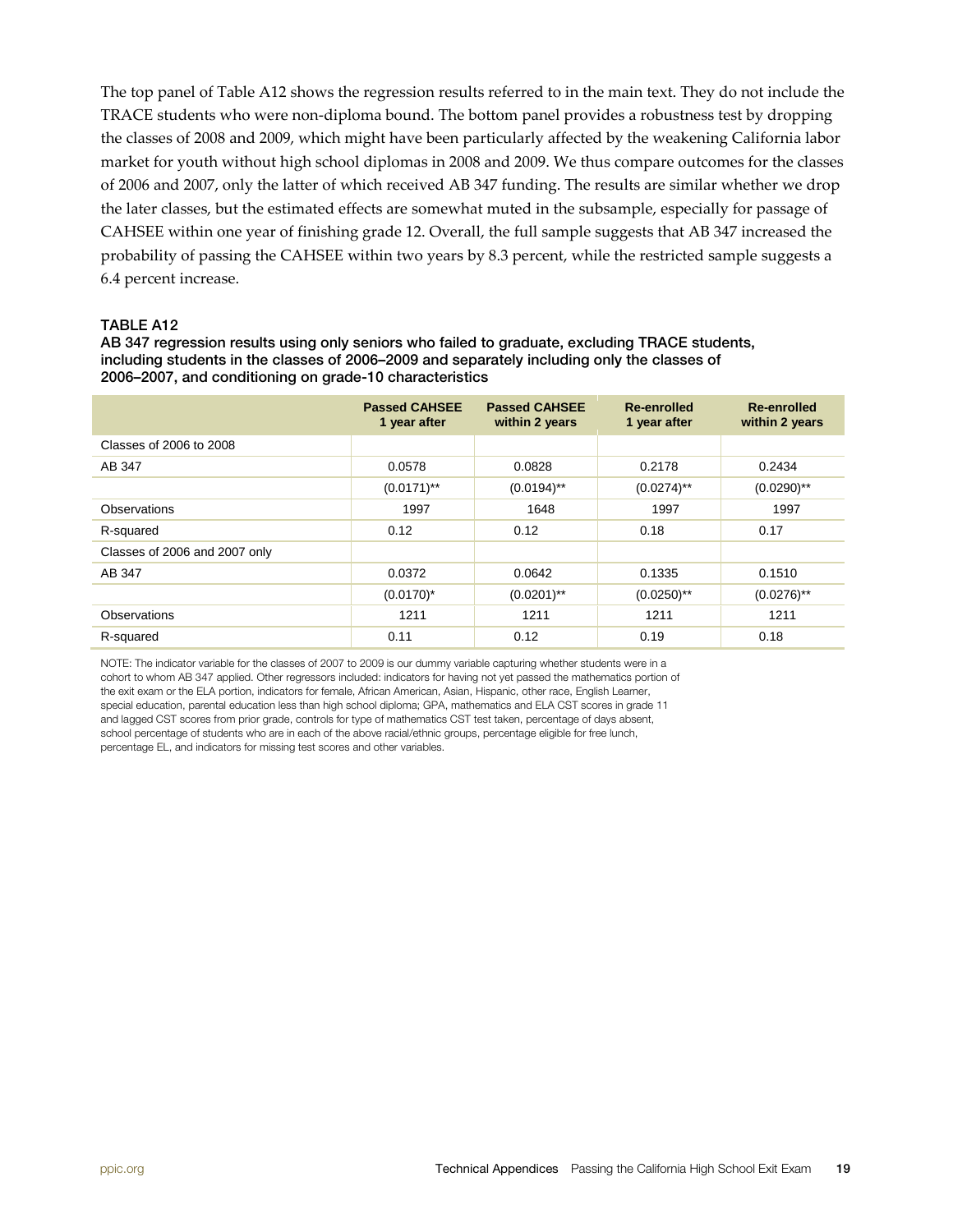Table A13 shows descriptive statistics for the subsample of students who fail to pass the CAHSEE by the end of grade 12.

#### TABLE A13

#### Summary statistics for AB 347 regression models

| <b>Dependent variables</b>                 | <b>Mean</b> | <b>SD</b> |
|--------------------------------------------|-------------|-----------|
| Passed CAHSEE 1 year after                 | 0.055       | 0.228     |
| Passed CAHSEE 2 years after                | 0.064       | 0.245     |
| Re-enrolled 1 year after                   | 0.173       | 0.378     |
| Re-enrolled 2 years after                  | 0.197       | 0.398     |
| <b>Independent variables</b>               | <b>Mean</b> | <b>SD</b> |
| AB 347 classes of 2007 to 2009             | 0.663       | 0.473     |
| Student is female                          | 0.470       | 0.499     |
| Student is African American                | 0.235       | 0.424     |
| Student is Asian                           | 0.111       | 0.314     |
| Student is Hispanic                        | 0.550       | 0.498     |
| Student is other race                      | 0.009       | 0.090     |
| Student was an English Learner             | 0.468       | 0.499     |
| Parental education less than high school   | 0.181       | 0.385     |
| Average academic GPA                       | 2.13        | 0.87      |
| ELA standardized score on CST              | $-0.688$    | 0.683     |
| Math standardized score on CST             | $-0.408$    | 0.547     |
| Algebra 1 math subtest taken               | 0.157       | 0.364     |
| Algebra 2 math subtest taken               | 0.058       | 0.234     |
| Math 8th/9th-grade subtest taken           | 0.005       | 0.067     |
| Geometry math subtest taken                | 0.486       | 0.500     |
| High school math subtest taken             | 0.007       | 0.080     |
| Intermediate math subtest taken            | 0.042       | 0.199     |
| Lagged ELA CST score                       | $-0.800$    | 0.676     |
| Lagged math CST score                      | $-0.529$    | 0.556     |
| Percent of time absent from school         | 6.97        | 8.75      |
| Percent of school that is Native American  | 0.439       | 0.554     |
| Percent of school that is African American | 15.098      | 9.155     |
| Percent of school that is Hispanic         | 40.652      | 21.583    |
| Percent of school that is Asian            | 15.762      | 14.589    |
| Percent of school that is Pacific Islander | 0.790       | 0.724     |
| Percent of school on meal assistance       | 52.552      | 24.206    |
| Student is in special education            | 0.288       | 0.453     |

NOTE: Student observations included in this sample for years after student was first enrolled in grade 12 and failed to have completed the CAHSEE before the end of grade 12.

Importantly, the uptick in re-enrollment and CAHSEE passage rates shown in Figures 3 through 5 in the report occurs in years that coincide with the recent severe recession. It is entirely possible that students had difficulty finding jobs during that time and decided to go back to school to complete their education.[2](#page-19-0) Thus we cannot claim with any certainty that AB 347 brought these students back to school after they failed to graduate.

<span id="page-19-0"></span><sup>&</sup>lt;sup>2</sup> Although we know of no study that tests whether non-graduates return to high school in greater numbers during recessions, Betts and McFarland (1995) show, using national data, that community college enrollments rise sharply in recessions, buttressing our argument that when young adults find weak labor market prospects they are more likely to invest their time in further education.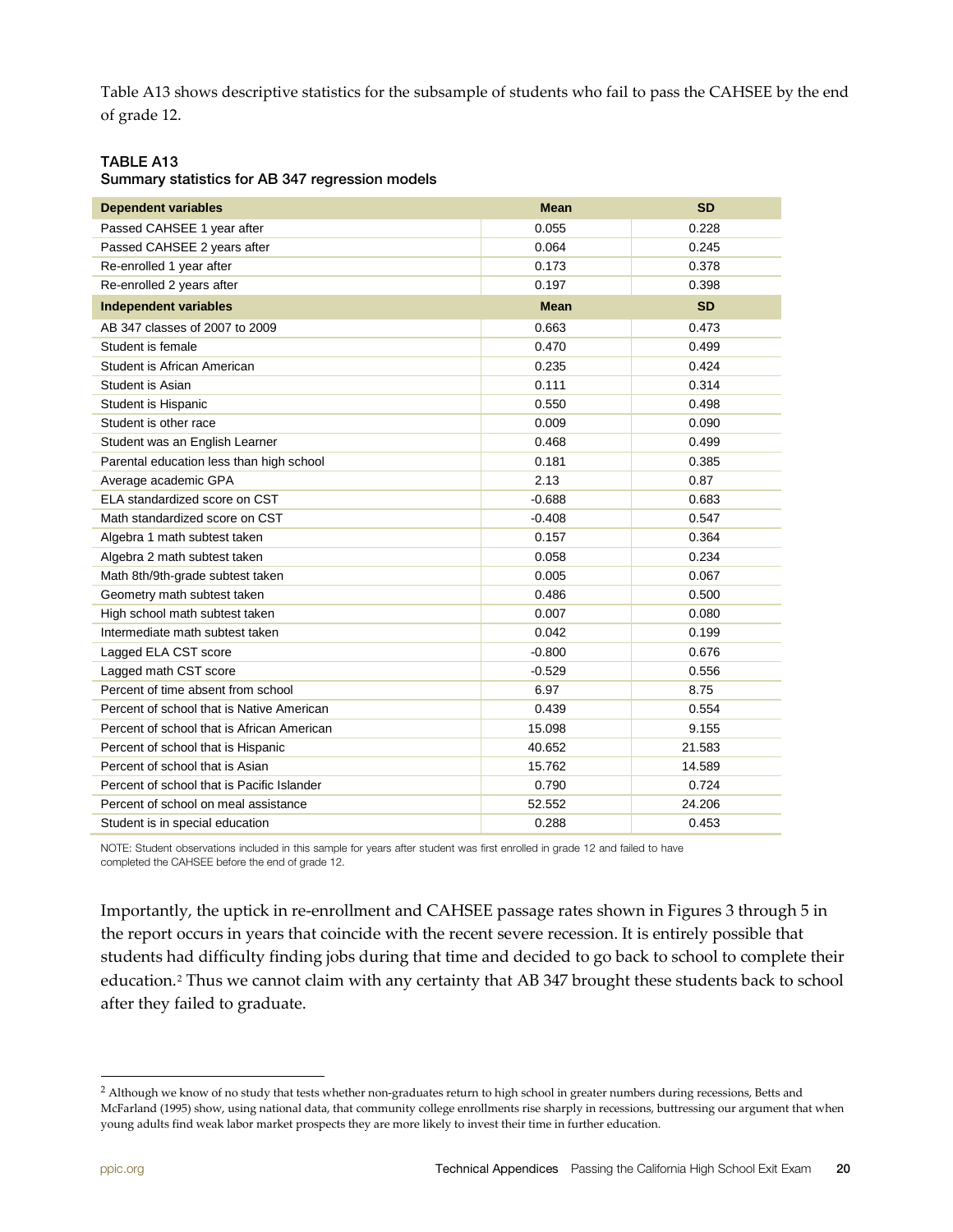Table A14 shows labor force participation rates (the fraction of people employed or actively seeking work) and unemployment rates for young California residents who had not completed a high school degree in recent years. There is a notable decline in labor force participation and a spike in the unemployment rate of young non-graduates. However, upon closer inspection, we see that the largest deterioration in the labor market occurred in 2008, with roughly comparable labor market conditions in 2006 and 2007. Because we see a large surge in re-enrollment among non-graduates from spring 2007 relative to those in spring 2006, we infer that it is unlikely that the recession can account for the entirety of the uptick in re-enrollment and CAHSEE passage post-grade-12 for this population.

#### TABLE A14

Labor market outcomes for U.S.-born 17- to 19-year-old California residents, not in school, not high school graduates (highest completed grade is 10 through 12, no diploma or GED)

|              | Percent      |
|--------------|--------------|
| Percent in I | unemployed   |
| the labor    | (of those in |
| force        | the labor    |
|              | force)       |
| 63.9%        | 32.7%        |
| 64.2%        | 32.1%        |
| 54.6%        | 38.8%        |
| 55.3%        | 38.0%        |
| 52.4%        | 43.1%        |
| 50.0%        | 49.6%        |
| 51.7%        | 46.4%        |
|              |              |

Source: ACS pums data, accessed via IPUN **Courtesy of Hans Johnson, PPIC**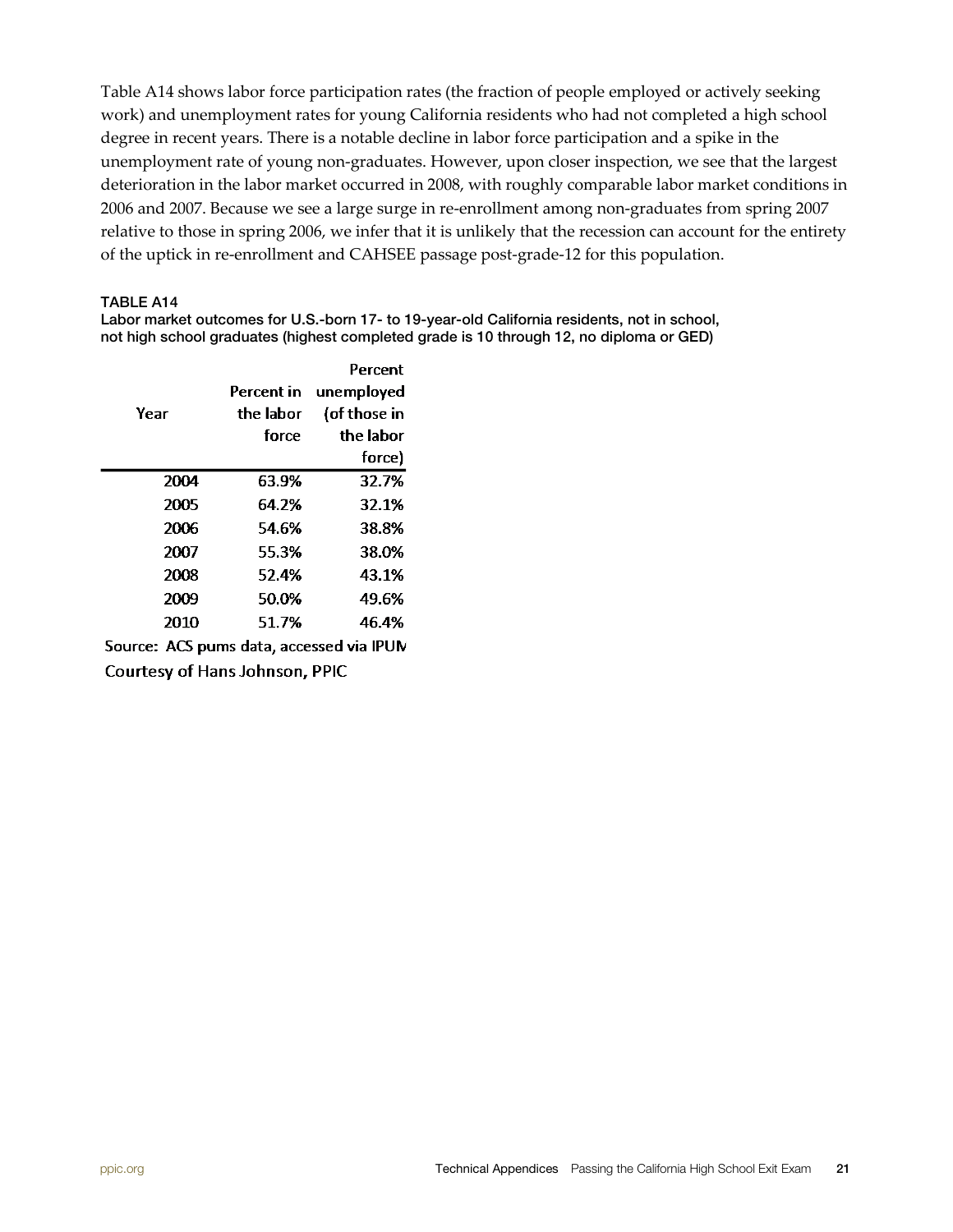# <span id="page-21-0"></span>Appendix B: Forecasting Success on the CAHSEE

### Details on the Out-of-Sample Predictions from the Zau and Betts Models

The main text describes our analysis of how well one can predict passage of the exit exam by the end of grade 10 or the end of grade 12, based on grade-9 student characteristics (Table A1 of the technical appendix of Zau and Betts [2008]). By gathering data on the grade-9 characteristics of later cohorts we were able to predict the probability that each student in the later cohorts would pass the CAHSEE.

We conducted the same exercise for estimating CAHSEE pass rates by the end of grade 12. We use the Zau and Betts model based on the graduating class of 2006 to estimate predicted probabilities of passing the CAHSEE for the graduating classes of 2007, 2008, and 2009.

Figure B1 shows the out-of-sample fit of the Zau and Betts model of passage by grade 12 when applied to the classes of 2007 through 2009. Within each predicted probability group, there are some small variations in the percentage of students who passed the CAHSEE across cohorts. For example, in the predicted probability ranges summarizing outcomes for students with predicted probabilities of 0.4 up to 0.59, the class of 2008 has slightly fewer students who pass the CAHSEE than earlier and later cohorts, but the differences are minor.







SOURCE: Author calculations.

NOTE: Based on student data available in grade 9.

Further inspection shows that when estimating the probability of passing the CAHSEE by the end of grade 12, the model tends to overestimate the probability of passing in the lower portion of the distribution, i.e. students classified in bins with predicted probability between 20 and 59 percent tend to perform slightly worse than the model suggests. Overall, though, our model performs very well, as signified by a close fit with the 45-degree line.

One concern in comparing Figure B1 to the corresponding figure for grade-10 predictions (Figure 8 in the main text) is that some students leave the district between grades 10 and 12, so that this may contribute to the (fairly small) differences we see in the two figures. We redrew Figure 8 after we limited the sample to grade-10 students who also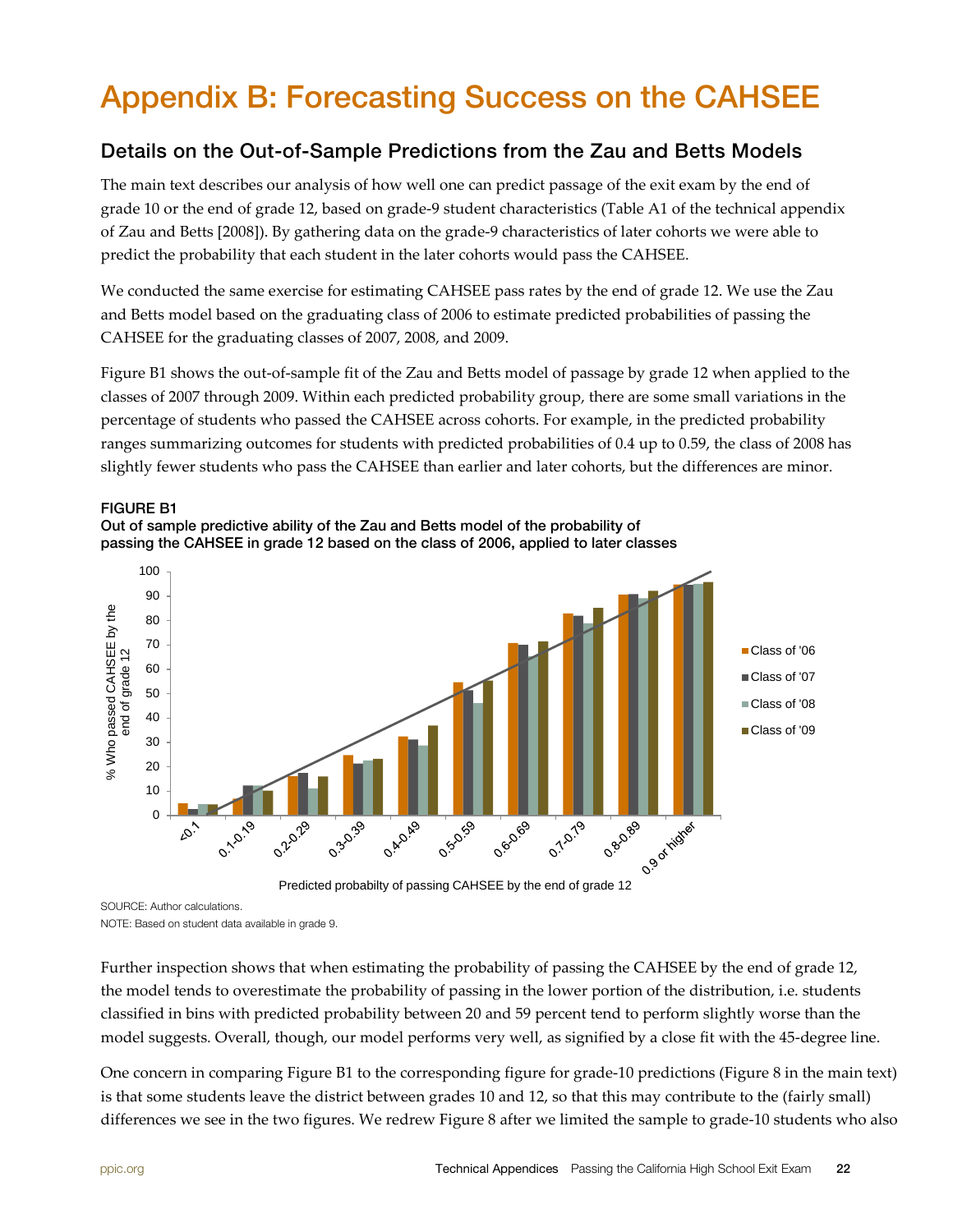persisted to grade 12, and the figure did not change markedly. We do not include the new figure here so as to conserve space. The biggest changes were that the underprediction of the actual percent passing in the predicted probability ranges 0.1–0.19 through 0.3–0.39 shown in Figure 8 becomes less severe especially for the class of 2008.

The two panels in Figure B2 show how students were distributed across the ten groups of predicted probability of passing the CAHSEE by grade 10 as well as by the end of grade 12. This is useful information because it gives policymakers some sense of how many students they would be assisting if they decided to, for example, provide tutoring to students whose predicted probability of passing the CAHSEE in grade 10 was 0.3 or lower. (Table B1 shows the percentages underlying these two figures.)





Panel B: Distribution of students across predicted probabilities of passing CAHSEE by the end of grade 12

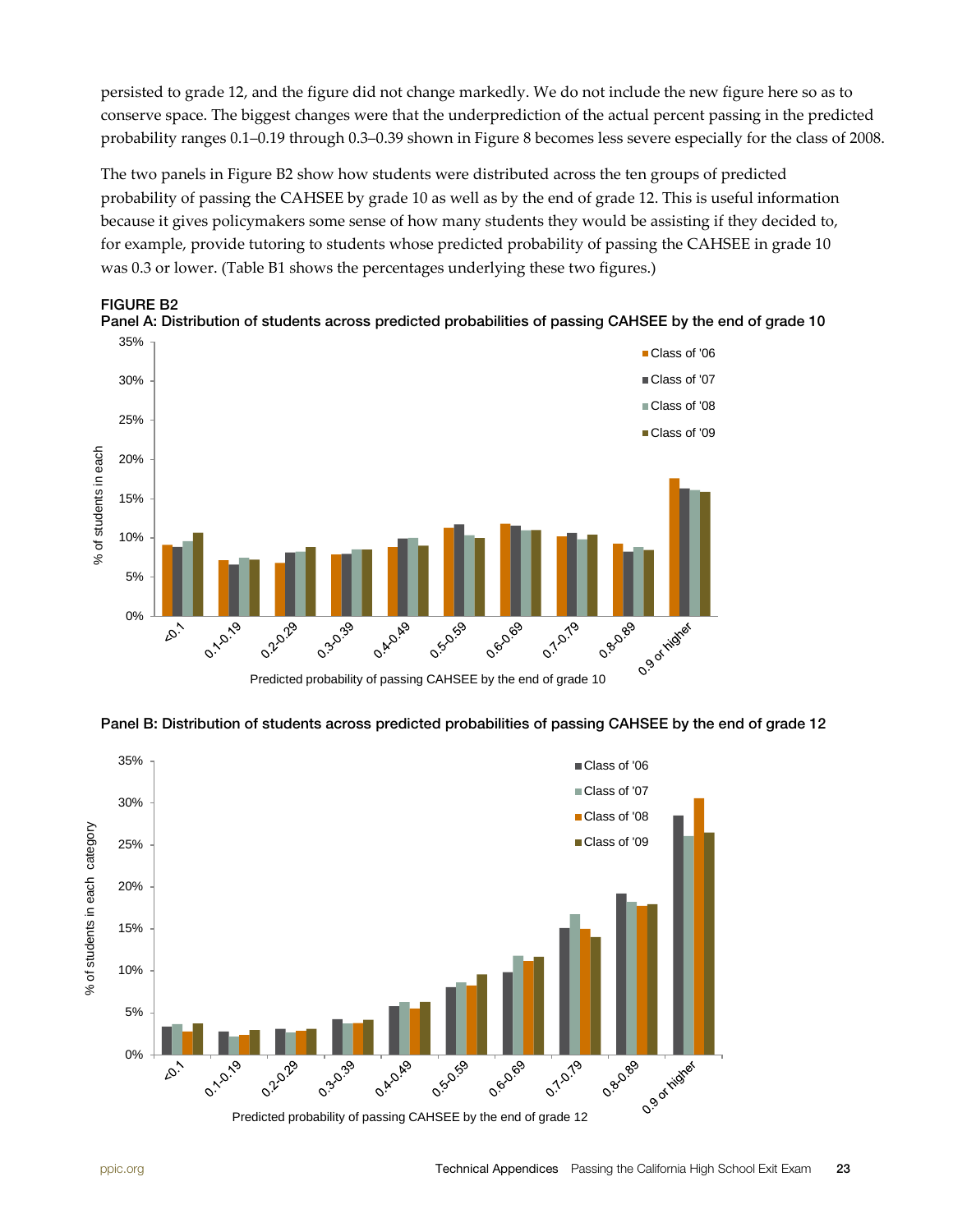Figure B2 reveals that there are significant differences between the distributions of students when we compare the predicted probabilities of passing the CAHSEE by the end of grade 10 and by the end of grade 12. The student population is relatively evenly distributed across categories in estimation of passage rates by the end of grade 10, although there is a large mass of the student population with a predicted probability of passing the CAHSEE above 90 percent (between 15.9 and 17.6% of the student population, depending on the cohort). In comparison most of the mass in distribution of students across predicted probabilities of passing the CAHSEE by the end of grade 12 is concentrated in the top three categories of the predicted probability (between 58.5 and 63.3% of students, depending on the cohort). The shift in the distribution is consistent with the notion that, given additional time in school, most students will meet the standards being tested in the exit examination. In grade 10, a larger fraction of students find passing the test to be a challenge but, due to the fact that students have multiple opportunities to take the exam and extra time in grades 11 and 12 to improve their skills, a large fraction of students who might have initially failed the test pass it by the end of grade 12, shifting the distribution to the right.

The two panels in Figure B2 also show that the distribution of students in each category is stable across the graduating classes used to obtain out-of-sample predictions.

If we combine the information contained in Figures 8, B1, and B2 we can see that, although the model tends to assign higher predicted probabilities of passing the exam to students in the lower half of the predicted probability scale than we observe in practice, this problem affects a relatively small fraction of students. Approximately 24 percent of the student population in the model of probability of passing by the end of grade 10 falls into the categories where we tend to over-estimate the probability of passing, while only about 13 percent of students fall into the categories where our model over-predicts in estimation of the probability of passing the CAHSEE by the end of grade 12.

Empirically, more than 90 percent of students manage to pass the CAHSEE by the end of grade 12. Our model on average assigns 81 percent of students to have a probability higher than 50 percent of passing the CAHSEE by the end of grade 12. This suggests that the model performs well at identifying students at risk of failing the exam. Conversely, it suggests that if administrators wanted to assist at-risk students in a targeted way, it could do so quite easily, for instance by identifying students with a predicted probability of passing the CAHSEE by grade 12 of below 0.5. This would on average identify about 19 percent of students.

Table B1 shows the numbers underlying Figure 8.

#### TABLE B1

The distribution of students across the predicted probabilities of passing the CAHSEE by the end of grade 10 and grade 12, by cohort, using the Zau and Betts models for the class of 2006

| Grade 10      | Class of '06 | Class of '07 | Class of '08 | Class of '09 |
|---------------|--------------|--------------|--------------|--------------|
| < 0.1         | 9.11%        | 8.86%        | 9.60%        | 10.67%       |
| $0.1 - 0.19$  | 7.16%        | 6.59%        | 7.47%        | 7.22%        |
| $0.2 - 0.29$  | 6.80%        | 8.13%        | 8.26%        | 8.83%        |
| $0.3 - 0.39$  | 7.89%        | 7.96%        | 8.54%        | 8.51%        |
| $0.4 - 0.49$  | 8.83%        | 9.93%        | 10.01%       | 9.02%        |
| $0.5 - 0.59$  | 11.30%       | 11.73%       | 10.34%       | 9.96%        |
| $0.6 - 0.59$  | 11.81%       | 11.56%       | 10.97%       | 11.01%       |
| $0.7 - 0.79$  | 10.19%       | 10.65%       | 9.83%        | 10.43%       |
| $0.8 - 0.89$  | 9.29%        | 8.25%        | 8.84%        | 8.47%        |
| 0.9 or higher | 17.61%       | 16.32%       | 16.12%       | 15.88%       |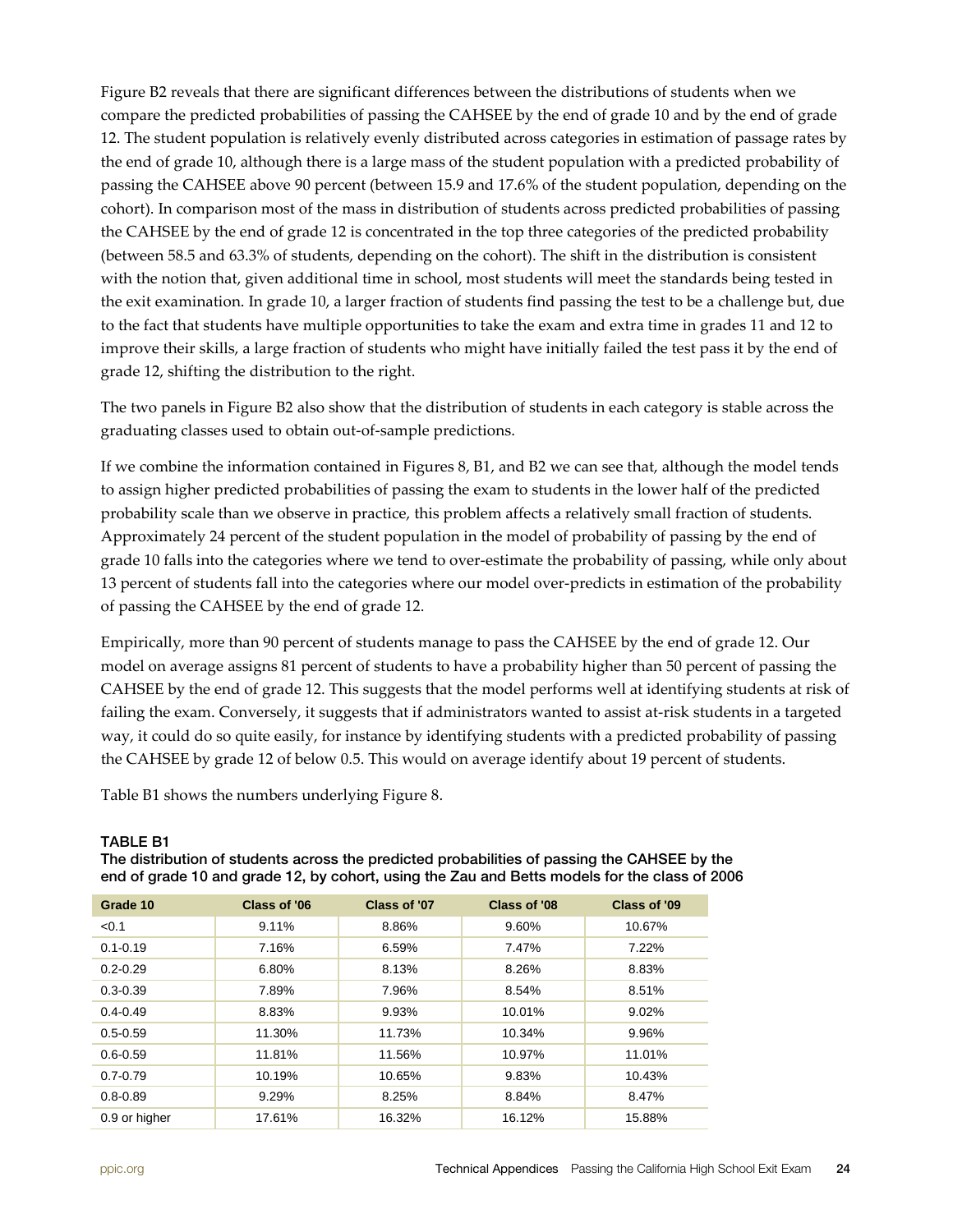| Grade 12      |        |        |        |        |
|---------------|--------|--------|--------|--------|
| < 0.1         | 3.35%  | 3.67%  | 2.76%  | 3.72%  |
| $0.1 - 0.19$  | 2.78%  | 2.16%  | 2.36%  | 2.95%  |
| $0.2 - 0.29$  | 3.10%  | 2.67%  | 2.85%  | 3.11%  |
| $0.3 - 0.39$  | 4.23%  | 3.74%  | 3.76%  | 4.18%  |
| $0.4 - 0.49$  | 5.79%  | 6.27%  | 5.51%  | 6.30%  |
| $0.5 - 0.59$  | 8.06%  | 8.64%  | 8.27%  | 9.58%  |
| $0.6 - 0.59$  | 9.86%  | 11.81% | 11.15% | 11.69% |
| $0.7 - 0.79$  | 15.11% | 16.75% | 15.00% | 14.04% |
| $0.8 - 0.89$  | 19.22% | 18.22% | 17.74% | 17.94% |
| 0.9 or higher | 28.51% | 26.08% | 30.58% | 26.49% |

NOTE: Regression model used grade 9 student characteristics.

### Information about the Grade-2 and Grade-3 Models of High School Exit Exam Passage

We extended the Zau and Betts (2008) analysis by going even earlier in students' educational histories, estimating linear probability models of the probability that students would pass the CAHSEE by grade 10 and grade 12. In one set of models we used information about the student from grade 2, and in a second set of models we used information available from grade 3. Table B2 shows the regression results.

#### TABLE B2

Coefficients from linear probability models of the probability of CAHSEE passage by the end of grades 10 and 12, based on student information available in grades 2 and 3

| <b>CAHSEE Passage by end of:</b>   | Grade 10     | Grade 12     | Grade 10     | Grade 12     |
|------------------------------------|--------------|--------------|--------------|--------------|
| Student characteristics as of:     | Grade 2      | Grade 2      | Grade 3      | Grade 3      |
| Female                             | 0.0032       | $-0.0086$    | $-0.0099$    | 0.0075       |
|                                    | (0.0109)     | (0.0105)     | (0.0106)     | (0.0103)     |
| African American                   | $-0.0964***$ | $-0.0662***$ | $-0.0614***$ | $-0.0368**$  |
|                                    | (0.0198)     | (0.0195)     | (0.0186)     | (0.0186)     |
| Asian                              | $0.0723***$  | 0.0089       | $0.0909***$  | $0.0750***$  |
|                                    | (0.0184)     | (0.0173)     | (0.0175)     | (0.0165)     |
| Hispanic                           | $-0.0538***$ | $-0.0123$    | $-0.0471***$ | 0.0022       |
|                                    | (0.0177)     | (0.0163)     | (0.0169)     | (0.0161)     |
| Other race                         | $-0.0401$    | $-0.0063$    | $-0.0176$    | $-0.042$     |
|                                    | (0.0669)     | (0.0615)     | (0.0640)     | (0.0627)     |
| English Learner                    | $-0.0742***$ | $-0.0112$    | $-0.0126$    | $0.0331**$   |
|                                    | (0.0150)     | (0.0142)     | (0.0146)     | (0.0137)     |
| Grade point average (GPA)          | $0.1709***$  | $0.1139***$  | $0.1814***$  | $0.1179***$  |
|                                    | (0.0102)     | (0.0100)     | (0.0094)     | (0.0093)     |
| <b>Behavioral GPA</b>              | $0.0527***$  | $0.0662***$  | $0.0517***$  | $0.0538***$  |
|                                    | (0.0084)     | (0.0085)     | (0.0084)     | (0.0084)     |
| Percent of time absent from school | $-0.0071***$ | $-0.0094***$ | $-0.0068***$ | $-0.0091***$ |
|                                    | (0.0012)     | (0.0012)     | (0.0013)     | (0.0013)     |
| School percent Native American     | 0.0055       | 0.0023       | 0.0062       | 0.0087       |
|                                    | (0.0073)     | (0.0067)     | (0.0069)     | (0.0064)     |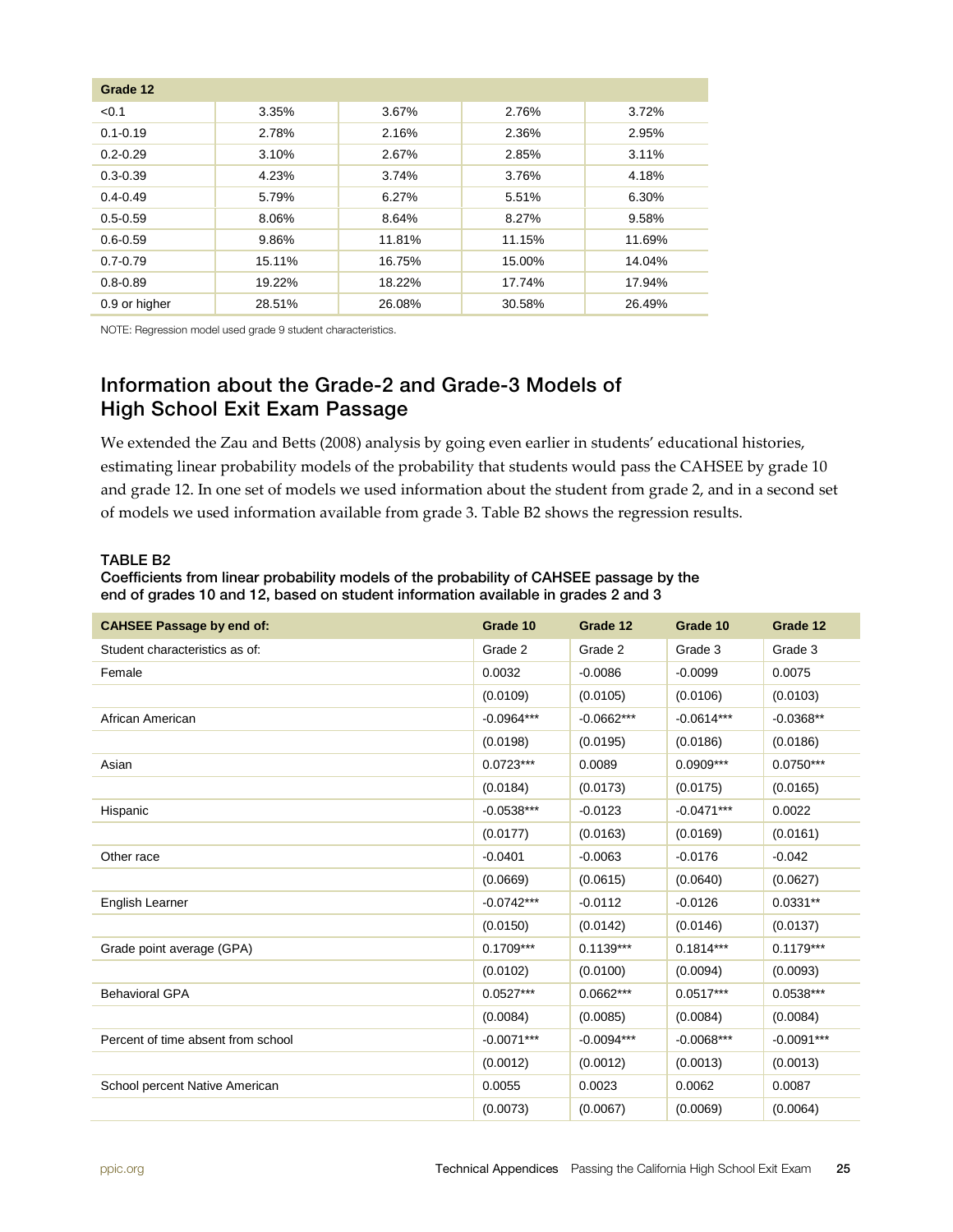| <b>CAHSEE Passage by end of:</b>     | Grade 10     | Grade 12     | Grade 10     | Grade 12     |
|--------------------------------------|--------------|--------------|--------------|--------------|
| School percent African American      | $-0.0031***$ | $-0.0021***$ | 0.0002       | $0.0011*$    |
|                                      | (0.0007)     | (0.0007)     | (0.0007)     | (0.0007)     |
| School percent Hispanic              | $-0.0027***$ | $-0.0017**$  | 0.0006       | 0.0011       |
|                                      | (0.0007)     | (0.0007)     | (0.0007)     | (0.0007)     |
| School percent Asian                 | $-0.0013**$  | $-0.0010**$  | 0.0001       | $\mathbf 0$  |
|                                      | (0.0005)     | (0.0005)     | (0.0005)     | (0.0005)     |
| School percent Pacific Islander      | $-0.0094$    | $-0.0076$    | 0.0035       | $-0.0016$    |
|                                      | (0.0089)     | (0.0089)     | (0.0087)     | (0.0084)     |
| Percent of school on meal assistance | $-0.0003$    | $-0.0006$    | $-0.0025***$ | $-0.0024***$ |
|                                      | (0.0006)     | (0.0005)     | (0.0005)     | (0.0005)     |
| Observations                         | 7125         | 7125         | 7642         | 7642         |
| R-squared                            | 0.223        | 0.15         | 0.199        | 0.125        |

NOTES: Robust standard errors in parentheses. Other regressors not shown are a constant, and dummy variables set to 1 if

GPA or behavioral GPA were missing. (In such cases we set the corresponding GPA variable to 0.)

 $*$  = significant at 10 percent

\*\* = significant at 5 percent

\*\*\* = significant at 1 percent

In the main text we elected not to discuss the coefficients on the school demographic makeup. Some of these variables are statistically significant, mostly in the models that use grade‐2 information, but they are not significant in the models that use grade‐3 information, suggesting a lack of robustness.

Figures B3 and B4 below show the estimated effects of student characteristics as measured in grade 3 on outcomes on the exit exam by the end of grade 10 and grade 12 respectively. These figures correspond to the results from the model that used grade‐2 data, as shown in Figures 9a and 9b of the main text.





SOURCE: Author calculation.

NOTES: Behavioral GPA is a variable we constructed, ranging from 0 to 4, that averages teacher comments on the report card about whether the student begins promptly, follows directions, exercises self-discipline, and exhibits good overall classroom behavior. The bars for academic GPA and behavioral GPA show the predicted effect of a one-point increase in the given type of GPA, while the percentage-of-time-absent bar shows the predicted effect of a five-percentage-point increase in time absent. The five bars at the right of the figure show the predicted effects of being a student who is an English Learner or a member of a given racial/ethnic group, relative to a white student who is not an English Learner.

\* = significant at 5 percent

\*\* = significant at 1 percent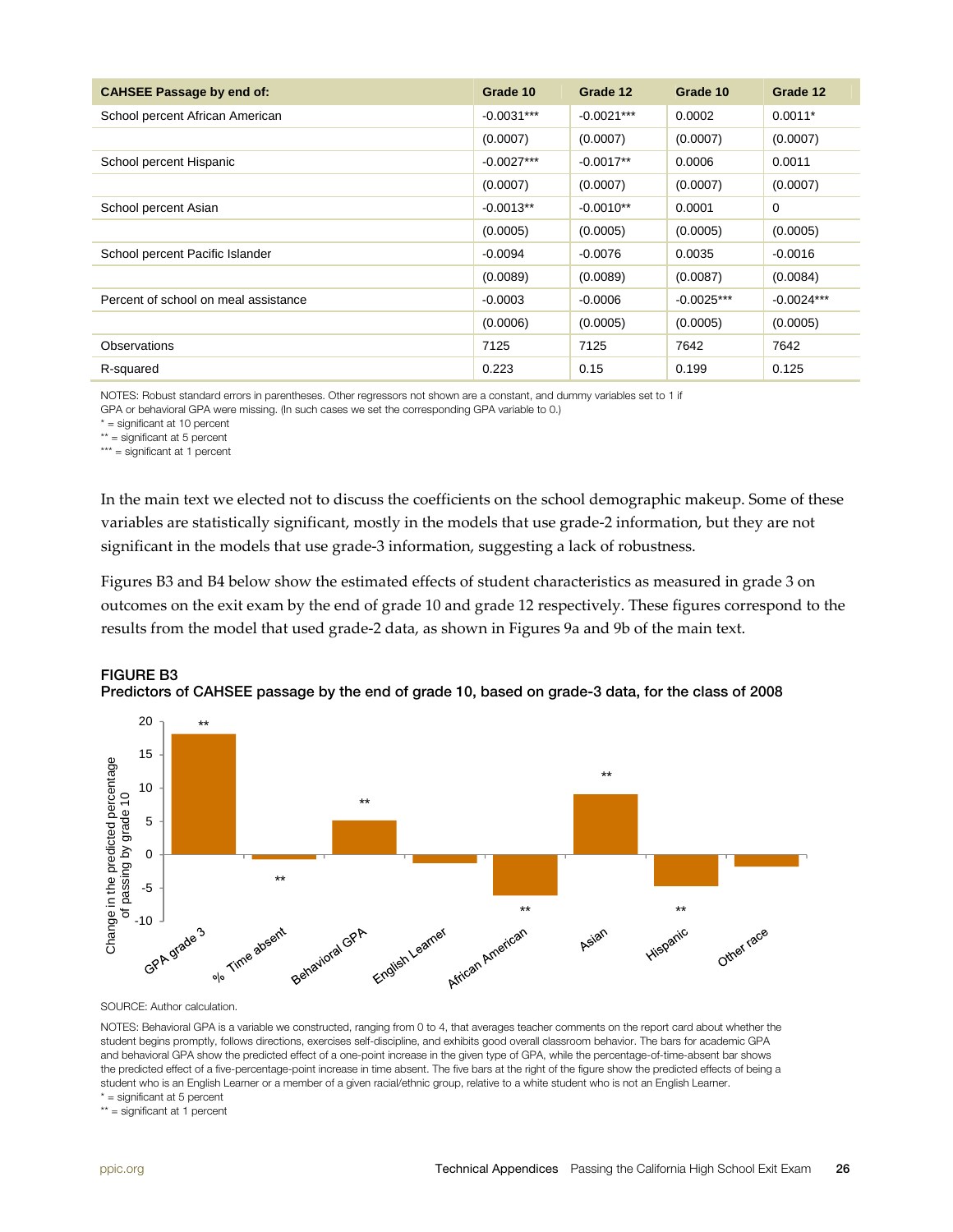



Source: Author calculation.

Notes: Behavioral GPA is a variable we constructed, ranging from 0 to 4, that averages teacher comments on the report card about whether the student begins promptly, follows directions, exercises self-discipline, and exhibits good overall classroom behavior. The bars for academic GPA and behavioral GPA show the predicted effect of a one-point increase in the given type of GPA, while the percentage-of-time-absent bar shows the predicted effect of a five-percentage-point increase in time absent. The five bars at the right of the figure show the predicted effects of being a student who is an English Learner or a member of a given racial/ethnic group, relative to a white student who is not an English Learner.

\* = significant at 5 percent

\*\* = significant at 1 percent

A notable difference between the grade-2 and -3 models is that the model of success on the CAHSEE by the end of grade 10 using grade-2 data suggests that being an English Learner in grade 2 is correlated with a 7.4 percent lower probability of passing the CAHSEE. We do not find a statistically significant effect of being an English Learner in grade 3. Moreover, in the model of passage by the end of grade 12, English Learners (as of grade 3) appear to have a weak advantage over otherwise similar grade 3 students who are not English Learners. The grade-3 models also differ in that the significant Asian-white gap in the probability of passing the exit exam in grade 10 persists when we model the probability of passing by the end of grade 12.

Apart from that we find quite similar results from the grade-2 and -3 models. In particular, the pattern of academic performance decreasing in importance and the behavioral traits gaining (slightly) in importance when we move from the grade-10 to the grade-12 model is apparent in both the grade-2 and grade-3 models.

Figure B5 presents the distribution of students in the graduating classes of 2008 and 2009 across the predicted probability categories for the model of passing the CAHSEE by the end of grade 12. In both cohorts, only 14 percent of students have predicted probability of passing by the end of grade 12 below 50 percent. Thus, the model provides a relatively small pool of students who require early attention, at least based on the 50 percent probability cutoff. The data suggest that the grade 2 model is capable of allowing educators to target early assistance to a fairly small group of students who are indeed very much at risk.

Figure B5 provides some indication about the percentage of the population that would potentially benefit from early detection and support. In order to provide a full picture of the tradeoff between early detection and loss of precision, we provide Figure B6. This figure compares the performance of model predictions for the graduating class of 2008, of the passage rate by the end of grade 10 using data for the students available either for grade 9, grade 3, or grade 2. The figure suggests that the models perform comparably across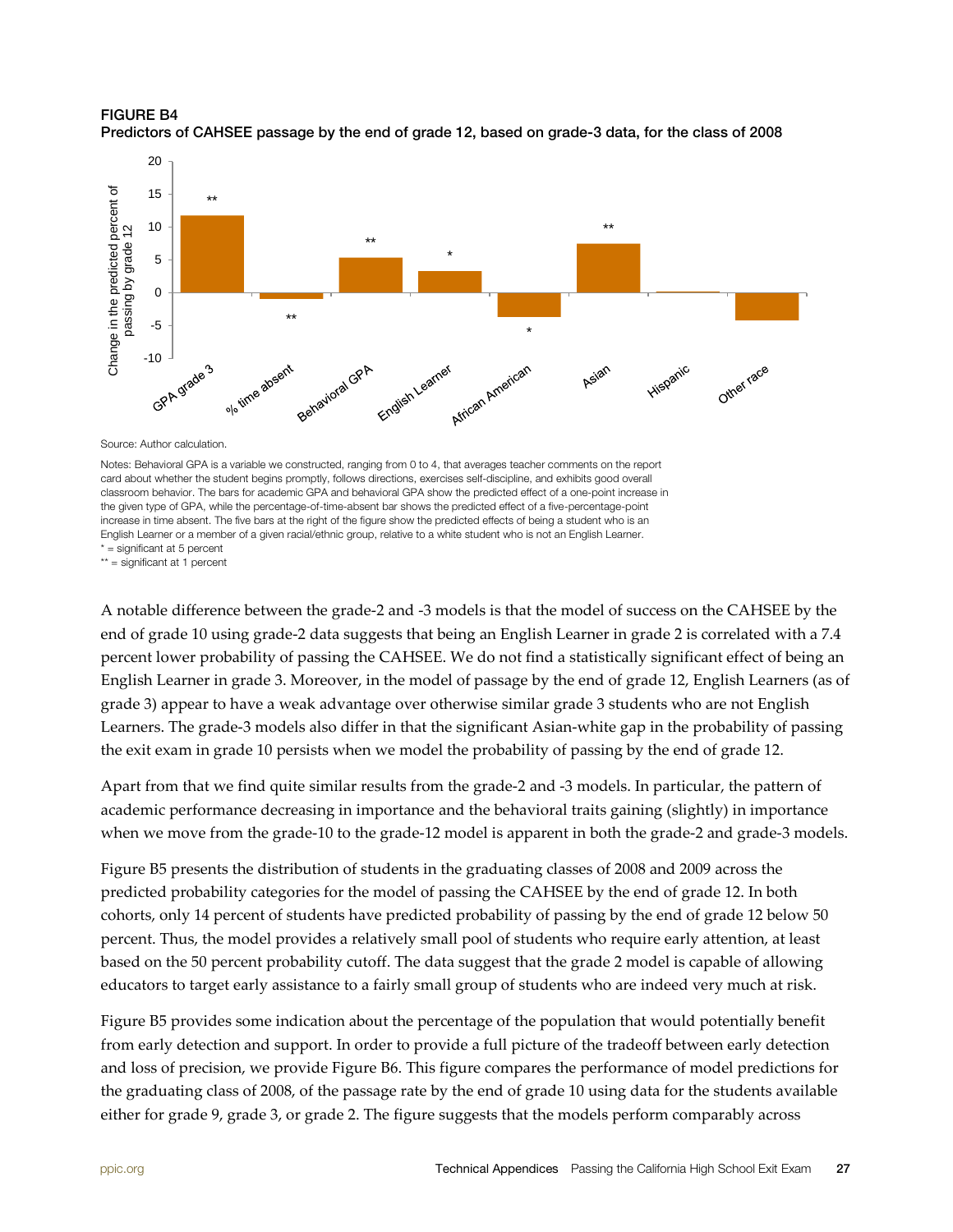different grade level data. In particular, all of the models are very consistent in the lower tail of the probability of passage. This observation suggests that the models behave consistently even if we move as far into the student's past as grade 2.





Predicted probability of passing CAHSEE by the end of grade 12

SOURCE: Author calculations.

#### FIGURE B6

Actual versus predicted probabilities of passing the CAHSEE by the end of grade 10, for the class of 2008, based on models using student data from three different grades



Predicted probability of passing the CAHSEE by the end of grade 10, graduating class of 2008

SOURCE: Author calculations.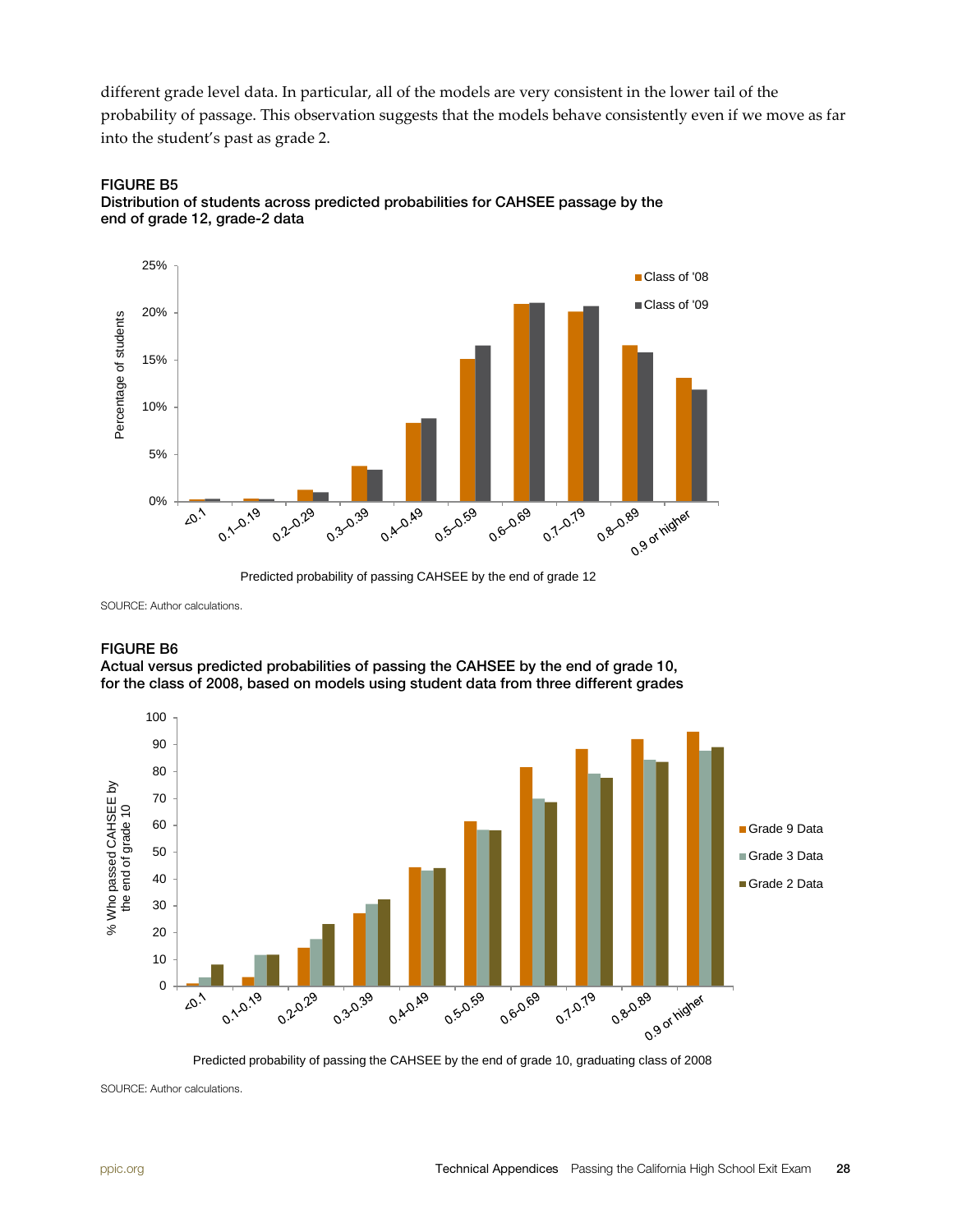### Comparing Models with the Full Set of Explanatory Variables and Models That Use Only Test Scores

In this section we provide more details on the relative predictive power of models that use the full set of regressors in Zau and Betts (2008) and much simpler models that use only CST test scores from the given grade. The purpose of this comparison is to gauge whether the many explanatory variables in the Zau and Betts (2008) models actually explain much more than we could do with test scores alone.

Table B3 shows the R<sup>2</sup> from a series of models, each estimated using student data as observed in a given grade, where the dependent variable we are modeling is either the probability of passing the CAHSEE in grade 10 (top panel) or by the end of grade 12 (bottom panel). The  $R<sup>2</sup>$  is the proportion of the variation across students that is explained by the model. Examining the top panel of the table, we see that models in the lowest grades that use only test scores explain almost as much of the variance as the full models. For instance, the grade-4 models with and without the full set of variables have R<sup>2</sup> values of about 0.301 and 0.276 respectively, so the full model performs about 9 percent better than the simplified model. However, as we move to models that use data from higher grades, the full model performs better and better relative to a model with test scores only. For example, a model of grade 10 passage that uses grade-8 data produces  $\mathbb{R}^2$ values of about 0.41 and 0.35 for the full and simplified models. Thus, the more complex model explains about an extra sixth of the variation in actual outcomes.

As noted in the main text, we conclude that the Zau and Betts model is more powerful than simply using test scores, but this is much more the case in the later grades. The reasons for the difference across grades is that demographic variables such as English Learner status are much more predictive in the later grades.

The CAHSEE Early Warning Model, provided as an accompaniment to this report, strikes a balance between these two extremes, adding to test scores GPA, the percent of days absent, and basic demographic variables that any district should have readily at hand.

#### **TABLE B3**

**Comparison of the R<sup>2</sup> from grade-specific models of the probability of passing the CAHSEE in grade 10 or by the end of grade 12, using a full set of explanatory variables versus and using only CST test scores as explanatory variables**

|                 | <b>Grade level</b> |        |        |        |        |        |
|-----------------|--------------------|--------|--------|--------|--------|--------|
|                 | $\overline{4}$     | 5      | 6      | 7      | 8      | 9      |
| Passed grade 10 |                    |        |        |        |        |        |
| Full model      | 0.3008             | 0.3288 | 0.362  | 0.3691 | 0.408  | 0.4126 |
| Test scores     | 0.2759             | 0.2991 | 0.3374 | 0.3403 | 0.3494 | 0.3393 |
|                 |                    |        |        |        |        |        |
| Passed ever     |                    |        |        |        |        |        |
| Full model      | 0.1523             | 0.2464 | 0.2926 | 0.2567 | 0.3425 | 0.3271 |
| Test scores     | 0.1306             | 0.2078 | 0.2612 | 0.2239 | 0.2053 | 0.1912 |

NOTE: Grade level refers to the grade from which student data were gathered for use as explanatory variables.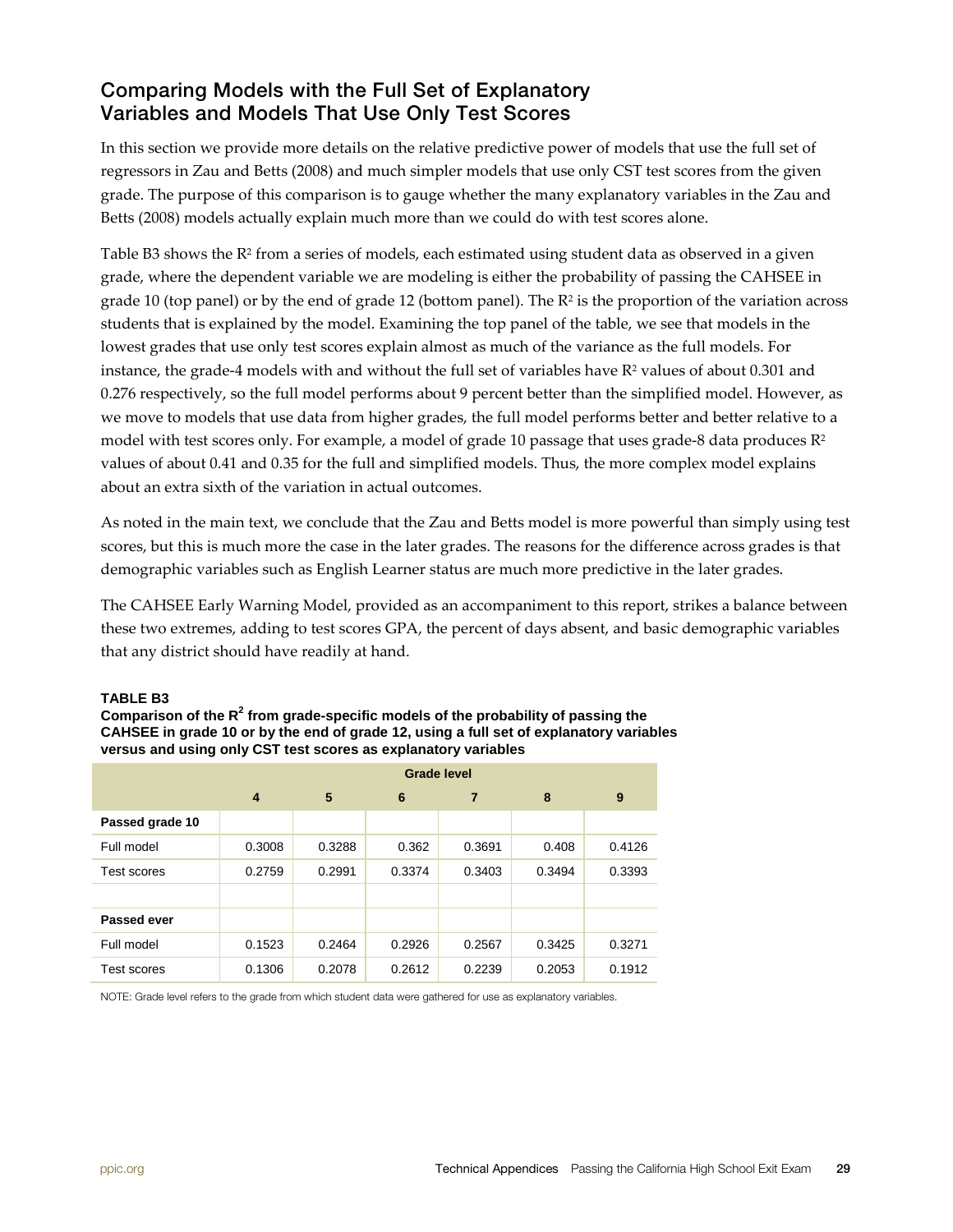# <span id="page-29-0"></span>Appendix C: Background Information on the Implementation of the Exit Exam, and a Summary of Policy Research Findings to Date

This appendix provides additional background information on the early history and implementation of the CAHSEE and student supports, and on research findings to date.

## More Background on the CAHSEE

The currently used exit exam is not the original version introduced in California. Initially, the CAHSEE requirement took effect with the class of 2004, and students in that graduating class took the exam for the first time in spring 2001. In summer 2003, when it became clear that a large number of students in the class of 2004 had yet to pass, the state board of education suspended the CAHSEE requirement for the class of 2004. At that time, students in the class of 2006 were informed that they would be the first class for which passage of CAHSEE would become a requirement for graduation.

Meanwhile the state made two principal changes to the exam. First, the English Language Arts (ELA) portion of the test was reduced from two days to one day, mainly by reducing the number of essays from two to one. Second, the content of the mathematics portion of the CAHSEE was revised and simplified, such that student pass rates on the mathematics portion rose significantly in the new version, and more closely matched the passing rate on the ELA portion.

Opposition to the CAHSEE came from several quarters.

In early 2006, plaintiffs in *Valenzuela v. O'Connell* argued that California could not apply the CAHSEE requirement to all students because some students had not been taught all of the relevant material, and because some students' teachers were not appropriately credentialed. In May 2006, the judge ruled in favor of the plaintiffs and later extended this judgment to all of the seniors statewide who had yet to pass the CAHSEE (about 11%). The California Department of Education appealed the court's decision and won a stay, so that the class of 2006 remained subject to the CAHSEE graduation requirement. The state Department of Education and the plaintiffs later reached a settlement under which the lawsuit was dropped in exchange for legislation ensuring that grade 12 students who fail the CAHSEE receive up to two years of additional assistance from their districts.[3](#page-29-1) 

The fate of special education students created a second flashpoint in the exit exam debate. In 2006, under Senate Bill 517, school districts were permitted to use a local waiver process to grant students with disabilities an exemption from the CAHSEE requirement, under certain conditions.[4](#page-29-2) This exemption applied to the class of 2006 only.

<span id="page-29-2"></span><span id="page-29-1"></span> $^3$  See letter from State Superintendent Jack O'Connell regarding Valenzuela v. O'Connell settlement [\(www.cde.ca.gov/ta/tg/hs/implement347.asp\)](http://www.cde.ca.gov/ta/tg/hs/implement347.asp).  $^4$  SB 517 exempted students with disabilities from the CAHSEE requirement state that they are scheduled to receive a high school diploma in 2006, they have satisfied all other state and local requirements for the receipt of a diploma, they have attempted to pass the CAHSEE at least twice after grade 10 with the accommodations or modifications specified in their IEPs or 504 Plans, and they have taken the CAHSEE at least once after receiving remedial or supplemental instruction when taking the CAHSEE. See School Services of California, Inc. "Fiscal Report," February 3, 2006 [\(www.sscal.com/fiscal/2006Feb/0203hsee.htm\)](http://www.sscal.com/fiscal/2006Feb/0203hsee.htm).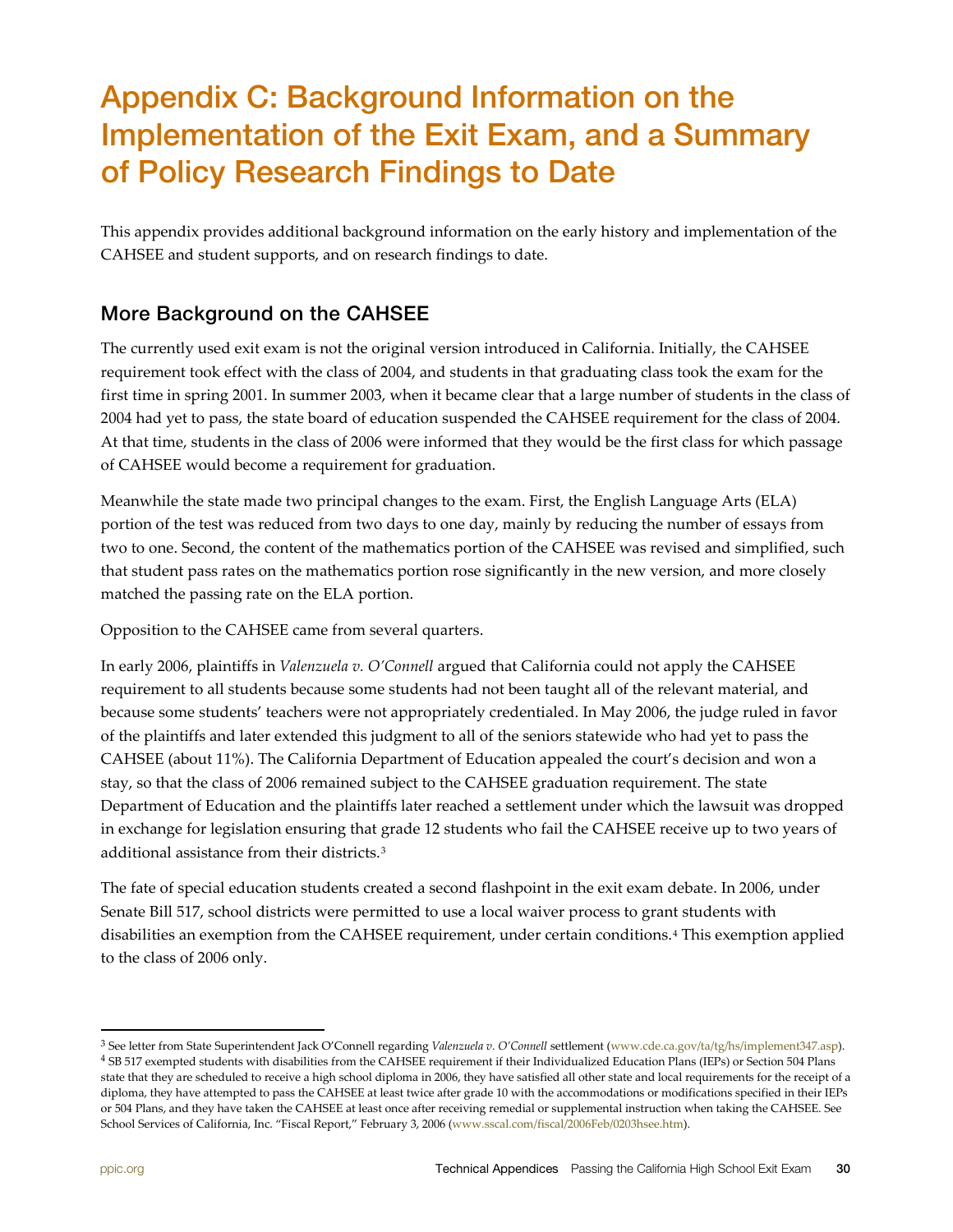As detailed in Zau and Betts (2008), chapter 2, between 2005 and 2007 a number of bills with similar intent were passed by the legislature, only to be vetoed by Governor Schwarzenegger. See O'Connell (2005), Sanders (2007), and California Department of Education (2008).

Then in July 2009, Assembly Bill 2 of the Fourth Extraordinary Session (ABX4 2) exempted special education students with Individualized Education Programs (IEPs) or Section 504 Plans from the CAHSEE requirement, provided that they had satisfied all other state and local requirements to receive a high school diploma, beginning with the class of 2010.<sup>[5](#page-30-0)</sup>

After the introduction of the revamped exit examination, several support services for students were mandated by the state. The main text summarizes the relevant legislation (AB 128, AB 347, and AB 1802). Below we expand on the descriptions of these reforms in the main text, and provide some additional insights on how these bills translated into services for students.

#### Assembly Bill 128

In September 2005, the California Legislature passed Assembly Bill 128 (AB 128), which revised the California Budget Act of 2005 to earmark \$20 million in state funds to provide "intensive instruction and services" for students in the class of 2006 who had yet to pass both parts of the CAHSEE. The types of instruction and services allowed under AB 128 included individual or small group instruction, the hiring of additional teachers, purchasing, scoring, and reviewing diagnostic assessments, counseling, designing instruction to meet specific needs of eligible pupils, and appropriate teacher training to meet the needs of eligible pupils. In order to qualify for the \$600 per eligible student legislated by AB 128, districts across the state were required to assure that:

- each student would receive an appropriate diagnostic assessment and that instruction and services would be based on the results of that assessment;
- funds would be used to supplement, not supplant, existing services;
- they would provide an accounting of the number of eligible students at each high school in the district; and
- they would submit an annual report describing the number of students served, the types of services provided, and the percentage of students who ultimately passed the CAHSEE.<sup>[6](#page-30-1)</sup>

During the 2005–06 academic year, SDUSD received \$509,400 under AB 128, which allowed the district to provide support services to nearly 1,500 eligible students (about 11% of the students in the class of 2006).<sup>[7](#page-30-2)</sup>

In 2006, AB 1811 authorized \$69.6 million to extend AB 128 support services to eligible students in grade 11. Funding allocations were made to districts based first on the number of eligible grade-12 students (\$500 per eligible student in the class of 2007); the remaining funds were distributed based on the number of eligible grade-11 students (the class of 2008).[8](#page-30-3) During the 2006–07 academic year, SDUSD served approximately 3,200 grade-11 students and 1,700 grade-12 students with the \$1.1 million received as a result of AB 1811. SDUSD's AB 128 funding and student service levels remained stable (approximately \$1.1 million per year)

<span id="page-30-0"></span><sup>5</sup> Note: ABX4 2 requires that special education students take the CAHSEE in grade 10. ABX4 2 will remain in effect until the SBE implements "an alternative means for students with disabilities to demonstrate achievement of the standards measured by CAHSEE or determines that an alternative means is not feasible." See California Department of Education, "CAHSEE October 2010 Assessment Notes"

[<sup>\(</sup>www.cde.ca.gov/ta/tg/hs/cahseenotesoct10.asp\)](http://www.cde.ca.gov/ta/tg/hs/cahseenotesoct10.asp).<br><sup>6</sup> California State Board of Education November 2005 Agenda, Item #25 (pdf downloaded 11/9/11).

<span id="page-30-3"></span><span id="page-30-2"></span><span id="page-30-1"></span><sup>7</sup> SDUSD Administrative Records.

<sup>8</sup> California State Board of Education November 2007 Agenda, Item #20 (pdf downloaded 11/9/11).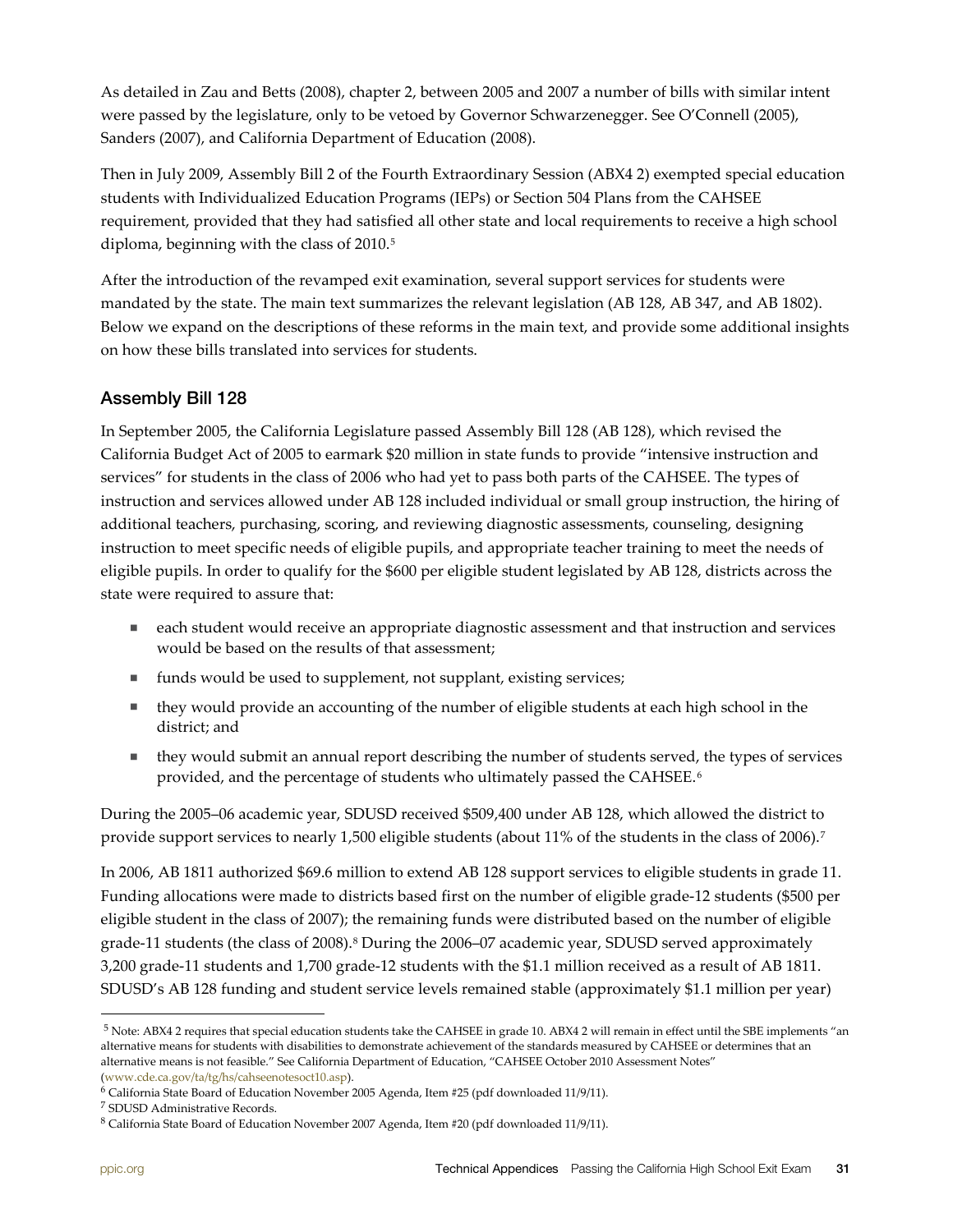during the 2007–08 and 2008–09 academic years.[9](#page-31-0) Beginning in 2009–10, California has shifted AB 128 funding into flexible funding that districts can use as they see fit. This creates the possibility that districts could provide tutoring or *any* type of assistance far earlier than grades 11 and 12. In SDUSD tutoring has been cut back but CAHSEE preparatory classes in the regular school year and in summer school, which we describe later, have expanded.

#### Assembly Bill 347

In response to the *Valenzuela v. O'Connell* settlement, the California legislature passed Assembly Bill 347 (AB 347) in October 2007. AB 347, first implemented during the 2007–08 academic year, requires districts receiving funds under AB 128 to use those funds to provide support services for up to two consecutive academic years after grade 12 to students who do not pass the exit exam by the end of their grade-12 year, effective with the class of 2006. The law specifies that districts must post notices in all 10th-, 11th-, and 12thgrade classrooms to inform student of their eligibility to receive services beyond grade 12, to notify students who have completed grade 12, but have not passed both parts of the exam, about their eligibility to receive services for two years beyond grade 12, to provide English Learners who have not passed with English proficiency instruction, and to tailor remedial services specifically toward passing the CAHSEE. As with services provided under AB 128, AB 347 services may be provided during the regular school day if they do not supplant students' instruction in core curriculum areas. Services may also be provided on Saturdays or after/before school.[10](#page-31-1)

#### Assembly Bill 1802 (AB 1802)

Assembly Bill 1802 (AB 1802), effective with the 2006–07 academic year, provided \$200 million (approximately \$80 per student in grades 7–12) to increase the number of school counselors in the state's middle and high schools. Counselors hired under AB 1802 were (among other tasks) required to review all student records to identify students who have failed, or are at risk of failing, the exit exam, and to conduct individual meetings with students and their parents to discuss each student's transcript and performance on standardized assessments, the consequences of not passing the high school exit exam, the coursework necessary to complete middle/high school, and remediation opportunities for the student, if applicable. Counselors were to explain each student's options for continuing education if he/she failed one or both parts of the CAHSEE, including enrolling in adult education, enrolling in a community college, continuing enrollment in the student's school district, and continuing to receive intensive instruction and services for up to two consecutive academic years after completion of grade 12 or until the student had passed both parts of the CAHSEE. AB 1802 required each school enrolling students in grades 10 through 12 to develop coursework designed to support student success on the CAHSEE and successful transition to postsecondary education or employment.[11](#page-31-2) In addition to hiring additional counselors, SDUSD used \$400,000 of its AB 1802 funding to purchase CAHSEE prep course materials for students in grades 11 and 12, professional development for teachers, diagnostic assessments and reporting, and CAHSEE intervention program teacher handbooks.[12](#page-31-3) 

<span id="page-31-0"></span><sup>9</sup> SDUSD Administrative Records.

<span id="page-31-1"></span> $^{10}$  See October 26, 2007, letter from State Superintendent Jack O'Connell regarding implementation of AB 347

<span id="page-31-2"></span>

[<sup>\(</sup>www.cde.ca.gov/ta/tg/hs/implement347.asp\).](http://www.cde.ca.gov/ta/tg/hs/implement347.asp)<br><sup>11</sup> See "Frequently Asked Questions related to the Middle and High School Supplemental School Counseling Program" on the California Department of Education website [\(www.cde.ca.gov/ls/cg/mc/mhscfaq.asp\)](http://www.cde.ca.gov/ls/cg/mc/mhscfaq.asp).

<span id="page-31-3"></span><sup>12</sup> SDUSD Board of Education Agenda, August 7, 2007, Item #63.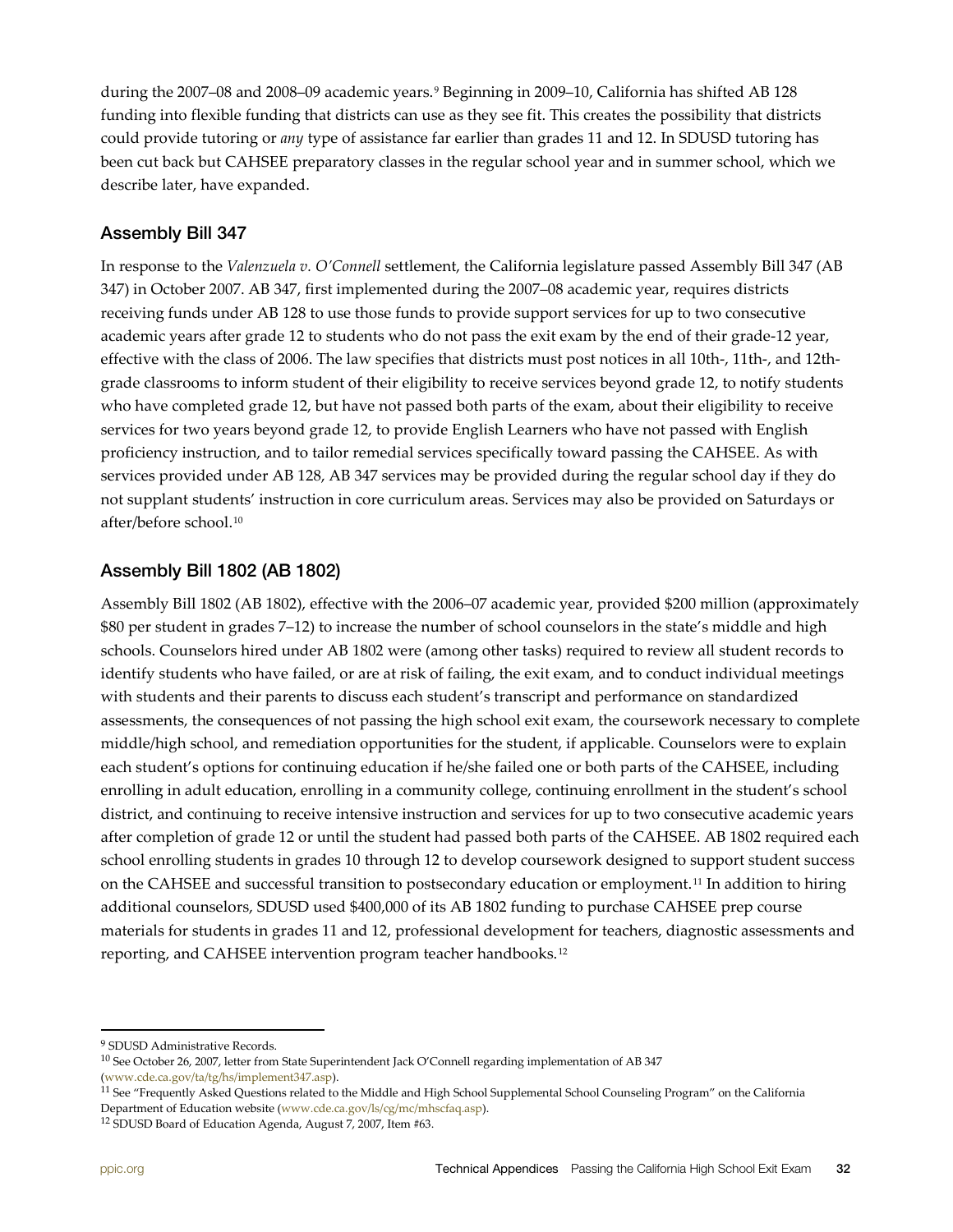## CAHSEE Support in San Diego Unified School District

San Diego Unified School District (SDUSD) recognized the importance of providing targeted assistance to students having difficulty passing the CAHSEE well before the state legislature allocated funding for support services via AB 128, AB 347, and AB 1802. During the 2003-04 academic year (before the CAHSEE requirement was removed for the classes of 2004 and 2005), SDUSD developed and piloted CAHSEE prep courses in ELA and mathematics for students in grades 11 and 12 who had yet to pass both parts of the exam. Beginning with the 2004–05 school year, these elective courses were offered at all district high schools during the school day, before or after school, and during summer school; these CAHSEE prep courses are still being offered (as of the 2011–12 academic year).<sup>13</sup>

As stated earlier, districts receiving AB 128, AB 347, and AB 1802 funding were required to document the types of materials and services provided and procured using resources from those sources. District administrative records indicate that, during the 2005–06 through 2008–09 academic years, SDUSD used "intensive instruction and services" funding to support the full range of services specified in the legislation – and that nearly all eligible students received at least one type of service.

Although the California Department of Education (CDE) did not require districts to specify the number of students receiving each type of service during the 2005–06 academic year (only whether the services were provided), these data were collected for 2006–07 and 2007–08. SDUSD's CAHSEE Intensive Instruction Annual Reports for 2006–07 and 2007–08, and conversations with district staff about services provided during 2008–09, reveal that the district used a significant portion of allocated funds to provide intensive instruction for students (e.g., group instruction in CAHSEE academic content, English language development for English Learners (ELs) geared to CAHSEE, instruction in test taking skills, technology-based instruction, and instruction delivered by an outside entity). In addition to providing the elective CAHSEE prep coursework described above, the district used AB 128, AB 347, and AB 1802 funding to support students in grades 11 and 12 – as well as post-grade-12 students – who had not yet passed the exit exam by:

- contracting with vendors to provide student handbooks, diagnostic assessments, and Saturday school/summer school CAHSEE "boot camps" (taught outside school hours by vendor staff);
- contracting with vendors to provide student handbooks, diagnostic assessments, course materials, and training for district teachers delivering CAHSEE prep classes during the school day, before and after school, during summer school, and in the district's Adult Education program; and
- contracting with vendors to provide online CAHSEE prep classes.

While provision of intensive instruction was the primary strategy supported by AB 128, AB 547, and AB 1802 funding in SDUSD, the district used a portion of these resources to provide CAHSEE-specific counseling for students in both individual and group settings, to convene parent meetings and student assemblies, for translation services, and to notify post grade 12 students about their eligibility to receive CAHSEE support services to help them pass the exam.

## Research Findings to Date

Several research studies have examined student performance on the CAHSEE. Zau and Betts (2008) use SDUSD's class of 2006 to document that it is possible to forecast who will pass or fail the CAHSEE quite

<span id="page-32-0"></span><sup>13</sup> SDUSD *Course of Study, K*–*12* (2003–04 through 2010–11).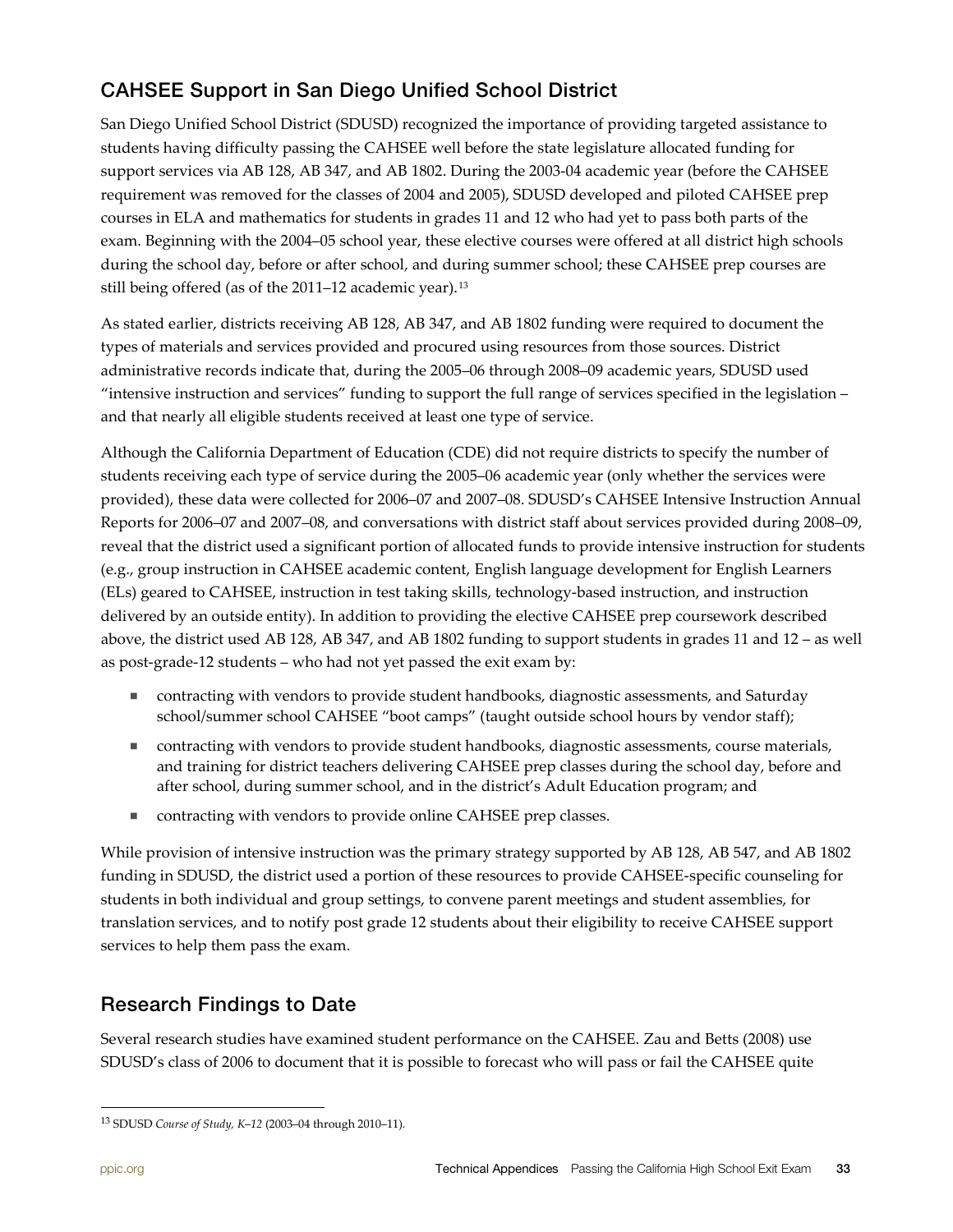accurately using data from any single grade level between grade 4 and grade 9. In reference to *Valenzuela v. O'Connell*, a lawsuit over the claim that many students are unlikely to be able to pass the exit exam because they receive too few resources, Zau and Betts (2008) show that passage rates are not strongly related to the classroom environment (including qualifications of the teacher) while the student is in high school. They also provide limited evidence that students who received more intensive interventions under AB 128 may have improved their CAHSEE scores by more in grade 12 than did those receiving less intensive interventions. Finally, Zau and Betts (2008) show that few grade-12 students who failed to graduate in 2006 came back and successfully passed the CAHSEE in the following school year.

For the last decade the state Department of Education has contracted with the Human Resources Research Organization (HumRRO) to produce a series of annual reports on statewide student performance on the CAHSEE, as well as useful studies of the quality of the tests and surveys of student reactions to the tests, among other topics. The latest in these reports (Becker, Wise and Watters 2010) shows that the percentage of students passing one or both components of the CAHSEE in grade 10 has inched upwards over time, as has the percentage passing by grade 12. Figure C1 shows passage rates among grade-10 students statewide. The percentage of California's grade-10 students passing both the ELA and mathematics components rose from 64.3 percent to 71.5 percent between 2004 and 2010. Passage rates on the ELA and mathematics components are quite similar to each other and both have increased somewhat over time. The same authors report that there are difficulties in tracking California students between grades 10 and 12. However, they note that between 2006 and 2010 the percentage of students who had reached grade 12 and who passed the CAHSEE rose from 91.2 to 94.4 percent.



#### FIGURE C1

Statewide passage rates on the CAHSEE among grade 10 students, overall and for ELA and mathematics components separately

SOURCE: Becker, Wise, and Watters (2010), p. ii.

The state-mandated evaluations have explored a number of other important issues related to CAHSEE. They examine the test questions and find them well aligned with the content that the CAHSEE is intended to test. The state evaluations also report on surveys completed by students taking the CAHSEE. Becker, Wise, and Watters (2010) find that, in 2010, 95 and 93 percent of grade-10 students reported that their courses had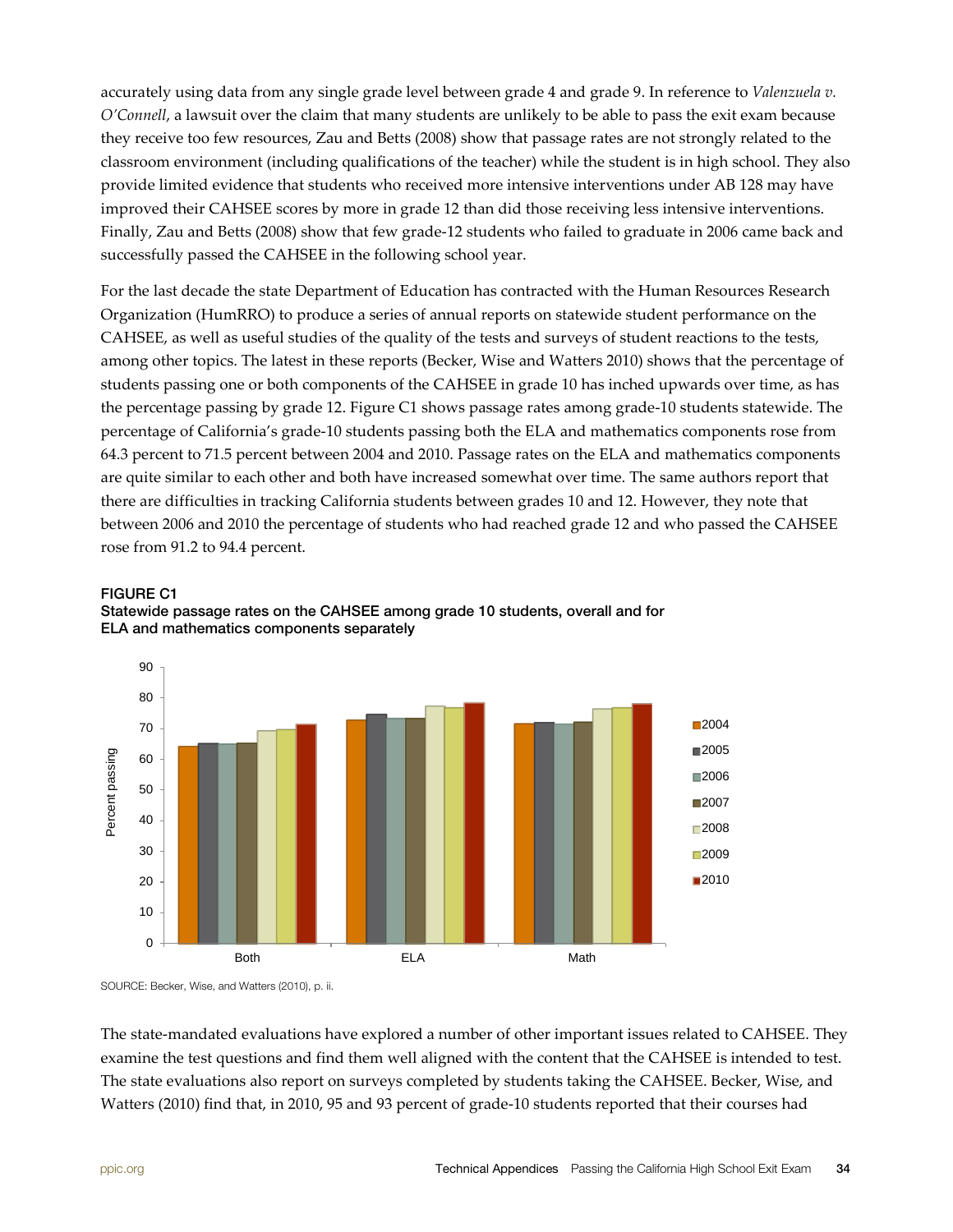covered the topics they had been tested on in ELA and mathematics portions of the CAHSEE, respectively. This is an important finding because, as mentioned earlier, a failed lawsuit had claimed that it was unfair to hold all California students to the standards imposed by the CAHSEE because many students had not been taught the requisite material.

The report also notes that, beginning in 2006, estimates of the graduation rate fell slightly and then partially recovered. However, the report does not attempt to link this decline causally to any specific policy change such as the CAHSEE.

A recommendation made by Becker, Wise, and Watters (2010, p. xiii) that is particularly relevant to the present study is that "new interventions should be targeted at earlier grades, using test scores to identify students who have fallen behind their classmates and are at risk of failing to meet the CAHSEE requirement." Zau and Betts (2008) made a similar recommendation based on two factors: the success of their models that predict passage of the exit exam based on data for individual students from earlier grades and, second, the mixed evidence they found that, in San Diego, grade-12 students who had yet to pass the CAHSEE succeeded in passing by the end of the year.

In their 2009 evaluation Becker, Wise, and Watters (2009, ch. 4) cite this finding by Zau and Betts (2008) and, using statewide data, then study whether grade-7 CST scores for the class of 2008 were predictive of passage of the CAHSEE. They find that grade-7 performance on the CST is highly predictive of performance on the exit exam. Like Zau and Betts (2008), they suggest that this finding presents a major opportunity to shift assistance to struggling students from grades 11 and 12 and beyond to earlier grades, in the process saving many students the negative experience of failing the CAHSEE when they reach grade 10.

Reardon et al. (2009) find some evidence with data from four districts that CAHSEE scores were lower than predicted for low-performing African American students in particular, and that the CAHSEE may be related to lower graduation rates of about 3.6 to 4.5 percent. They find little or no change in dropout rates. The study comes to these conclusions by comparing the class of 2005, which was not subject to the exit exam requirement, to the classes of 2006 and 2007, while attempting to control for other factors that might affect the probability of graduation. In other work, Reardon et al. (2010) find that those who narrowly fail the exit exam are not particularly hurt academically. Putting these two findings together, one can infer that it must be students who badly fail the exit exam who are most affected by the exit exam.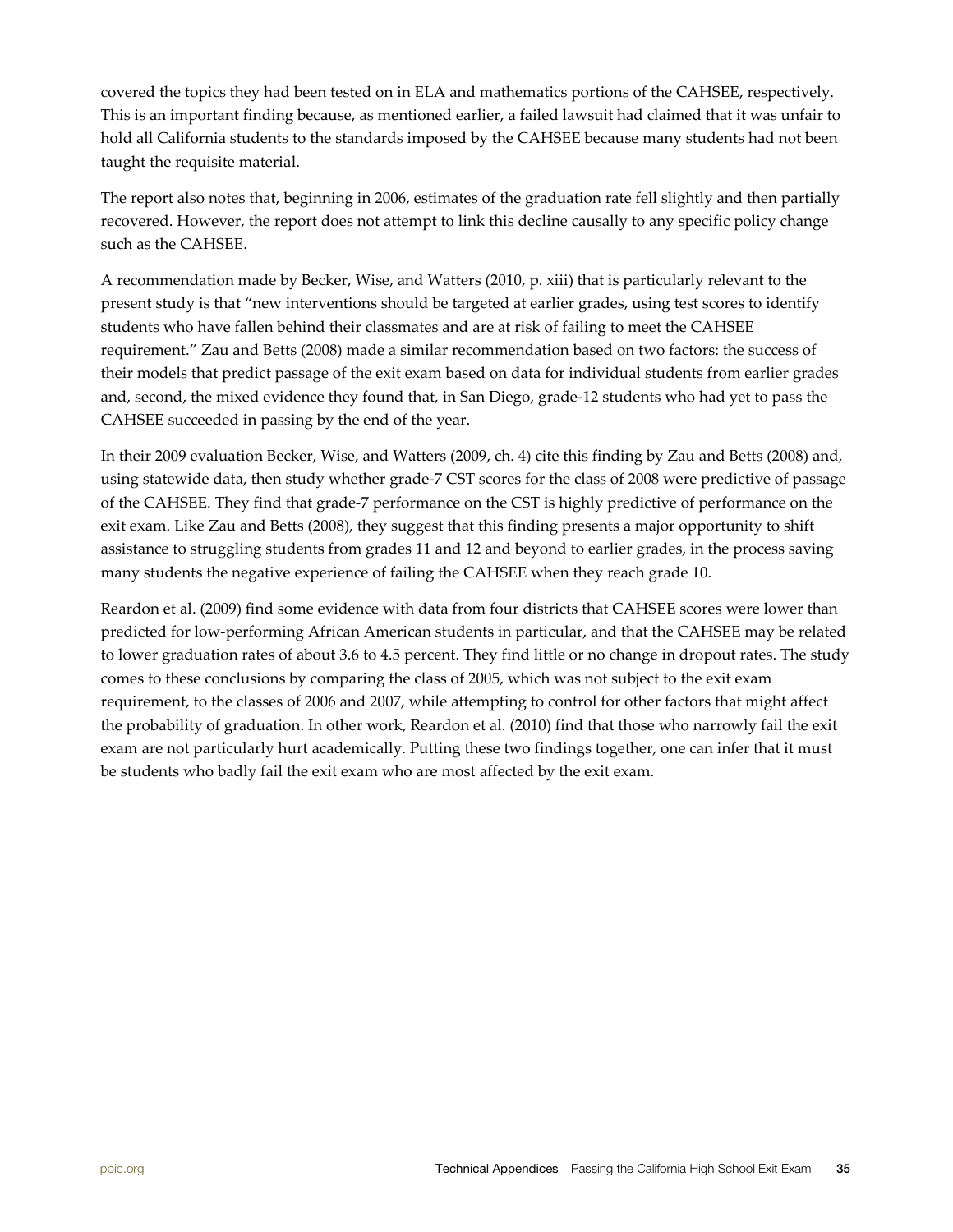## <span id="page-35-0"></span>**References**

- Becker, D. E., Lauress L. Wise, and Christa Watters. 2009. *Independent Evaluation of the California High School Exit Examination (CAHSEE): 2009 Evaluation Report,* vol. 1. Alexandria, VA: Human Resources Research Organization.
- Becker, D. E., Lauress L. Wise, and Christa Watters. 2010. *Independent Evaluation of the California High School Exit Examination (CAHSEE): 2010 Evaluation Report,* vol. 1. Alexandria, VA: Human Resources Research Organization.
- Betts, J., and L. McFarland. 1995. "Safe Port in a Storm: The Impact of Labor Market Conditions on Community College Enrollments." *Journal of Human Resources* 30 (4): 741–65.
- California Department of Education. 2008. "Vetoed 2007 Education Legislation." Available at [www.cde.ca.gov/re/lr/ga/veto07.asp#ab1379.](http://www.cde.ca.gov/re/lr/ga/veto07.asp#ab1379)
- O'Connell, Jack. 2005. "October 2005 Highlights." Available at [www.cde.ca.gov/eo/ce/dh/yr05dh10.asp.](http://www.cde.ca.gov/eo/ce/dh/yr05dh10.asp)
- Reardon, S. F., A. Atteberry, N. Arshan, and M. Kurlaender. 2009. "Effects of the California High School Exit Exam on Student Persistence, Achievement, and Graduation." Paper #2009-12S, Institute for Research on Education Policy & Practice, Stanford University.
- Reardon, S. F., N. Arshan, A. Atteberry, and M. Kurlaender. 2010. "Effects of Failing a High School Exit Exam on Course-Taking, Achievement, Persistence, and Graduation*." Educational Evaluation and Policy Analysis* 32: 498–520.
- Sanders, Jim. 2007. "Legislature Revisits Exit Test: Some Critics Balk at the Requirement, and a Bill Proposes Other Assessments." *Sacramento Bee,* October 26.
- San Diego Unified School District. 2003–2010. Course of Study, K–12. San Diego, CA.
- Zau, Andrew C., and Julian R. Betts. 2008. *Predicting Success, Preventing Failure: An Investigation of the California High School Exit Exam*. San Francisco: Public Policy Institute of California.